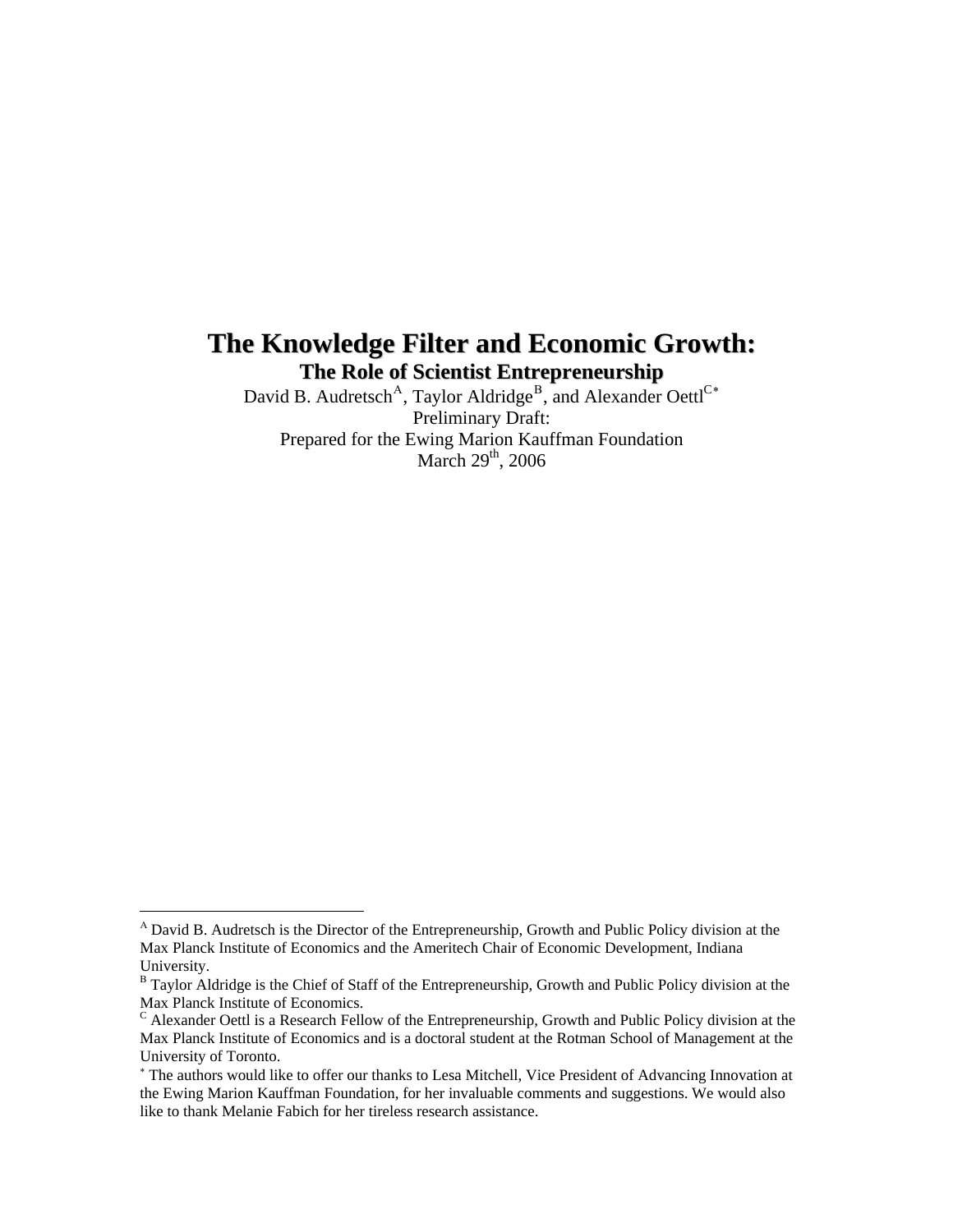# TABLE OF CONTENTS

| Figure 4: TTO Helpfulness to Scientist by Commercialization Mode  42                         |
|----------------------------------------------------------------------------------------------|
| Figure 5: Scientist Commercialization Route by Commercialization Mode  43                    |
|                                                                                              |
| Table 5: Probit Regression Results Estimating Scientist Commercialization - Startups  46     |
| Table 6: Probit Regression Results Estimating Scientist Commercialization - License  50      |
| Table 7: Probit Regression Results Estimating Scientist Commercialization - Commercialize 55 |
| Table 8: Probit Regression Results Estimating Scientist Commercialization - Patents 57       |
| Table 9: Probit Regression Results Estimating Scientist Licensing by Helpfulness of TTO  59  |
|                                                                                              |
|                                                                                              |
| Appendix A: Breakdown of Patents by U. S. Patent and Trademark Office Classification  67     |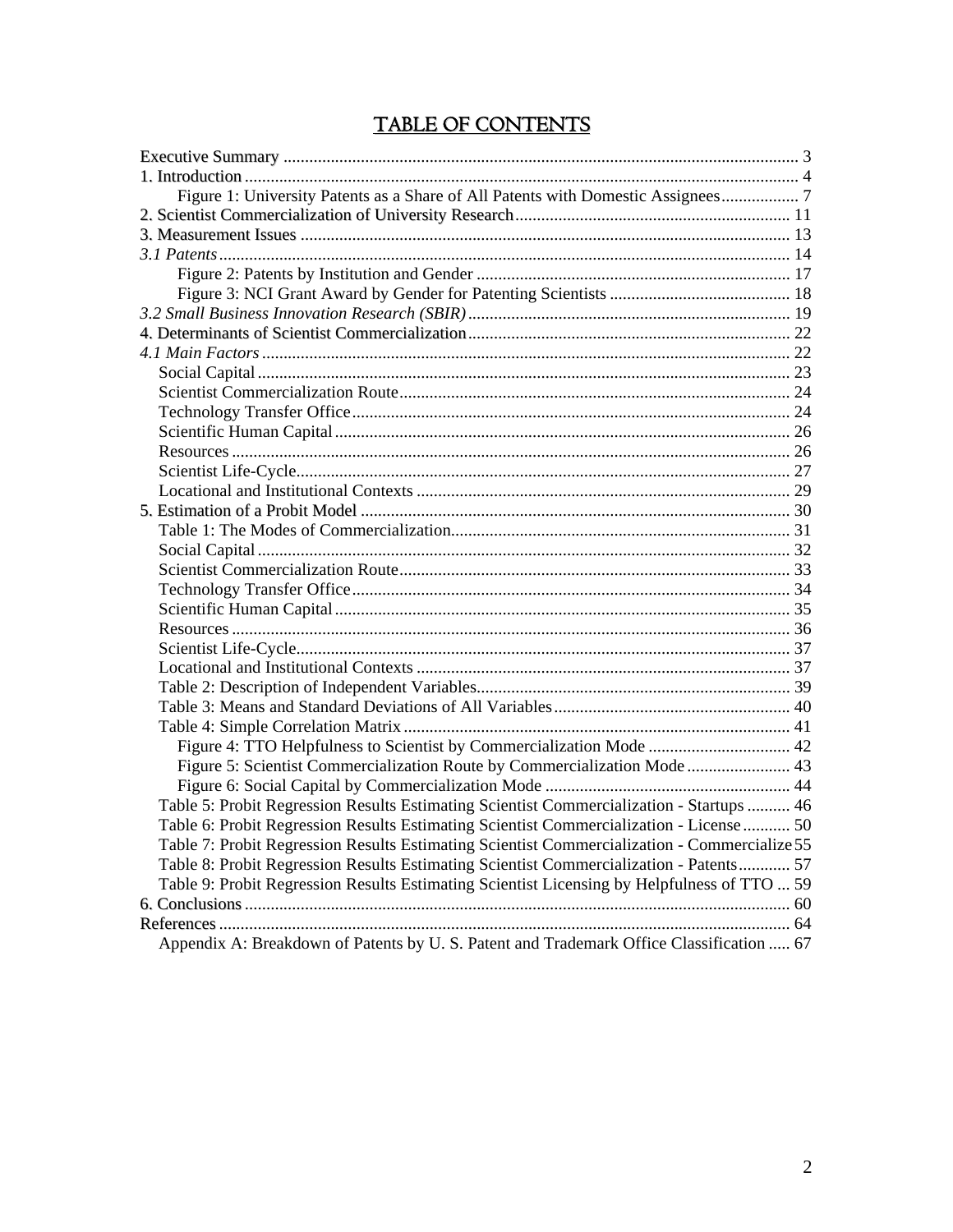### **Executive Summary**

<span id="page-2-0"></span>This study examines the prevalence and determinants of the commercialization of research by the top twenty percent of university scientists funded by grants from the National Cancer Institute (NCI). Because the two publicly available modes of scientist commercialization – patents and Small Business Innovation Research (SBIR) grants – do not cover the full spectrum of commercializing activities undertaken by university scientists, the study also includes two additional measures obtained from detailed scientist interviews: licensing of intellectual property and starting a new firm. These measures are used to assess both the prevalence and determinants of scientist commercialization of research. In particular, two distinct routes for commercializing scientist research are identified, the Technology Transfer Office (TTO) route and the entrepreneurial route, which does not involve assigning a patent to the university. This study in no way provides an assessment or judgment about the efficacy of the TTO. Rather, this study highlights the extent to which additional commercialization of research takes place, suggesting that the contribution of universities to U.S. innovation and ultimately economic growth may be greater than had previously been believed. Specific empirical findings suggest that:

- Scientists receiving funding from the National Cancer Institute exhibit a robust propensity to commercialize their research. However, the prevalence of commercialization depends highly upon the actual mode of commercialization. Some modes of commercialization, such as patents, are more prevalent, while other modes, such as funding by the SBIR program are rarely used.
- Scientist entrepreneurship is the sleeping giant of commercializing university research. More than one in four patenting NCI scientists have started a new firm.
- Two paths for commercialization of scientist research are identified the *TTO route* and the *entrepreneurial route*. Scientists who select the TTO route by commercializing their research through assigning all patents to their university TTO account for 70 percent of NCI patenting scientists. Scientists who choose the *entrepreneurial route* to commercialize their research, in that they do not assign patents to their university TTO, comprise 30 percent of patenting NCI scientists.
- Social capital enhances the propensity for scientists to commercialize their research. The impact of social capital is particularly high for the commercialization mode of scientist entrepreneurship.
- For scientists who perceive that they are helped by their Technology Transfer Office, licensing is the most prevalent mode of commercialization. For scientists who perceive that they are not helped by their Technology Transfer Office, entrepreneurship emergences as a much more important mode of commercialization.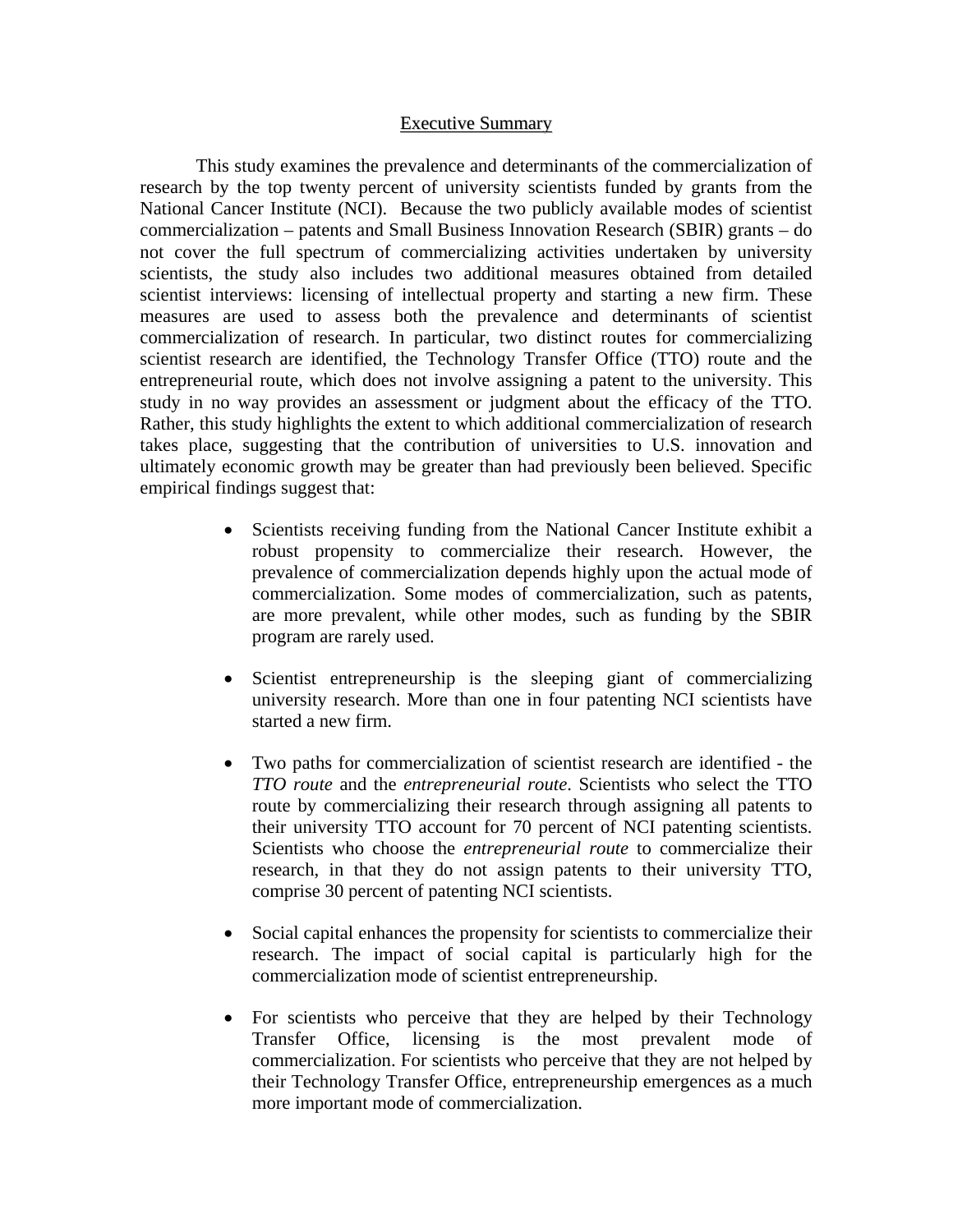<span id="page-3-0"></span>• Scientists choosing the *entrepreneurial route* to commercialize their research, by not assigning patents to their university to commercialize research, tend to rely on the commercialization mode of entrepreneurship. By contrast, scientists who select the TTO route by assigning their patents to the university tend to rely on the commercialization mode of licensing.

#### 1. Introduction

 $\overline{a}$ 

The enormous investment in physical plant and equipment propelled the United States to unprecedented post World War II prosperity. In the new era of globalization, both scholars and policy makers have been looking towards the country's unrivaled investment in research and knowledge to generate economic growth, employment and competitiveness in internationally linked markets for continued prosperity. However, it has been long recognized that investment in scientific knowledge and research alone will not automatically generate growth and prosperity. Rather, these new knowledge investments must penetrate what Audretsch et al. (2006) Acs and Armington (2006) and Acs et al. (2004) term "*the knowledge filter*" in order to contribute to innovation, competitiveness and ultimately economic growth. In fact, the knowledge filter impeding the commercialization of investments in research and knowledge can be formidable. As Senator Birch Bayh warned, "A wealth of scientific talent at American colleges and universities — talent responsible for the development of numerous innovative scientific breakthroughs each year — is going to waste as a result of bureaucratic red tape and illogical government regulations..."<sup>[2](#page-3-1)</sup> It is the knowledge filter that stands between

<span id="page-3-1"></span><sup>&</sup>lt;sup>2</sup> Introductory statement of Birch Bayh, September 13, 1978, cited from the Association of University Technology Managers Report (AUTM ) (2004, p. 5).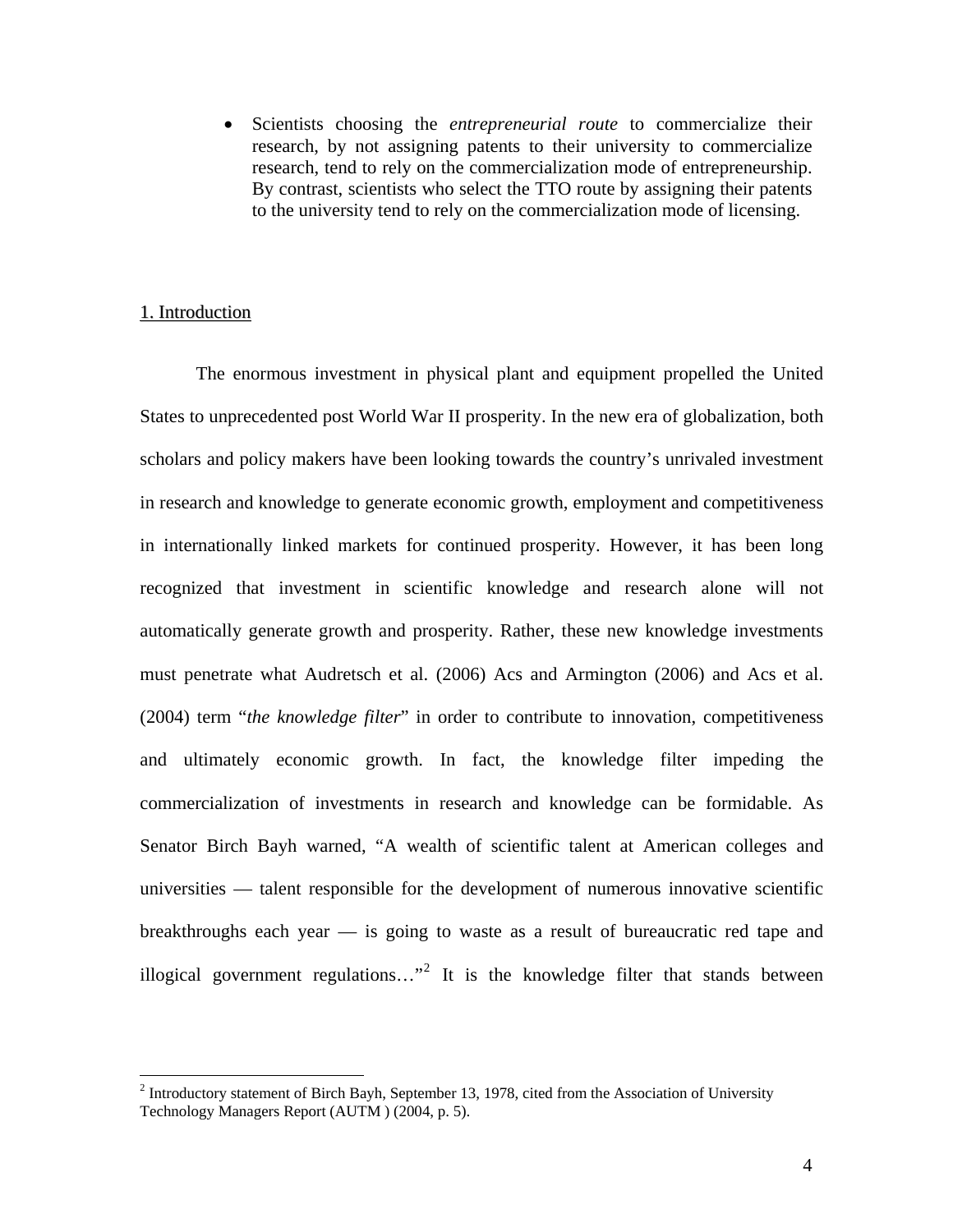investment in research on the one hand, and its commercialization through innovation, leading ultimately to economic growth, on the other.

Seen through the eyes of Senator Bayh, the magnitude of the knowledge filter is daunting, "What sense does it make to spend billions of dollars each year on governmentsupported research and then prevent new developments from benefiting the American people because of dumb bureaucratic red tape?"<sup>[3](#page-4-0)</sup>

In an effort to penetrate such a formidable knowledge filter, the Congress enacted the Bayh-Dole Act in 1980 to spur the transfer of technology from university research to commercialization.<sup>[4](#page-4-1)</sup> The goal of the Bayh-Dole Act was to facilitate the commercialization of university science. Assessments about the impact of the Bayh-Dole Act on penetrating the knowledge filter and facilitating the commercialization of university research have bordered on the euphoric:<sup>[5](#page-4-2)</sup>

Possibly the most inspired piece of legislation to be enacted in America over the past halfcentury was the Bayh-Dole Act of 1980. Together with amendments in 1984 and augmentation in 1986, this unlocked all the inventions and discoveries that had been made in laboratories through the United States with the help of taxpayers' money. More than anything, this single policy measure helped to reverse America's precipitous slide into industrial irrelevance. Before Bayh-Dole, the fruits of research supported by government agencies had gone strictly to the federal government. Nobody could exploit such research without tedious negotiations with a federal agency concerned. Worse, companies found it nearly impossible to acquire exclusive rights to a government owned patent. And without that, few firms were willing to invest millions more of their own money to turn a basic research idea into a marketable product.<sup>[6](#page-4-3)</sup>

An even more enthusiastic assessment suggested that:

 $\overline{a}$ 

<span id="page-4-0"></span> $3$  Statement by Birch Bayh, April 13, 1980, on the approval of S. 414 (Bayh-Dole) by the U.S. Senate on a 91-4 vote, cited from (AUTM) (2004, p. 16).

<sup>4</sup> Public Law 98-620

<span id="page-4-2"></span><span id="page-4-1"></span> $<sup>5</sup>$  Mowery (2005, p. 40-41) argues that such a positive assessment of the impact on Bayh-Dole is</sup> exaggerated, "Although it seems clear that the criticism of high-technology startups that was widespread during the period of pessimism over U.S. competitiveness was overstated, the recent focus on patenting and licensing as the essential ingredient in university-industry collaboration and knowledge transfer may be no less exaggerated. The emphasis on the Bayh-Dole Act as a catalyst to these interactions also seems somewhat misplaced."

<span id="page-4-3"></span><sup>6</sup> "Innovation's Golden Goose," *The Economist*, 12 December, 2002.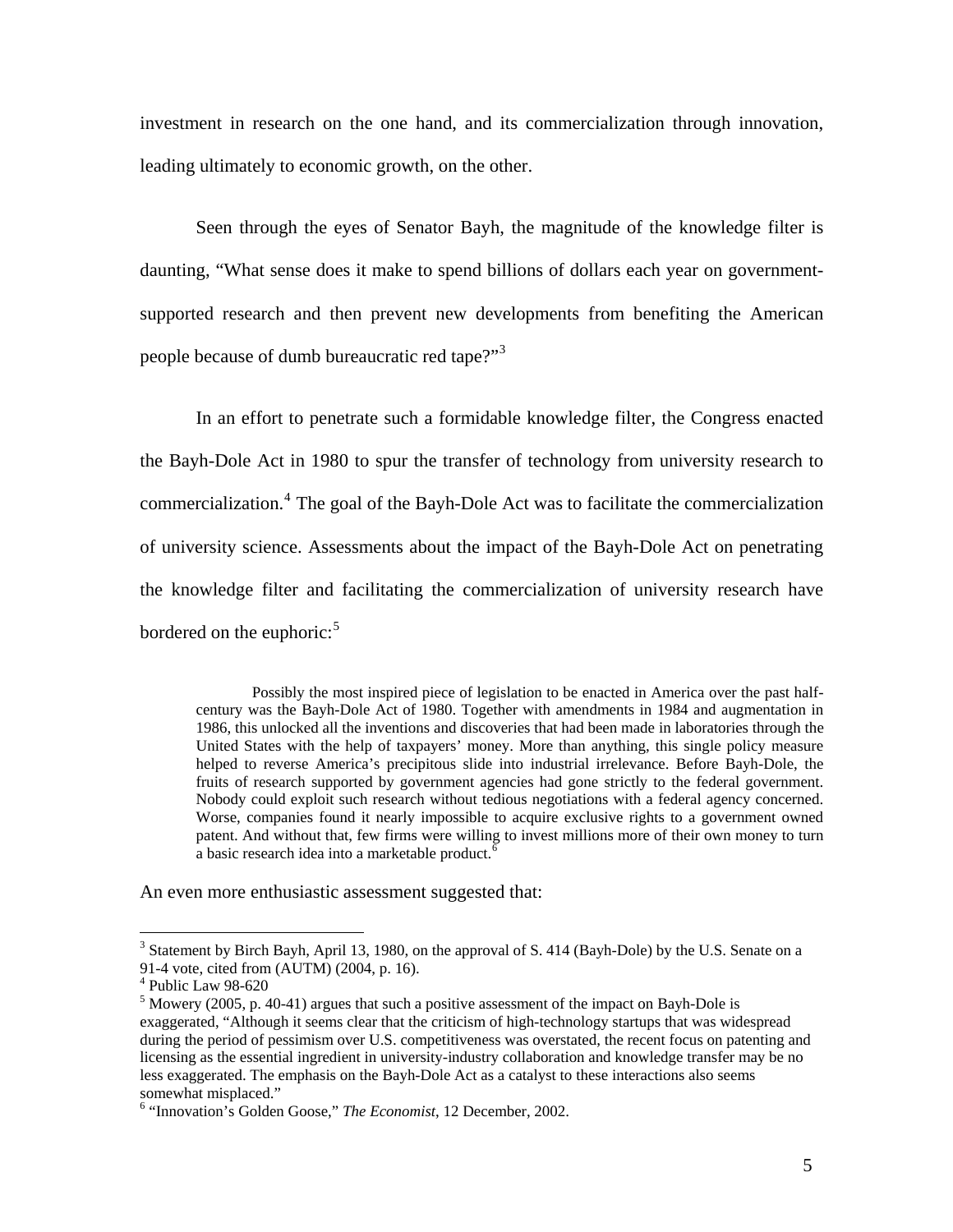The Bayh-Dole Act turned out to be the Viagra for campus innovation. Universities that would previously have let their intellectual property lie fallow began filing for – and getting patents at unprecedented rates. Coupled with other legal, economic and political developments that also spurred patenting and licensing, the results seems nothing less than a major boom to national economic growth.<sup>[7](#page-5-0)</sup>

The mechanism or instrument attributed to facilitating the commercialization of university scientist research has been the university Technology Transfer Office (TTO). While the TTO was not an invention of the Bayh-Dole Act, its prevalence exploded following passage of the Act in 1980. Not only does the TTO typically engage in painstaking collection of the intellectual property disclosed by scientists to the university but also the extent of commercialization emanating from the TTO. The Association of University Technology Managers (AUTM) collects and reports a number of measures reflecting the intellectual property and commercialization of its member universities. A voluminous and growing body of research has emerged documenting the impact of TTOs on the commercialization of university research. Most of these studies focus on various measures of output associated with university TTOs (Shane, 2004, Siegel and Phan, 2005; Mowery, 2005.) By most accounts, the impact on facilitating the commercialization of university science research has been impressive. For example, as Figure 1 shows, the number of patents registered by universities exploded subsequent to passage of Bayh-Dole.

 $\overline{a}$ 

<span id="page-5-0"></span><sup>&</sup>lt;sup>7</sup> Cited in Mowery (2005, p. 64)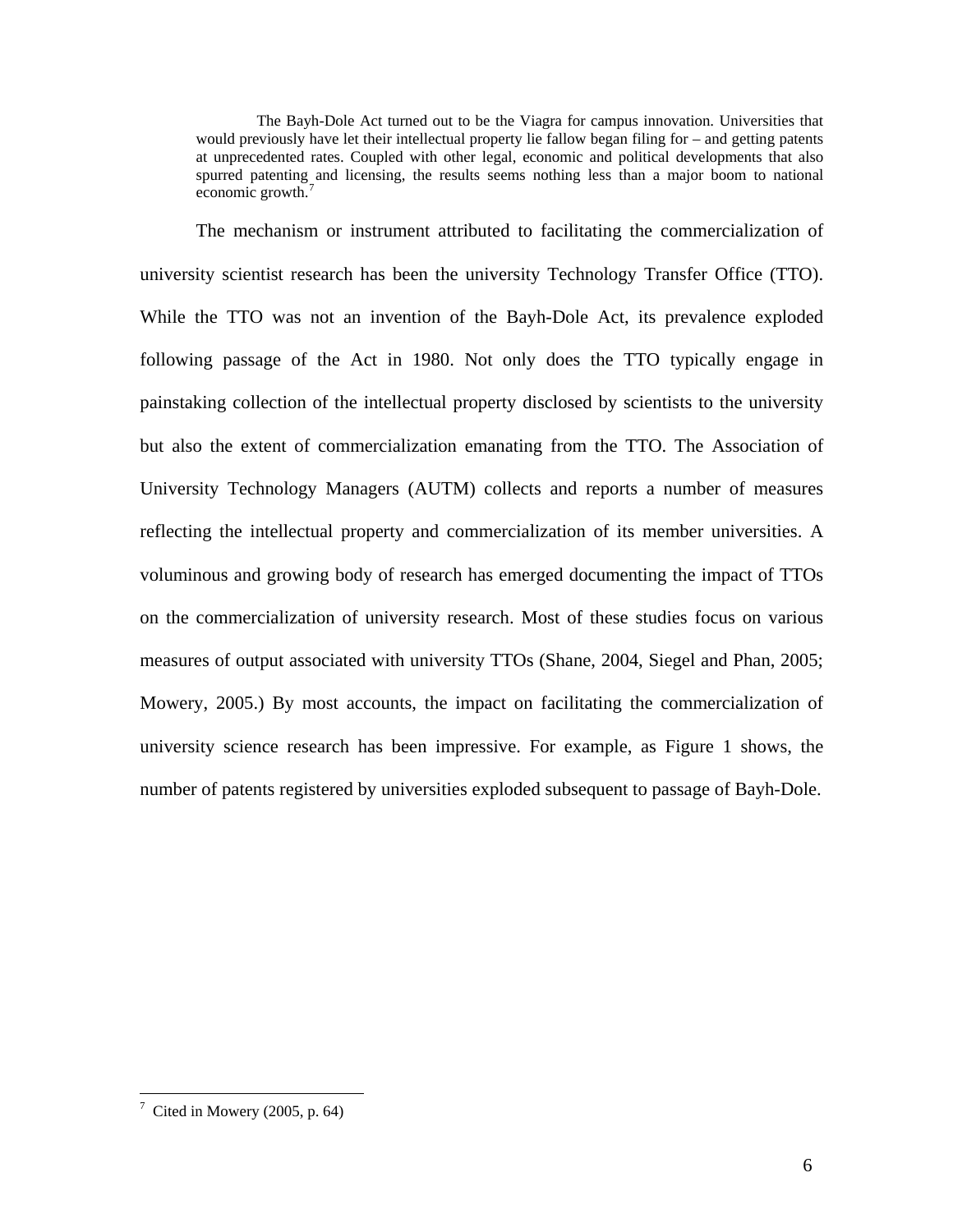<span id="page-6-0"></span>

Figure 1: University Patents as a Share of All Patents with Domestic Assignees

However, there are compelling reasons to suspect that measuring and analyzing the commercialization of university research by relying solely upon the intellectual property disclosed to and registered by the TTOs *may lead to a systematic underestimation of commercialization and innovation emanating from university research*. The mandate of the TTO is not to measure and document all of the intellectual property created by university research along with the subsequent commercialization. Rather, what is measured and documented is the intellectual property and commercialization activities with which the TTO is involved. This involvement is typically a subset of the broader and more pervasive intellectual property being generated by university research and its commercialization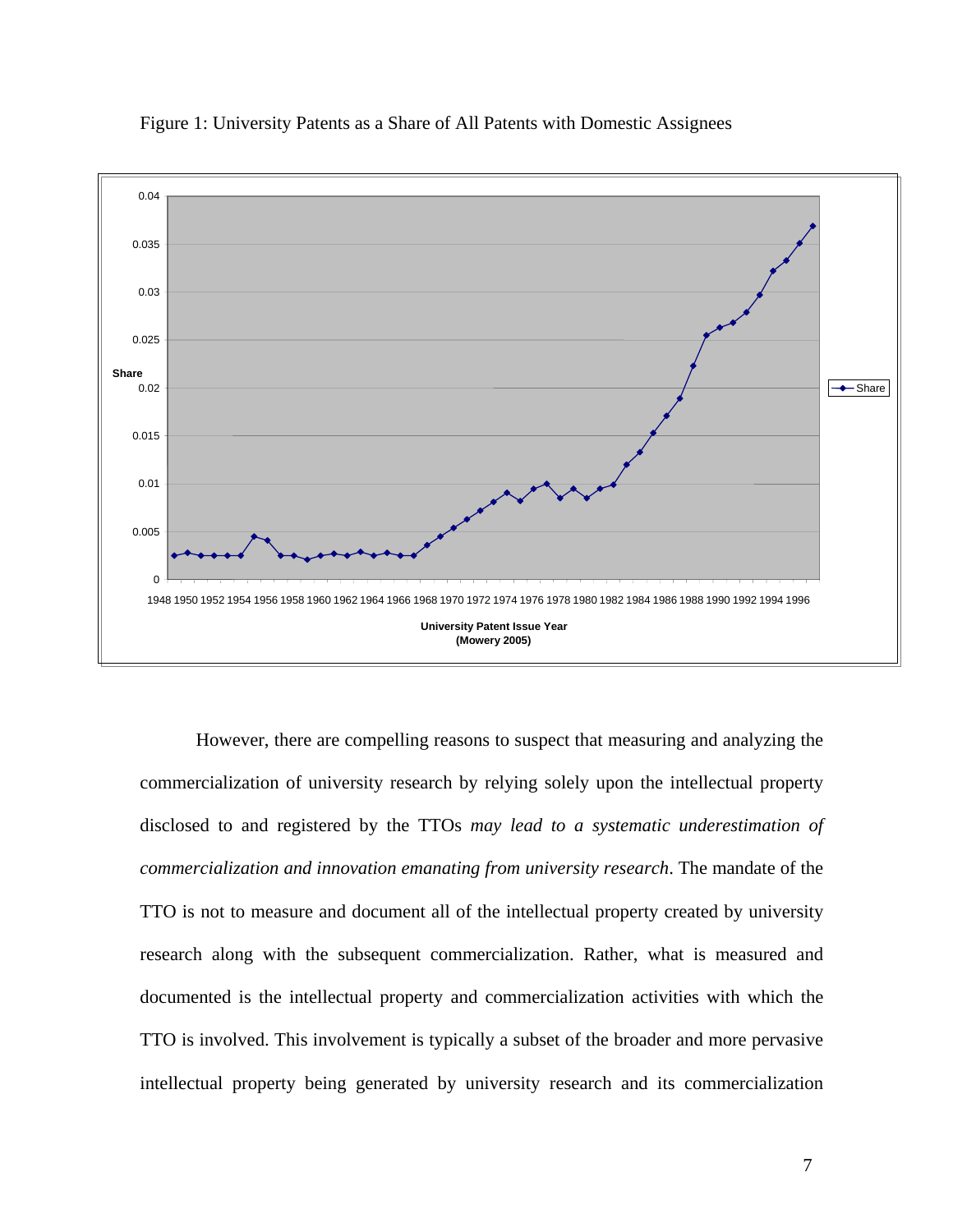which may or may not involve the TTO office (Thursby and Thursby, 2005). For example, in his exhaustive study on academic spinoffs, Scott Shane (2004, p. 4) warns:

Sometimes patents, copyrights and other legal mechanisms are used to protect the intellectual property that leads to spinoffs, while at other times the intellectual property that leads to a spinoff company formation takes the form of know how or trade secrets. Moreover, sometimes entrepreneurs create university spinoffs by licensing university inventions, while at other times the spinoffs are created without the intellectual property being formally licensed from the institution in which it was created. These distinctions are important for two reasons. First it is harder for researchers to measure the formation of spinoff companies created to exploit intellectual property that is not protected by legal mechanisms or that has not been disclosed by inventors to university administrators. As a result, this book likely underestimates the spin-off activity that occurs to exploit inventions that are neither patented nor protected by copyrights. This book also underestimates the spin-off activity that occurs "through the back door", that is companies founded to exploit technologies that investors fail to disclose to university administrators.

There is little empirical evidence supporting Shane's admonition that relying solely upon the data registered with and collected by the TTO will result in a systematic underestimation of commercialization of university research. Such an underestimation of commercialization of university research may lead to an underestimation of the impact that spillovers of investment in university research have on innovation and ultimately economic growth.

If the spillover of knowledge generated by university research is viewed as essential for economic growth, employment creation, and international competitiveness in global markets, the systematic underreporting of university spillovers resulting from the commercialization of scientist research concomitantly may lead to severe policy distortions. Thus, rather than relying on commercialization reported by the TTO to measure and analyze the commercialization of university research, this study instead develops alternative measures based on the commercialization activities reported by scientists. In particular, the purpose of this study is to provide a measure of scientist commercialization of university research and identify which factors are conducive to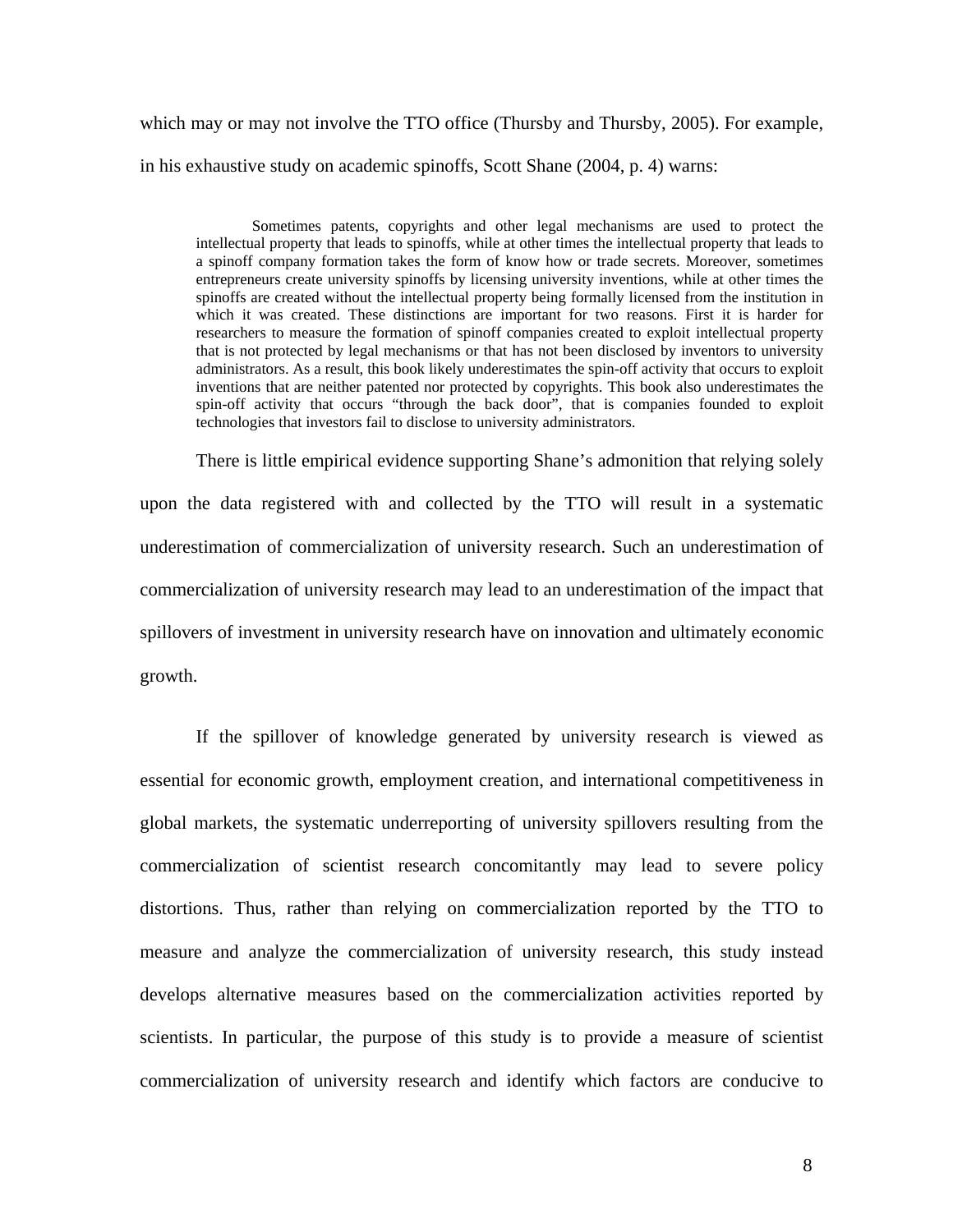scientist commercialization and which factors inhibit scientist commercialization. We do this by developing a new database measuring the propensity of scientists funded by grants from the National Cancer Institute (NCI) to commercialize their research as well as the mode of commercialization. We then subject this new university scientist-based data set to empirical scrutiny to ascertain which factors influence both the propensity and mode of scientist commercialization of university research.

As the second section of this paper makes clear, there is no singular mode for scientist commercialization of research. Thus, in the third section, four distinct measures of scientist commercialization of research are introduced and explained: patents, SBIR awards, new firm startups and licenses. The main factors influencing the decision scientists make in choosing to commercialize their research are introduced in the fourth section. The four modes of commercialization are used to empirically identify the main determinants of scientist commercialization of research in the fifth section. Finally, in the last section, a summary and conclusion are provided. In particular, the results of this study suggest that exclusive reliance upon measures of commercialization of university research published by the TTOs may systematically underestimate the contribution university research makes to commercialization, innovation and ultimately economic growth. University scientists appear to be more vigorously involved in entrepreneurial activity, in the form of starting new science-based firms, than had been perceived by relying solely upon the more easily accessible databases offered by the TTOs. In particular, over one-quarter of the scientists who were awarded a patent report that they have also started their own business, which is an astonishingly high rate of entrepreneurship based on comparable measures for other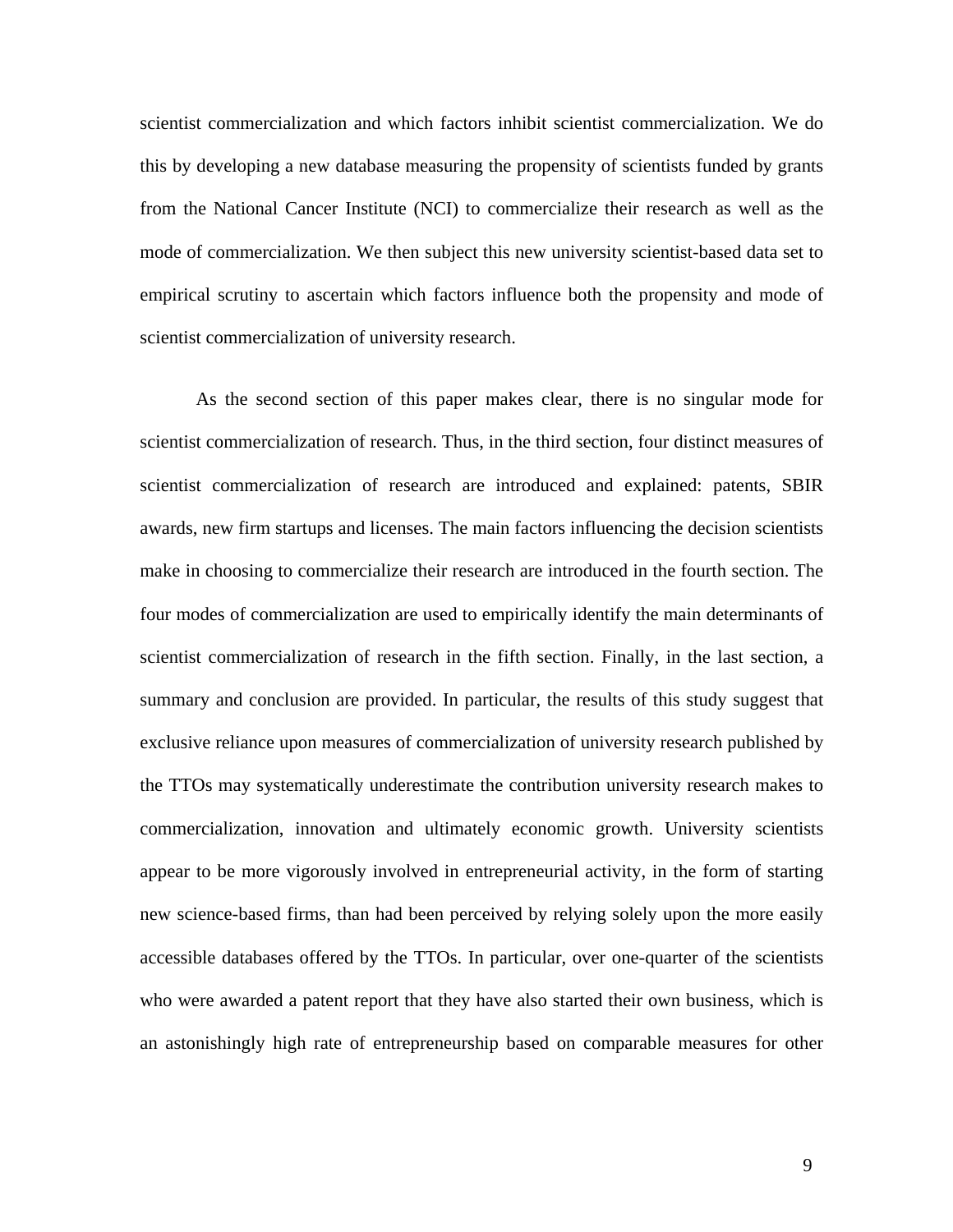sub-groups of the population. Scientist entrepreneurship appears to be the sleeping giant of the commercialization of university research.

The modes of research commercialization used by NCI funded scientists are quite heterogeneous with respect to both prevalence and determinants. Reliance on publicly accessible databases, such as patents and SBIR, represent, at best, the tip of the iceberg of commercialization activities by NCI scientists. Other important commercialization modes, such as new-firm startups, can only be measured and analyzed by creating new systematic and comprehensive sources of data. In addition, both the prevalence and mode of commercialization vary considerably across scientists. Not all scientists are equally helped by the TTOs. Those that do report being helped by the TTO have a higher propensity to license their intellectual property to an existing firm but a lower propensity to start a new firm. By contrast, scientists reporting not being helped by the TTO have a lower propensity to license their intellectual property to existing firms but a higher propensity to start their own firm.

Scientists assigning their patents to the TTO, or those commercializing through the *TTO route*, exhibit a higher propensity to commercialize their research by licensing but not by starting a new firm. By contrast, those scientists choosing what we term as the *entrepreneurial route* to commercialize their research, in that they do not assign all of their patents to the TTO, exhibit a higher propensity to start a new firm but a lower likelihood of licensing their intellectual property.

Social capital and networks, as measured by the extent to which a scientist engages in industry co-publication, co-patenting with other NCI scientists, and serving on a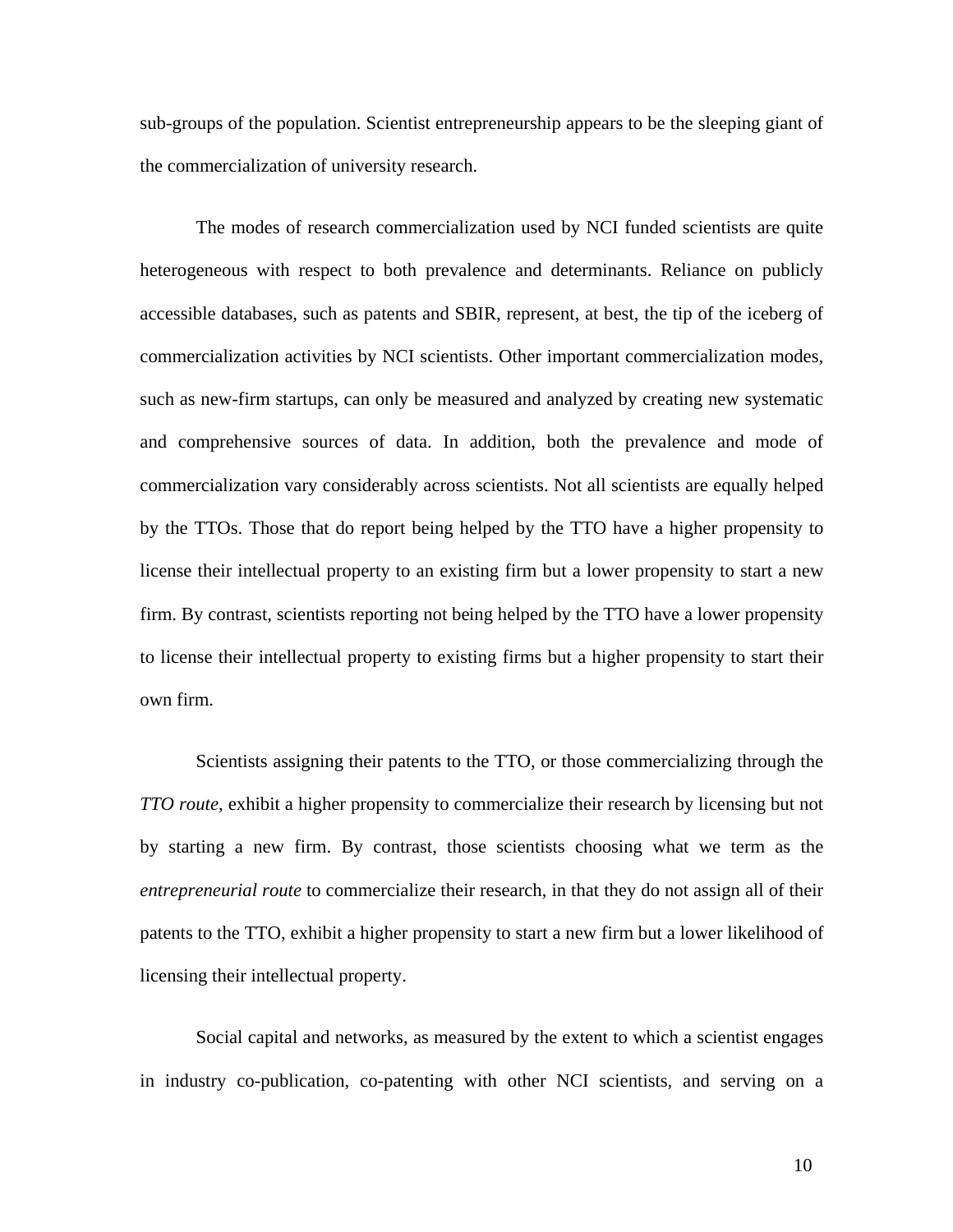<span id="page-10-0"></span>company board of directors or scientific advisory board (SAB) clearly promote the likelihood of commercialization, particularly for the mode of entrepreneurship. The impact of social capital on entrepreneurial activity is more pronounced for scientists not helped by the TTO, suggesting that social networks may be an additional mechanism to the TTO in facilitating the commercialization of university research.

#### 2. Scientist Commercialization of University Research

Why and how will scientists decide to commercialize their scientific research? One answer to the question of why was provided by Stephan and Levin (1992), who suggest that a scientist will choose to commercialize research if this furthers her life goals. But how should a scientist best appropriate the value of her human capital? That is, what mode of commercialization is most appropriate for a given scientist with a stock of knowledge and scientific human capital? Alternatives abound, such as working full time or part time with an incumbent firm, licensing the knowledge to an incumbent firm, starting a new firm, or joining an existing firm.

Previous studies have identified several major modes of scientist commercialization. Ownership of intellectual property, in the form of patented inventions, is an important step in the commercialization process. Jaffe and Lerner (2001), Henderson, Jaffe and Trajtenberg (1998) and Jaffe, Trajtenberg and Henderson (1993) all identify patents as an important mode by which scientists commercialize their research.

Thursby and Jensen (2005), Thursby, Jensen and Thursby (2001) and Jensen and Thursby (2001) identify both patents and the licensing of patents as important modes of scientist commercialization. In particular, Thursby and Jensen (2004, p. 4) employ a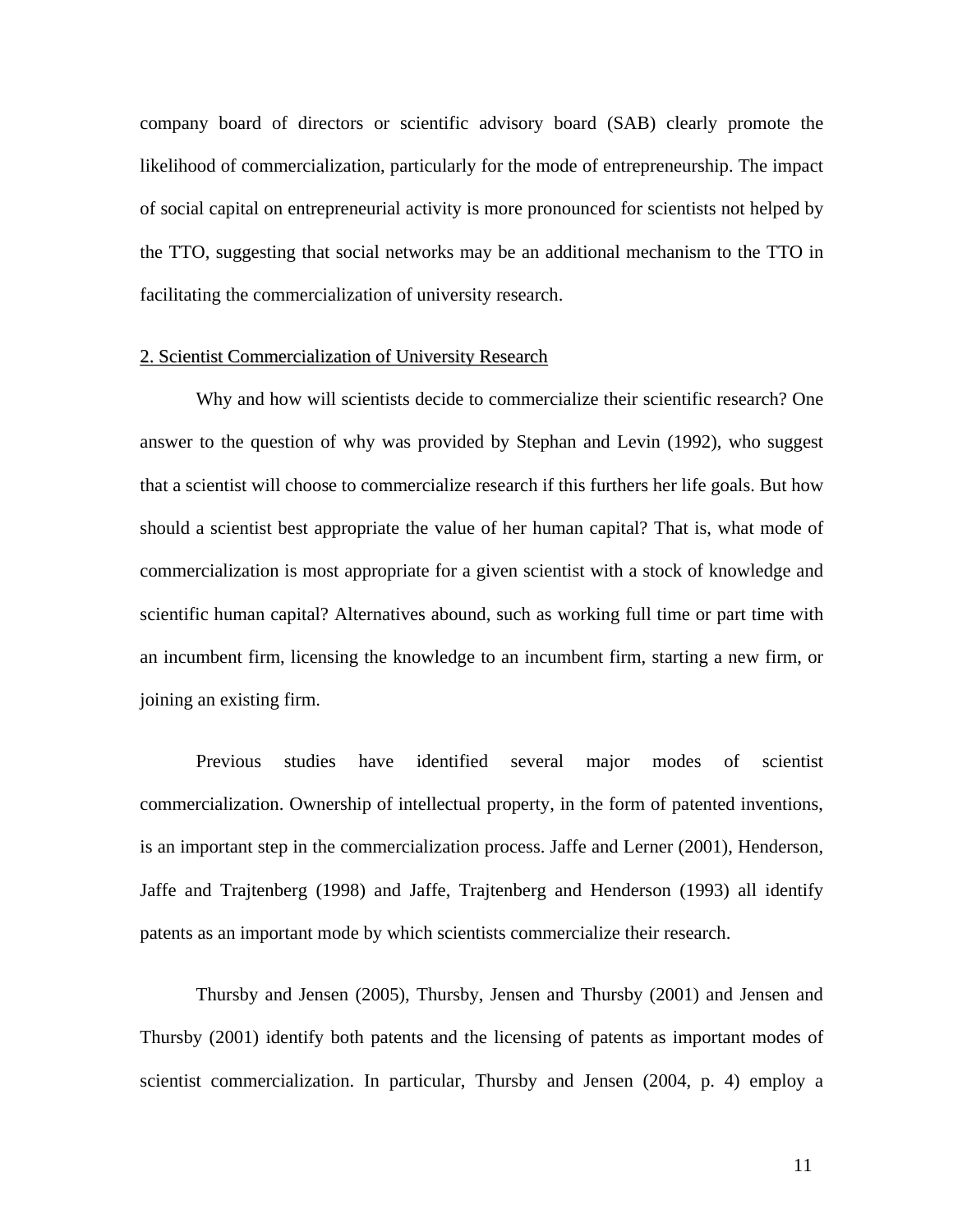principal-agent framework in which the university administration is the principal and the faculty scientist is the agent, and identify that the "whether or not the researcher remains in the university, and if so her choice of the amount of time to spend on basic and applied research, is complicated by the fact that she earns license income and prestige both inside and outside the university."

Several studies have identified the important role that the Small Business Innovation Research (SBIR) program can play as a mode of scientist commercialization (Lerner, 1999; Audretsch, Link and Scott, 2002). Toole and Czarnitzki (2005) find that only eight percent of the unique Principle Investigators (PIs) were awarded an SBIR grant from the U.S. Department of Health and Human Services between 1983 and 1996, which suggests that the SBIR may perhaps be an important instrument of public policy, but not a prevalent mechanism for commercializing university scientist research.

A different mode of commercialization involves academic entrepreneurship, where the scientist starts a new firm to bring her research to the market. Louis, Blumenthal, Gluck and Sioto (1989) identify the role of individual characteristics and attitudes, along with the norms of scientific peer groups as important factors in influencing the scientists' decision to commercialize their research in the form of a new-firm startup. Similarly, Shane (2004), Lockett, Siegel, Wright and Ensley (2005), Zucker, Darby and Brewer (1997), O'Shea, Allen, Chevalier and Roche (2005) and Audretsch and Stephan (1996 and 1999) focus on the role that new-firm startups play as a conduit for commercializing scientific research. Thus, research has pointed to four principle modes of scientist commercialization: patents, SBIR, licenses, and new-firm startups.

12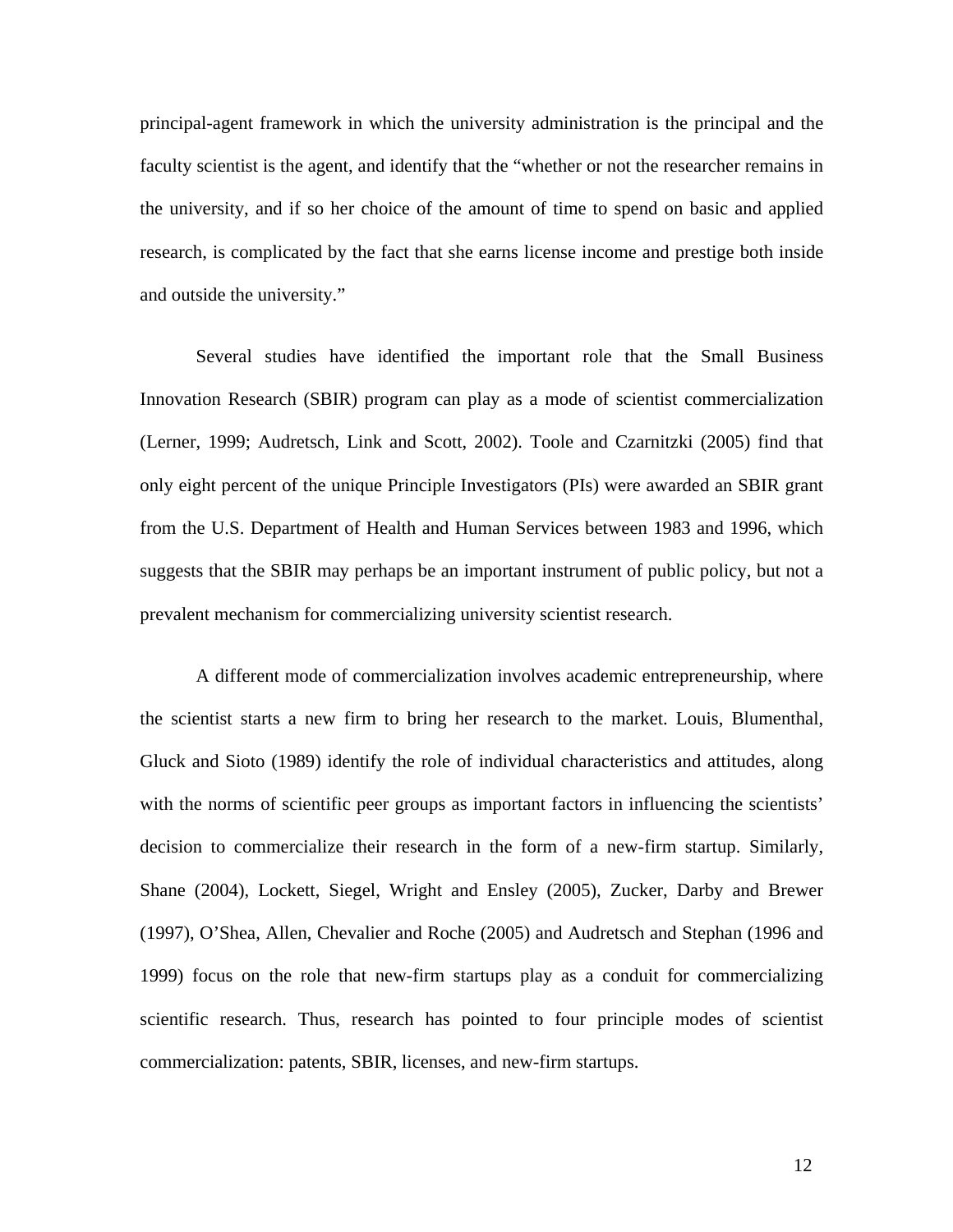#### <span id="page-12-0"></span>3. Measurement Issues

The commercialization activity of university scientists was measured by starting with those scientists awarded a research grant by the National Cancer Institute between 1998 and 2002. Of those research grant awards, the largest twenty percent, which corresponded to 1,693 scientist awardees, were taken to form the database used in this study. The National Cancer Institute (NCI) awarded a total of \$5,350,977,742 to the 1,693 highest funded quintile of United States-based scientists from 1998 to 2002.

Since the focus of this paper is on the propensity for scientists to commercialize their research, commercialization must be operationalized and measured. Based on the literature identified in the previous section, five main measures of scientist commercialization are used, which reflect five different modes by which scientists can and do commercialize their research. These are (1) patenting inventions, (2) issuing licenses, (3) receiving an SBIR grant to obtain funding for an innovative small business, (4) starting a new firm, and (5) selling a patent. It should be emphasinzed that while there are interdependencies and linkages among the different modes of commercialiyation, there does not exist any one-to-one correspondence. There is no exact linear relationship among the various modes in that, say, licensing is a pre-requisite for starting a new firm.

There certainly are additional modes of commercialization remaining unexplored by this study. Examples include non-patenting scientists who start a new firm, the mobility of students or faculty from the university to the private sector, consulting contracts, and informal interactions. The absence of these types of modes of commercialization of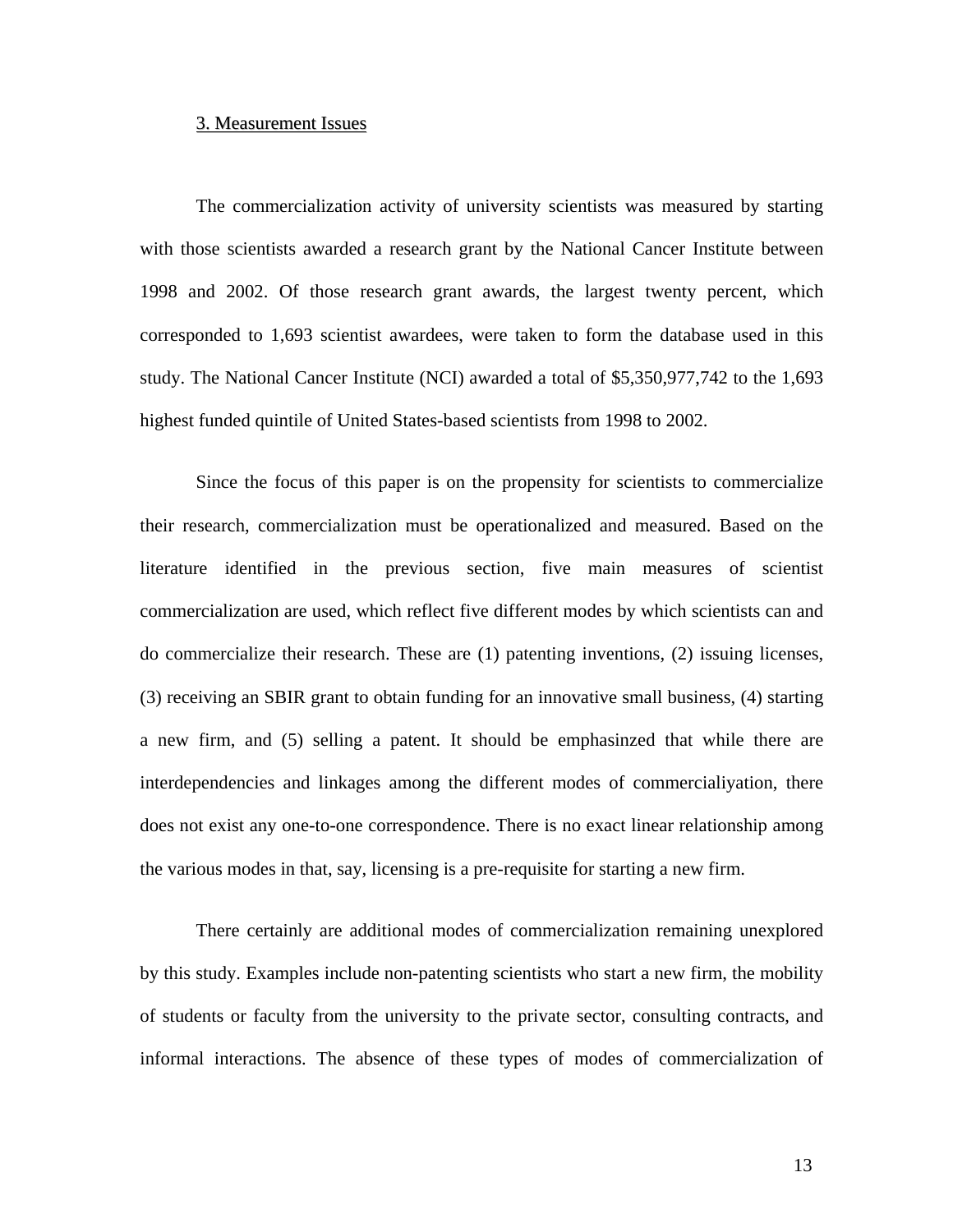<span id="page-13-0"></span>university research by scientists from this study does not suggest that they are unimportant, but rather that they are difficult to measure.

Based on these five different measures reflecting distinct modes of scientist commercialization of research, an NCI awardee database was created to answer the question, "Why do some scientists commercialize while others do not?"

### *3.1 Patents*

 $\overline{a}$ 

The first measure of commercialization of research by an NCI award scientist is inventions which are patented. The propensity for NCI award scientists to patent was analyzed by obtaining patent data from the United States Patent and Trademark Office (USPTO). $8$  The patent database spans 1975 to 2004 and contains over three million patents.

To match the patent records with the 1,692 NCI recipient scientists, Structured Query Language (SQL) and Python programming languages were written to extract and manipulate data. A match between the patentee and NCI awardee databases was considered to be positive if all four of the following necessary conditions were met:

(1) A positive match was made with the first, middle, and last name. If, for example, the scientist did not have a middle name listed on either the NCI award database or the patent database, but did have a positive first and last name, this first condition was considered to be fulfilled.

<span id="page-13-1"></span><sup>&</sup>lt;sup>8</sup> On July 25th, 2005, Jim Hirabashi of the Office of Electronic Information Products at the patent Technology Monitoring Division was sent a request order for the "U.S. Patent CDs" from 1975 to 2004.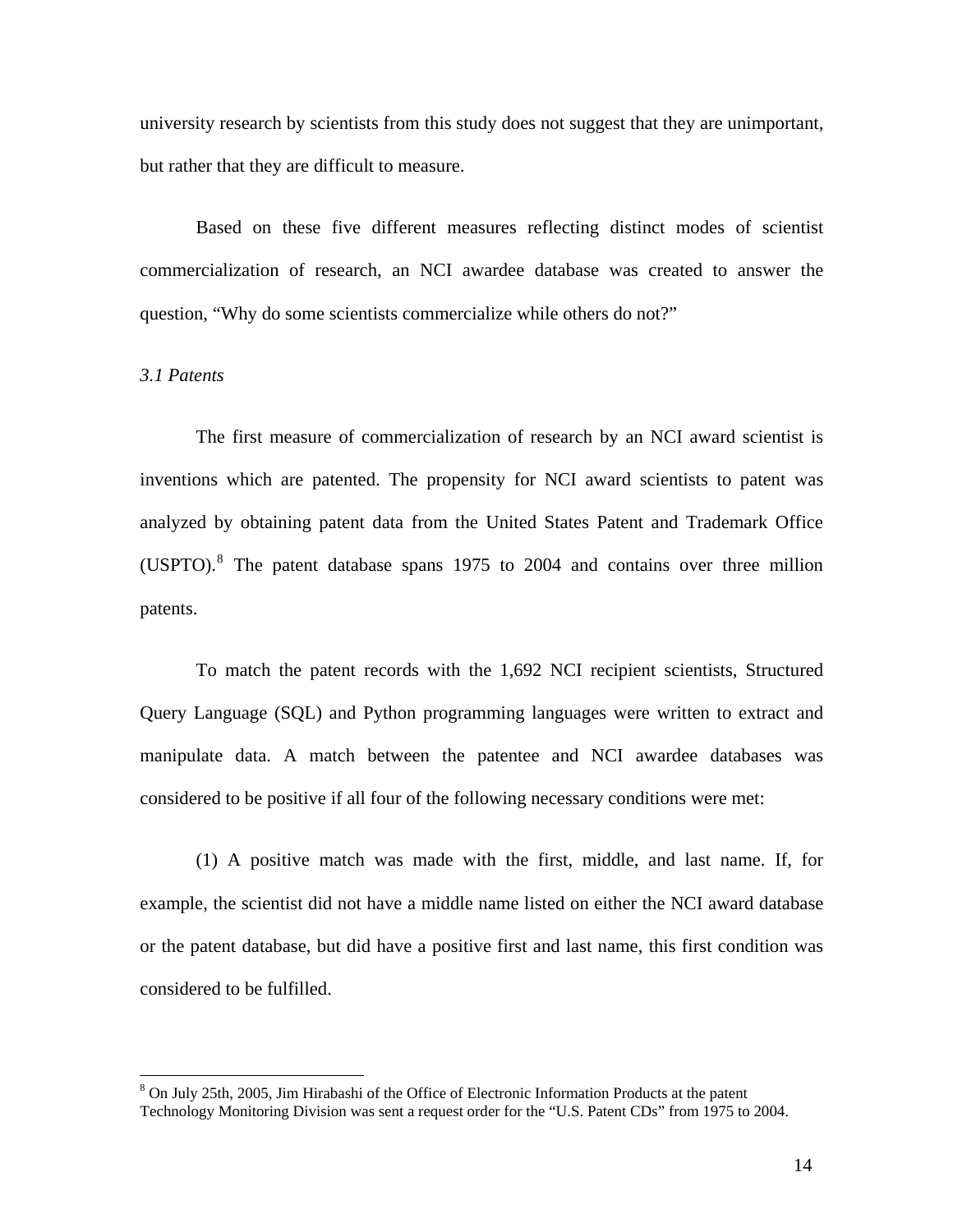(2) The second criterion involved matching the relevant time periods between the two databases. Observations from both databases were matched over the time period 1998- 2004, which corresponds to the initial year in which observations were available from the NCI database (1998-2002) and the final year in which patents were recorded in the patent database (1975-2004). Because applications of patents may take anywhere from three months to two years to be issued, the 2003 and 2004 USPTO patent records were included in our query. Issued patents from 1998 to 2004 by NCI scientists fulfilled the second criterion.

(3) The third criterion was based on location. If the patentee resided within an approximate radius of 60 miles from the geographic location of the university, the third condition was fulfilled.

 (4) The fourth criterion was based on USPTO patent classification. Using the USPTO patent classification code, all patents were separated into respective coding groups. Patents which did not fall under the traditional categories of biotechnology were identified. All non biotech patents were evaluated and patents such as "Bread Alfalfa Enhancer" were rejected as an NCI scientist patent (see Appendix A for a distribution of patent categories).

 Based on these four match criteria, a subset of 398 distinctly issued patentees were identified between 1998 and 2004 with a total of 1,204 patents.

#### *Survey Implementation*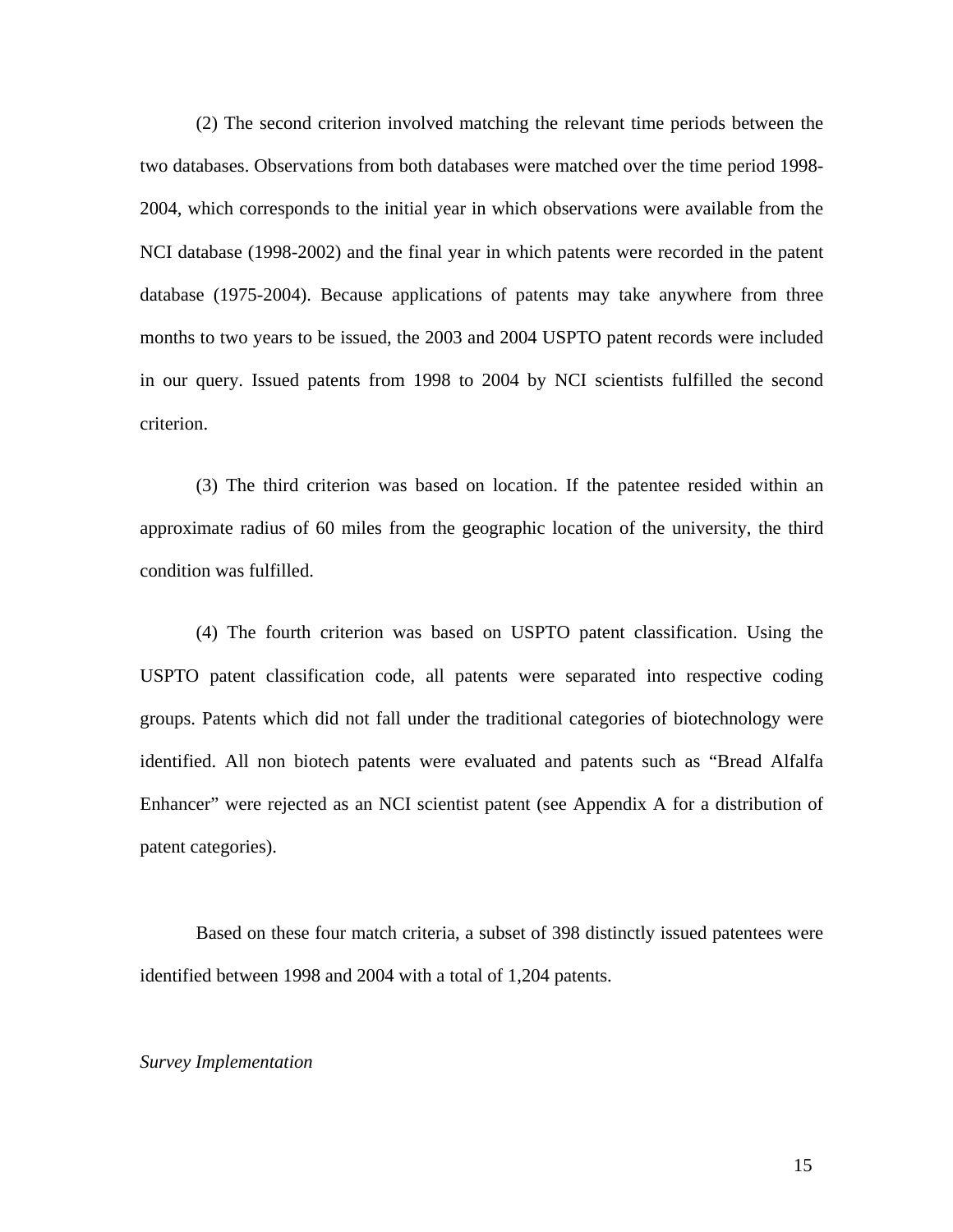After identifying the full set of NCI patentees, a survey instrument was designed with two main criteria:

- (1) To maximize information without overly burdening the nation's top medical scientists. Reducing the time and input burden imposed on the scientist was considered to have a favorable impact on the response rate; and
- (2) To maximize information revealing the creation of intellectual property and its subsequent commercialization through licensing and entrepreneurial activity, while at the same time respecting the need for scientist confidentiality and not confronting the scientist with information requests that might compromise such confidentiality.

Based on these two criteria, an interview instrument was designed probing four subgroups of issues: licensing, entrepreneurship, social capital and the role of the TTO.

The question in the licensing section asked if the scientist has licensed. The question contained in the entrepreneurship section identified whether the scientist started a new firm. The questions concerning social capital asked the scientist if she sat on any industry science advisory boards (SAB) or board of directors, the extent to which the NCI grant award facilitated commercialization, along with other sources of major funding received from a governmental agency. The questions concerning the influence of the TTO asked whether the university's TTO "directly helped you to commercialize your research between 1998 to 2004".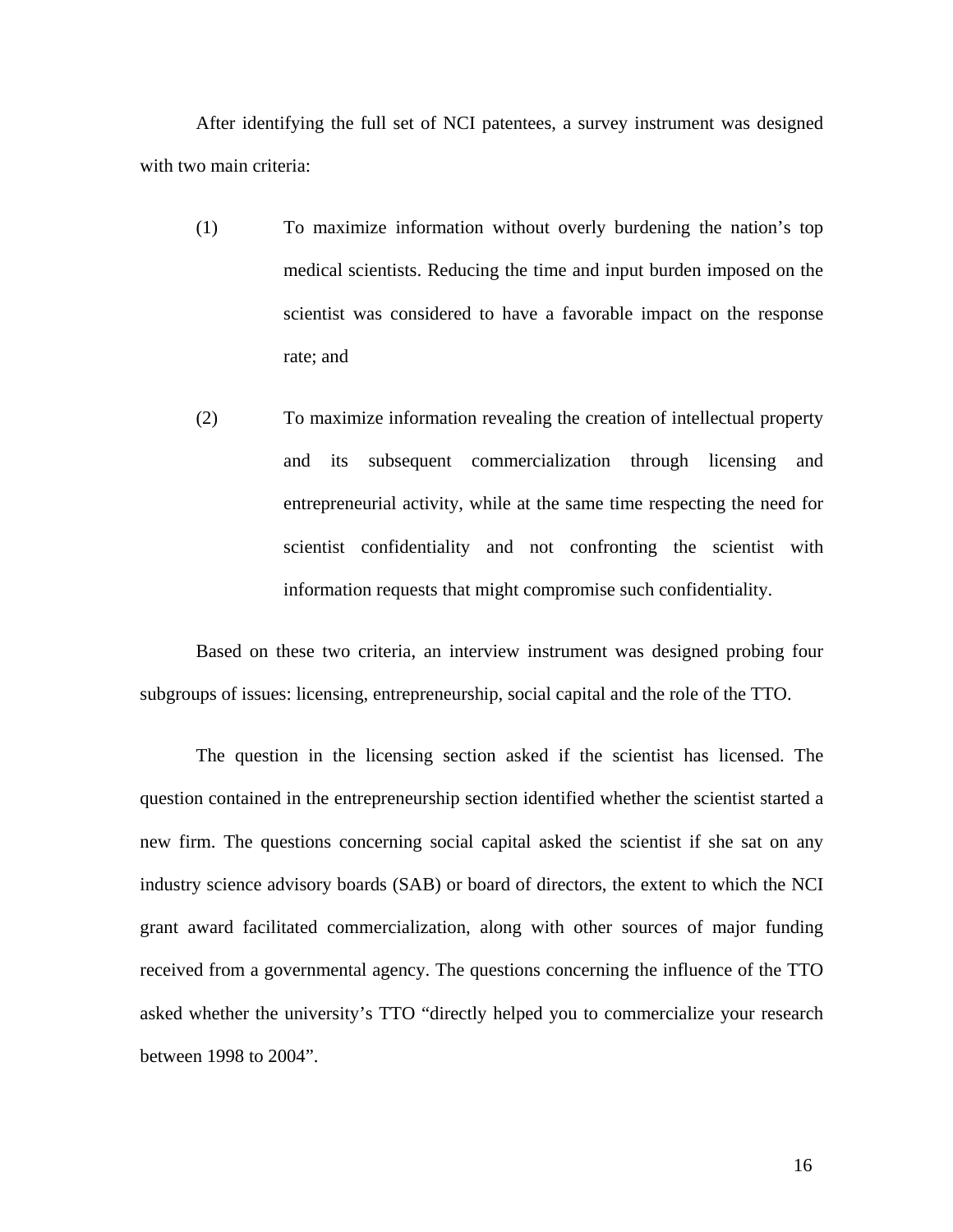<span id="page-16-0"></span>The 398 patenting scientists were "Googled" to obtain their e-mail and telephone information. The records could, generally, be found by typing their full name, university and the word "oncology". The ensuing patentee e-mail accounts and telephone numbers were then collected and registered in the scientist database. Of those 398 scientists identified in the database, 146 responded. Six respondents indicated that they had not patented the ascribed patents, therefore reducing the number of patentees to 392. The number of respondent, therefore, reflects a response rate of 36 percent. NCI awarded scientists commercializing through patents varied from those not commercializing in several important ways.

Figure 2 shows that the distribution of patentees varied both across institutions as well as by gender. In Ivy League and public institutions, the propensity for females to patent exceeded that of their male colleagues. Male scientists at universities with an NCI Center, however, had a greater propensity to patent.

Figure 2: Patents by Institution and Gender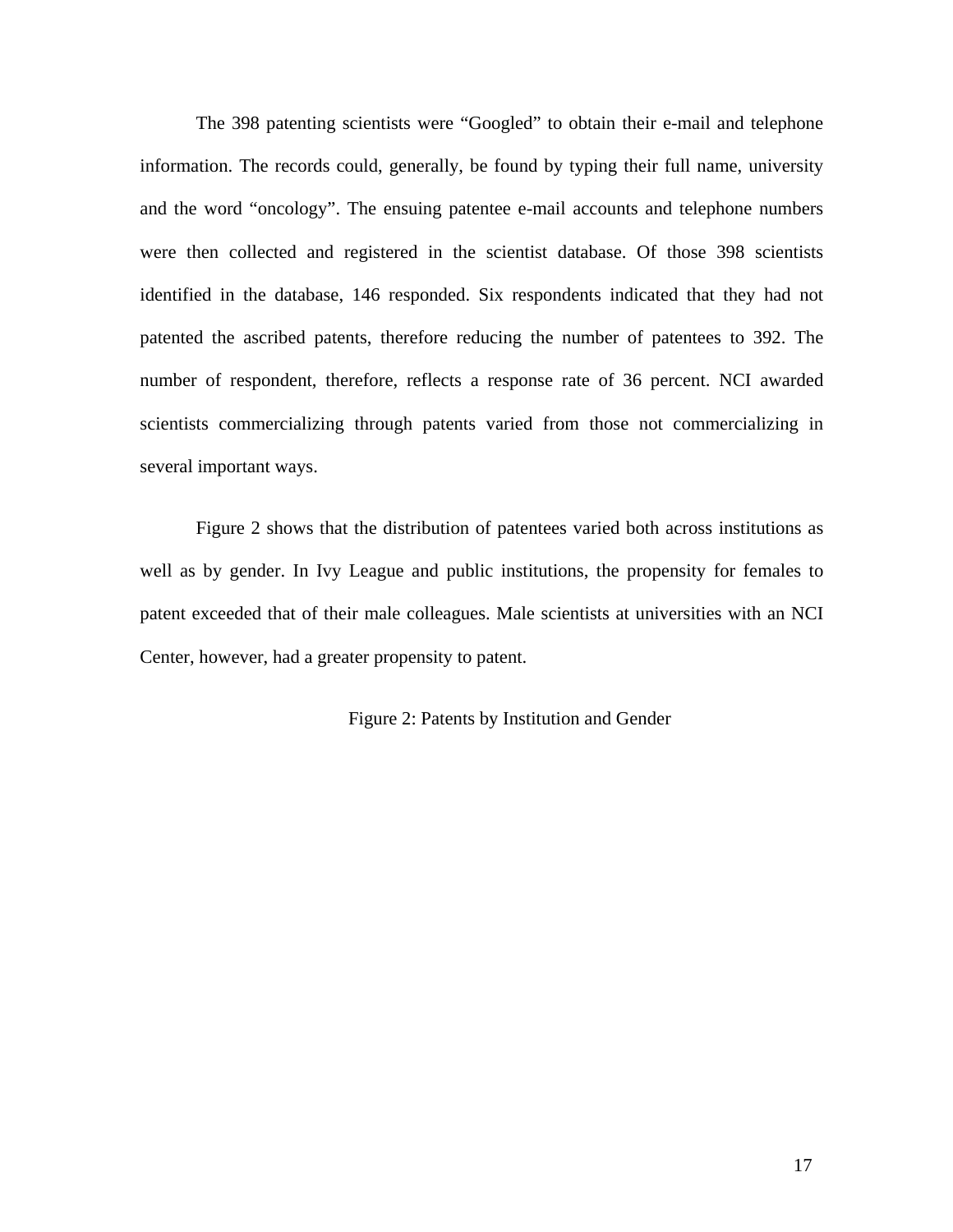<span id="page-17-0"></span>

Gender also clearly played a role in a number of other dimensions. For example, Figure 3 shows that the mean amount of the NCI grant was considerably greater for male scientists who patented than for their female counterparts.

Figure 3: NCI Grant Award by Gender for Patenting Scientists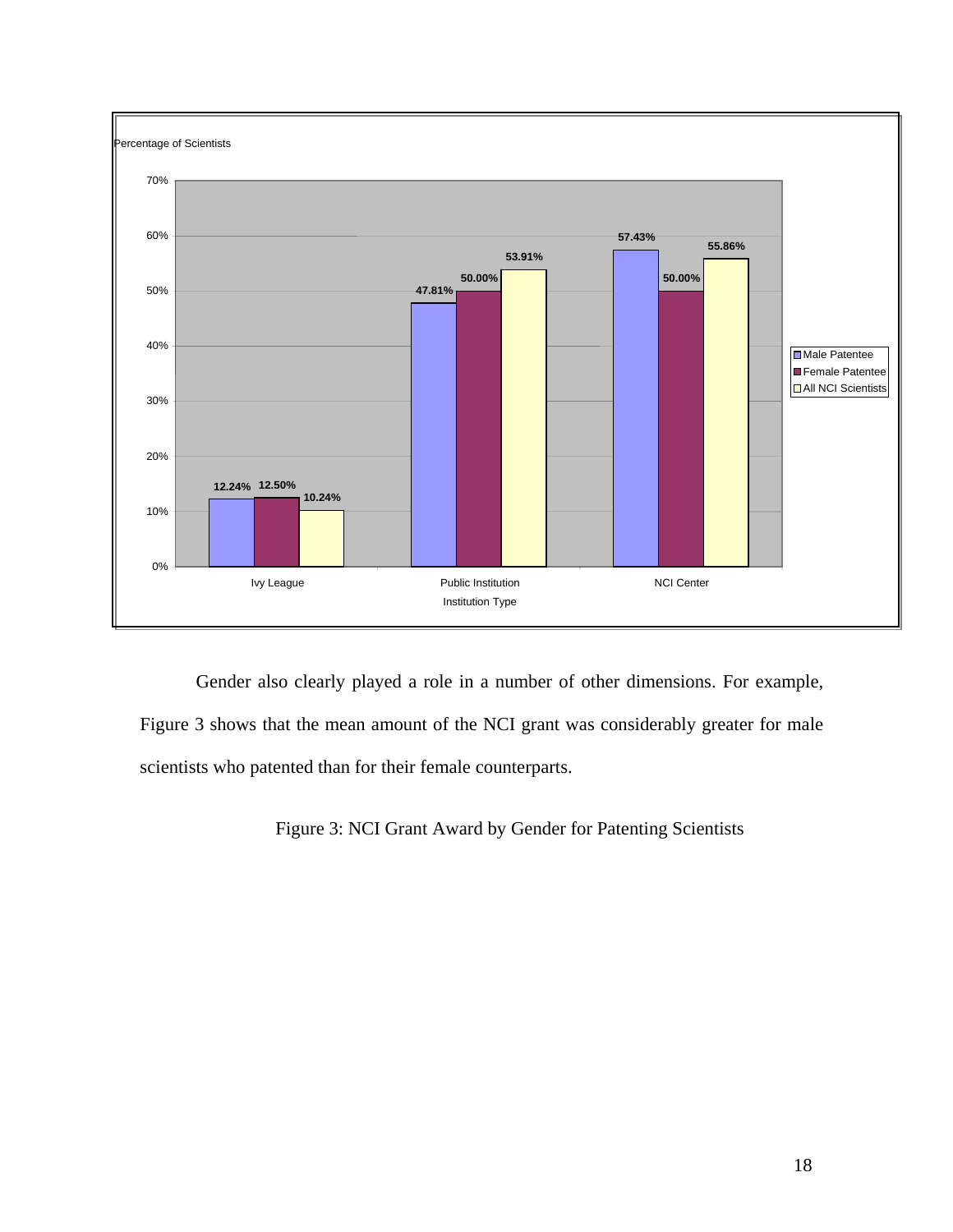<span id="page-18-0"></span>

#### *3.2 Small Business Innovation Research (SBIR)*

The second measure of scientist commercialization involves scientists awarded SBIR grants to finance innovative small businesses. Enactment of the SBIR program in the early 1980s was a response to the loss of American competitiveness in global markets. Congress mandated each federal agency with allocating around four percent of its annual budget to funding innovative small firms as a mechanism for restoring American international competitiveness (Wessner, 2000). SBIR provides a mandate to the major R&D agencies in the United States to allocate a share of the research budget to innovative small firms. In 2001 the SBIR program amounted to around \$1.4 billion. The SBIR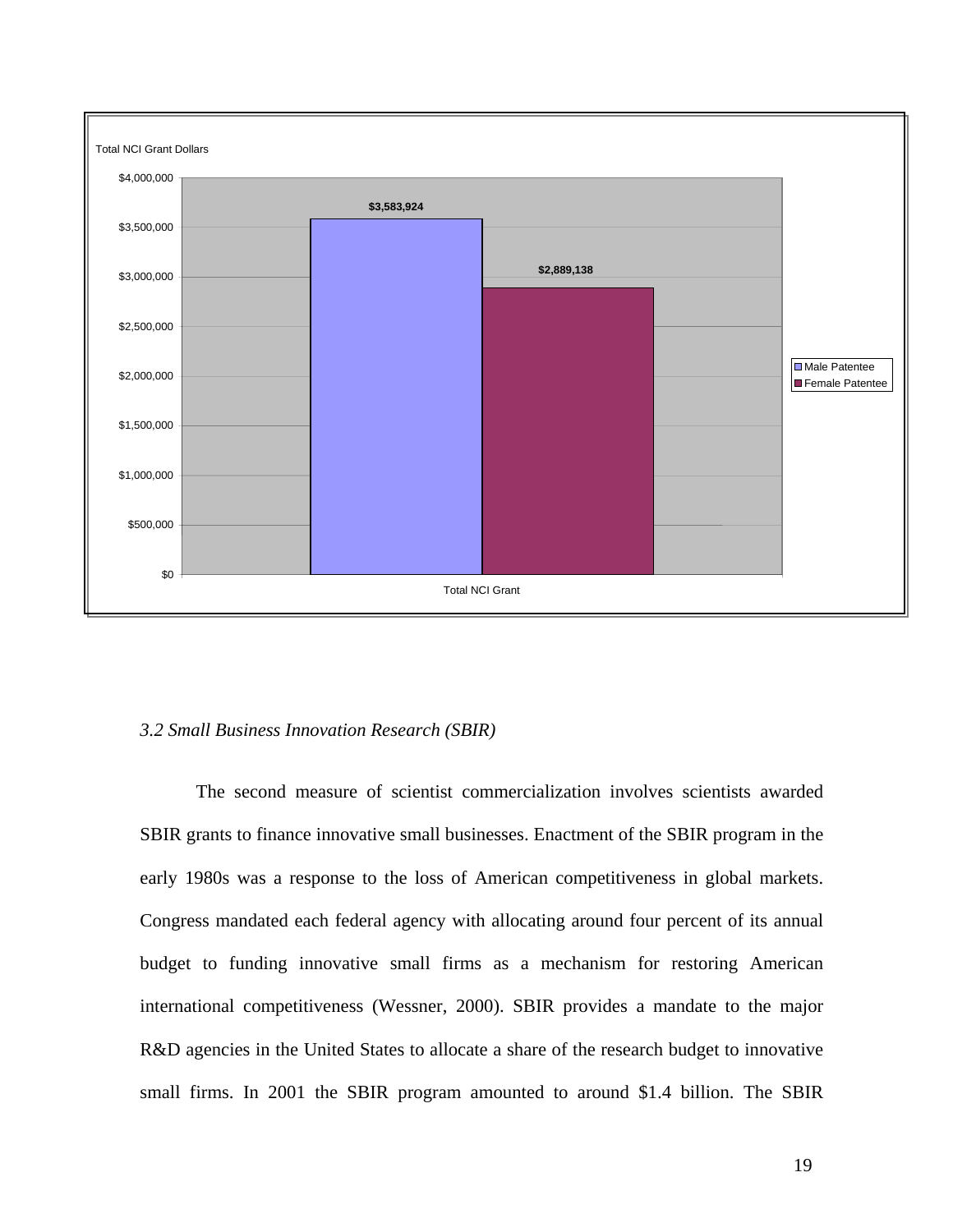consists of three phases. Phase I is oriented towards determining the scientific and technical merit along with the feasibility of a proposed research idea. A Phase I Award provides an opportunity for a small business to establish the feasibility and technical merit of a proposed innovation. The duration of the award is six months and cannot exceed \$70,000. Phase II extends the technological idea and emphasizes commercialization. A Phase II Award is granted to only the most promising of the Phase I projects based on scientific/technical merit, the expected value to the funding agency, company capability and commercial potential. The duration of the award is a maximum of 24 months and generally does not exceed \$600,000. Approximately 40 percent of the Phase I Awards continue on to Phase II. Phase III involves additional private funding for the commercial application of a technology. A Phase III Award is for the infusion of a product into the commercial market. Private sector investment, in various forms, is typically present in Phase III. Under the Small Business Research and Development Enhancement Act of 1992, funding in Phase I was increased to \$100,000 and in Phase II to \$750,000.

The SBIR represents about 60 percent of all public entrepreneurial finance programs (Lerner, 1999). Taken together, the public small-business finance is about twothirds as large as private venture capital. In 1995, the sum of equity financing provided through and guaranteed by public programs financing Small and Medium Enterprises was \$2.4 billion, which amounted to more than 60 percent of the total funding disbursed by traditional venture funds in that year (Lerner, 1999). Equally as important, the emphasis on SBIR and most public funds is on early stage finance, which is generally ignored by private venture capital. Some of the most innovative American companies received early stage finance from SBIR, including Apple Computer, Chiron, Compaq and Intel.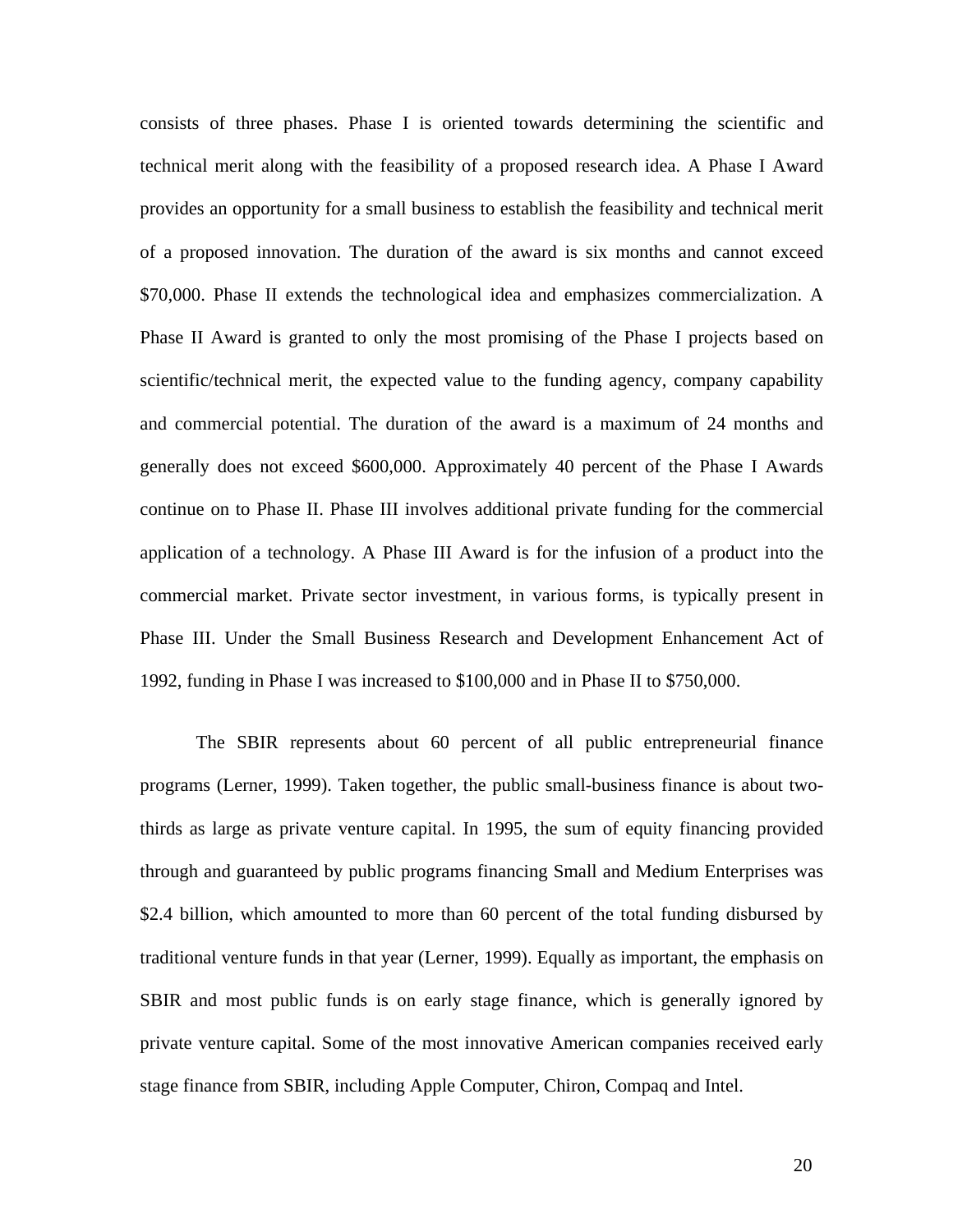There is compelling evidence that the SBIR program has had a positive impact on economic performance in the U.S. (Wessner, 2000; Audretsch, 2003; Audretsch, Weigand and Weigand, 2002; and Lerner, 1999). The relevant agency awarding SBIR grants to scientists for commercialization of science involving cancer research is the National Institutes of Health. This does not preclude the possibility that SBIR awards could be made to scientists engaged in cancer research from other agencies. The SBIR award data from the NIH between 1998 and 2002 is listed on the NIH home webpage at [http://grants.nih.gov/grants/funding/award\\_data.htm.](http://grants.nih.gov/grants/funding/award_data.htm)<sup>[9](#page-20-0)</sup> The information provided in each SBIR record in the NIH database includes the phase type of the award, fiscal year, state, formal organizational name, award, application type, grant number, principle investigator (PI), project title, contact name, contact e-mail, organization line, address, research partner, and whether the SBIR award was a new grant.

Between 1998 and 2002, 6,461 SBIR awards were granted to 3,230 distinct scientists from the NIH. The Principle Investigator (PI) of each SBIR award was then matched to the 1,693 NCI scientists using an SQL program. Those scientists included in both the SBIR database as a PI and an NCI award recipient, and that were matched by last and first names, were considered for this study. The resulting 34 matches were then subjected to a location criterion: the address of the PI listed in the SBIR grant was matched to the NCI scientists using a 75 mile radius to the respective university. If the location was outside of a 75 mile radius, the match was not considered to be valid. For example, there are four PI scientists with the name David Johnson listed in the NIH SBIR database. Their

 $\overline{a}$ 

<span id="page-20-0"></span><sup>&</sup>lt;sup>9</sup> The acting director of the Office of Extramural Research at NIH, Joanne Goodnight, and the "general help e-mail address" were twice e-mailed and called to confirm the veracity of the website's content. Neither the director nor any staff responded to confirmation requests.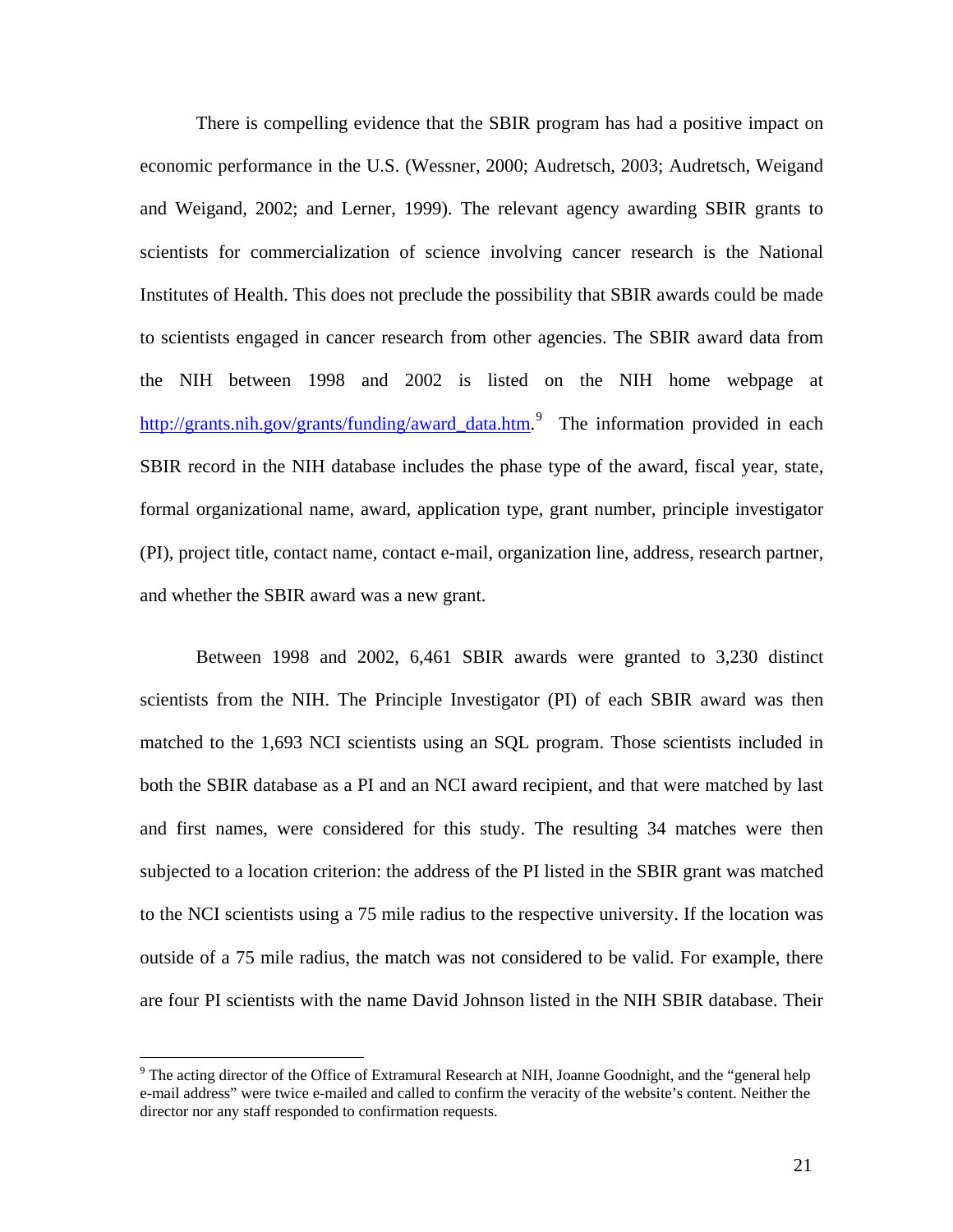<span id="page-21-0"></span>addresses are given as Hamilton, Montana; Lawrence, Kansas; San Diego, California and Seattle, Washington. None of these addresses matched the two NCI recipients named David Johnson from Houston, Texas and Nashville, Tennessee. The geography criterion reduced the number of confirmed SBIR-NCI recipients to eight. Thus, one of the most striking insights to emerge in this study is that use of the SBIR is not a prevalent or even common mode of commercialization by scientists receiving NCI awards.

The most striking feature of the (small) group of SBIR scientists is that they tend to be highly accomplished in terms of research output and reputation. As Table 3 shows, their citations were about three times as great as the overall group of NCI scientists. Most of the SBIR scientists are employed at NCI Centers.

 Interestingly, the mean value of their NCI award was relatively low. Thus, there are considerable reasons to view those scientists funded by the NCI who also obtain an SBIR grant as being outliers.

#### 4. Determinants of Scientist Commercialization

#### *4.1 Main Factors*

A number of theories and hypotheses have posited why some scientists choose to commercialize research while others do not, and some compelling insights have been garnered through previous empirical studies. These include the gender, age, experience and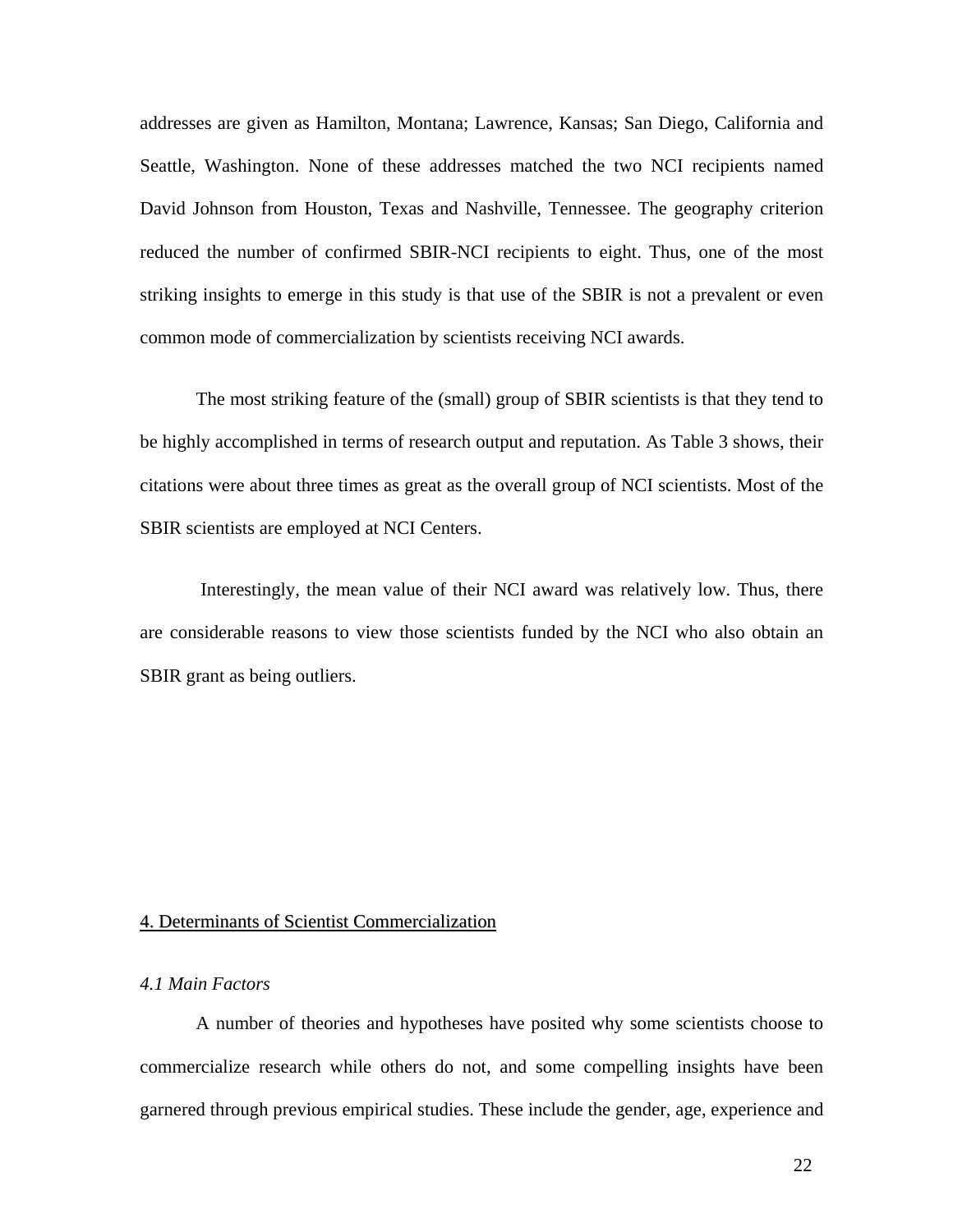<span id="page-22-0"></span>also reputation of the scientist, as well the role of scientific human capital and resources, and the regional and university contexts, which highlight the role of geographically bounded spillovers and institutional incentives.

In addition to these control variables, which have already been probed in a number of studies examining factors that influence the propensity for a scientist to engage in commercialization activities, we also include a number of factors that can only be measured with the type of scientist-based data set constructed and described in the previous section. These additional factors include not just scientific human capital, but social capital as well, along with the role of the TTO, and the commercialization route selected by the scientist.

### **Social Capital**

Social capital refers to meaningful interactions and linkages the scientist has with others. While *physical capital* refers to the importance of machines and tools as a factor of production (Solow, 1956), the endogenous growth theory (Romer 1986, 1990; Lucas 1988) puts the emphasis on the process of knowledge accumulation, and hence the creation of *knowledge capital*. The concept of *social capital* (Putnam, 1993 and Coleman, 1988) can be considered a further extension because it adds a social component to those factors shaping economic growth and prosperity. According to Putnam (2000, p.19):

Whereas physical capital refers to physical objects and human capital refers to the properties of individuals, social capital refers to connections among individuals – social networks. By analogy with notions of physical capital and human capital – tools and training that enhance individual productivity – social capital refers to features of social organization, such as networks that facilitate coordination and cooperation for mutual benefits.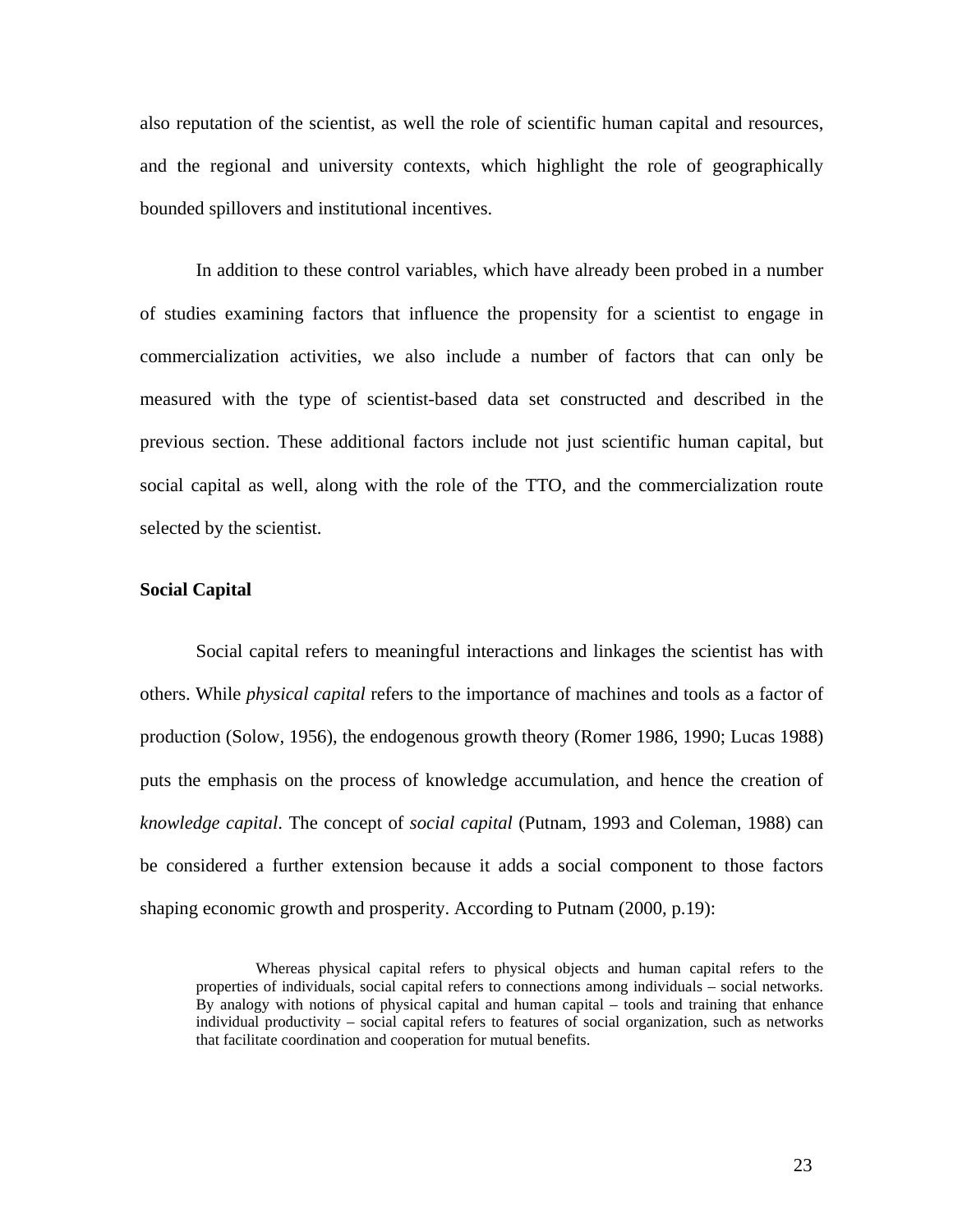<span id="page-23-0"></span>A large and robust literature has emerged attempting to link social capital to entrepreneurship (Aldrich and Martinez, 2003; Aldrich, 2005; and Thorton and Flynn, 2003). According to this literature, entrepreneurial activity should be enhanced where investments in social capital are greater. Interactions and linkages, such as working together with industry, are posited as conduits not just of knowledge spillovers but also for the demonstration effect providing a flow of information across scientists about how scientific research can be commercialized (Thursby and Thursby, 2004). Thus, the social capital of a scientist is posited to be conducive to the commercialization of research.

#### **Scientist Commercialization Route**

 Scientists choose to commercialize their research through two different routes. They can assign their patents to the university's TTO, which we refer to as the *TTO route*. Alternatively, they can choose what we term the *entrepreneurial route* of commercialization. The *entrepreneurial route* to scientist commercialization refers to those scientists who do not assign all of their patents to the university's TTO. Of the NCI patenting scientists, 70 percent assigned all of their patents to their university TTO and 30 percent chose the *entrepreneurial route* to commercialize their research.

 Whether or not the particular commercialization route influences the commercialization mode is an empirical question best left for the data analysis to answer.

#### **Technology Transfer Office**

The TTO has a mandate to facilitate and promote the commercialization of university science. As the President of the Association of American Universities observed: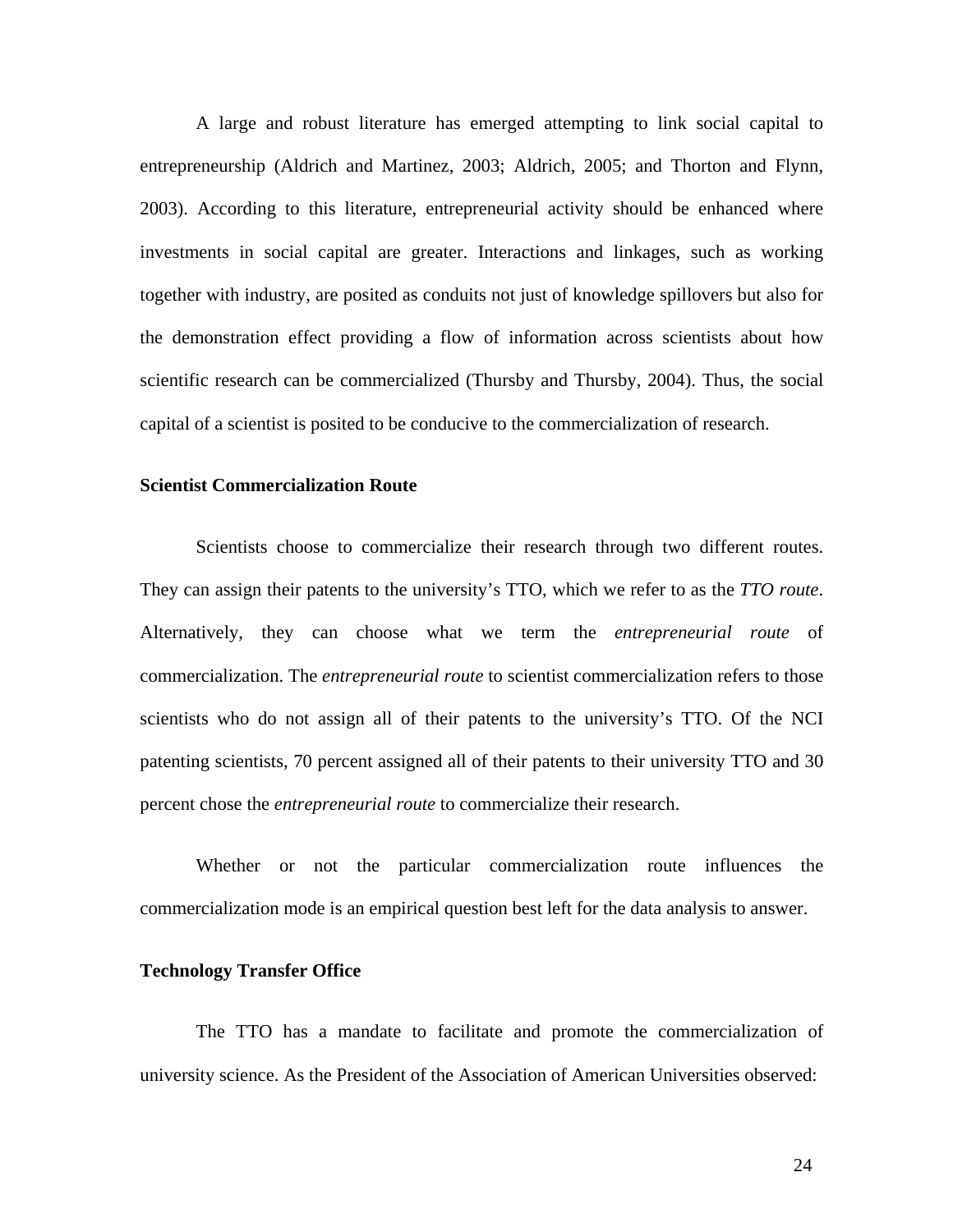Before Bayh-Dole, the federal government had accumulated 30,000 patents, of which only 5% had been licensed and even fewer had found their way into commercial products. Today under Bayh-Dole more than 200 universities are engaged in technology transfer, adding more than \$21 billion each year to the economy<sup>[10](#page-24-0)</sup>

The Commission of the U.S. Patent and Trademark Office claimed:

 In the 1970s, the government discovered that inventions that resulted from public funding were not reaching the marketplace because no one could make the additional investment to turn basic research into marketable products. That finding resulted in the Bayh-Dole Act, passed in 1980. It enabled universities, small companies, and nonprofit organizations to commercialize the results of federally funded research. The results of Bayh-Dole have been significant. Before 1981, fewer than 250 patents were issued to universities each year. A decade later universities were averaging approximately 1,000 patents a year. $^{11}$  $^{11}$  $^{11}$ 

This, presumably, would suggest that the TTO is expected to have a positive impact on

scientist commercialization of university research.

On the other hand, there are reasons to suspect that *involvement of the TTO might* 

*not have the same impact across all modes of commercialization*. For example, one

response from the in-depth scientist interviews conducted in this study revealed:

I refuse to work with the TTO. They have destroyed any of my commercial work. I have given up on any sort of commercial enterprises with my TTO. I don't think any of my colleagues have attempted to commercialize anything here for the past six years.<sup>[12](#page-24-2)</sup>

Similarly, a different scientist shared that "My commercial spirit stops at the TTO door."<sup>[13](#page-24-3)</sup>

 However, it is important to emphasize that such views are not reflective of all scientists. For example, a different scientist responded that "Our university technology

 $\overline{a}$ 

 $10$  Cited in Mowery (2005, p. 65)

<span id="page-24-1"></span><span id="page-24-0"></span><sup>&</sup>lt;sup>11</sup> Cited in Mowery (2005, p. 65)

<span id="page-24-3"></span><span id="page-24-2"></span><sup>&</sup>lt;sup>12</sup> NCI scientist quote taken on January  $25^{th}$ , 2005<br><sup>13</sup> NCI scientist quote taken January  $15^{th}$ , 2005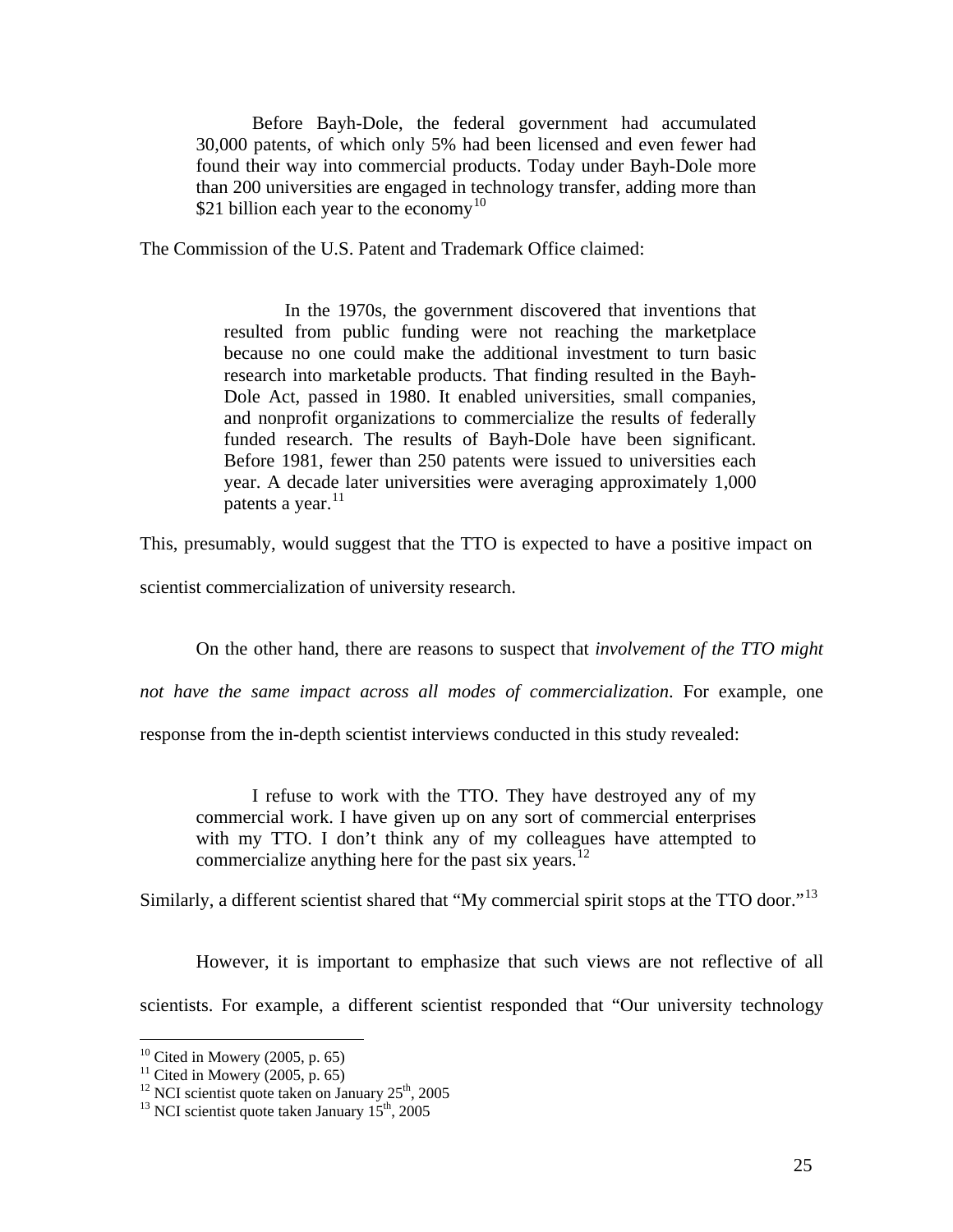<span id="page-25-0"></span>transfer office does ok. They occasionally have some problems with some technical issues, but over all, they have served me for the better."<sup>[14](#page-25-1)</sup>

 Thus, the actual impact of the TTO on scientist commercialization in general and on the specific commercialization modes of entrepreneurship and licensing is a question best left to empirical scrutiny.

### **Scientific Human Capital**

An implication of the knowledge production function is that those scientists with greater research and scientific prowess have the capacity for generating greater scientific output. But how does scientific capability translate into observable characteristics that can promote or impede commercialization efforts? Because the commercialization of scientific research is particularly risky and uncertain (Audretsch and Stephan, 2000), a strong scientific reputation, as evidenced through citations, provides a greatly valued signal of scientific credibility and capability to any anticipated commercialized venture or project. This suggests a hypothesis linking measures of the quality of the scientist, or her scientific reputation as measured by citations, to commercialization.

### **Resources**

 $\overline{a}$ 

The question of why some contexts generate more innovative activity than others has been the subject of considerable research in economics. While the conventional approach to analyzing innovative output at the microeconomic level has been at the level of the firm, it conceivably can apply to the unit of analysis of the individual knowledge

<span id="page-25-1"></span><sup>&</sup>lt;sup>14</sup> NCI scientist quote taken on October  $12<sup>th</sup>$ , 2005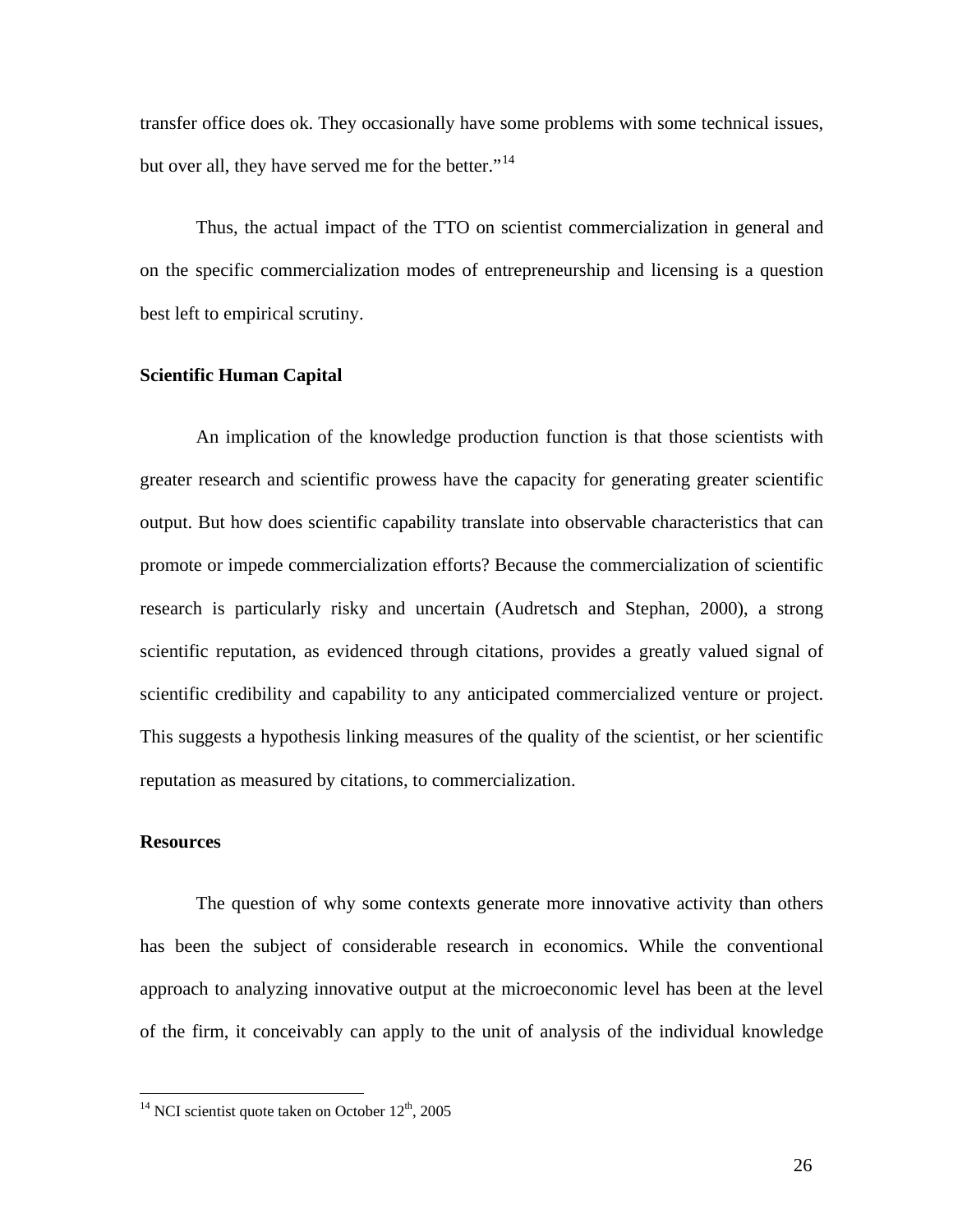<span id="page-26-0"></span>worker, such as a scientist. The fundamental questions addressed in this literature are: *"What do firms do to generate innovative output?"* and "*Why are some firms more innovative than others?"* For the unit of observation of the individual scientist, this question translates into: "*What do scientists do to generate innovative output?*" and "*Why are some scientists more engaged in commercialization of scientific activity than others?*"

In what Zvi Griliches (1979) formalized as the *model of the knowledge production function*, knowledge generating inputs are linked to innovative outputs. Griliches, in fact, suggested that it was investments in knowledge inputs that would generate the greatest yield in terms of innovative output.

This might suggest a hypothesis that the propensity for a scientist to engage in commercialization activity is positively related to the amount of the award, on the grounds that a greater award amount, *ceteris paribus*, represents a greater investment in new knowledge.

#### **Scientist Life-Cycle**

A large literature has emerged focusing on what has become known as the appropriability problem. The underlying issue revolves around how firms which invest in the creation of new knowledge can best appropriate the economic returns from that knowledge (Arrow, 1962). Audretsch (1995) proposed shifting the unit of observation away from exogenously assumed firms to individuals — agents with endowments of new economic knowledge. When the lens is shifted away from the firm to the individual as the relevant unit of analysis, the appropriability issue remains, but the question becomes; *"How can scientists with a given endowment of new knowledge best appropriate the*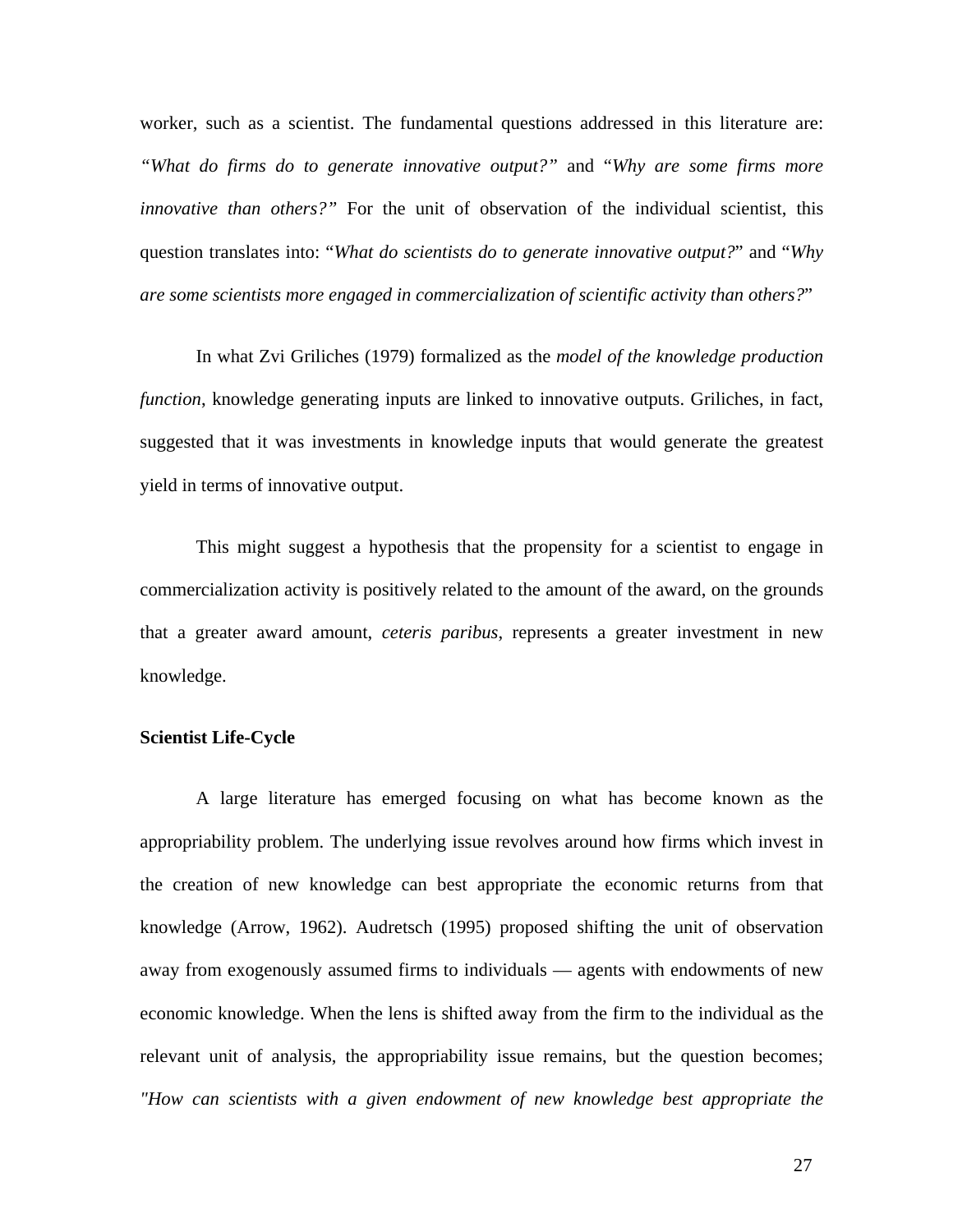*returns from that knowledge?"* Levin and Stephan (1991) suggest that the answer is, *It depends – it depends on both the career trajectory as well as the stage of the life-cycle of the scientist.* 

The university or academic career trajectory encourages and rewards the production of new scientific knowledge. Thus, the goal of the scientist in the university context is to establish priority. This is done most efficiently through publication in scientific journals (Audretsch and Stephan, 2000). By contrast, with a career trajectory in the private sector, scientists are rewarded for the production of new economic knowledge, or knowledge which has been commercialized in the market, but not necessarily new scientific knowledge *per se*. In fact, scientists working in industry are often discouraged from sharing knowledge externally with the scientific community through publication. As a result of these differential incentive structures, industrial and academic scientists develop distinct career trajectories.

The appropriability question confronting academic scientists can be considered in the context of the model of scientist human capital over the life-cycle. Scientist life-cycle models suggest that early in their careers scientists invest heavily in human capital in order to build a scientific reputation (Levin and Stephan, 1991). In the later stages of their career, the scientist trades or *cashes in* this reputation for economic return. Thus, early in her career, the scientist invests in the creation of scientific knowledge in order to establish a reputation that signals the value of that knowledge to the scientific community.

With maturity, scientists seek ways to appropriate the economic value of the new knowledge. Thus, academic scientists may seek to commercialize their scientific research

28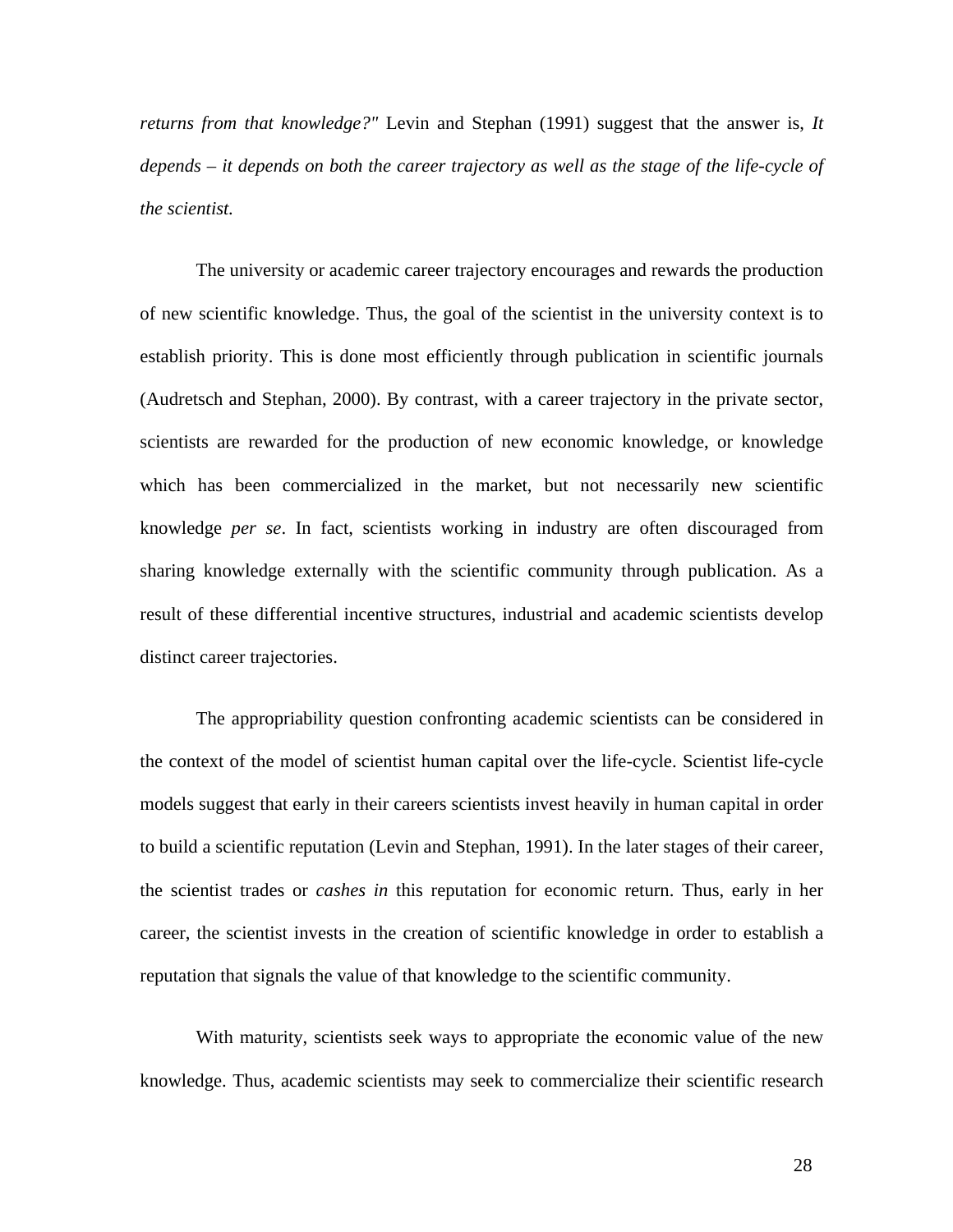<span id="page-28-0"></span>within a life-cycle context. The life-cycle model of the scientist implies that, *ceteris paribus*, scientist age should play a role in the decision to commercialize. In the early stages of her career, a scientist will tend to invest in her scientific reputation. As she evolves towards maturity and the marginal productivity of her scientific research starts to hit diminishing returns, the incentive for cashing in through commercialization becomes greater.

Scientists working in the private sector are arguably more fully compensated for the economic value of their knowledge. This will not be the case for academic scientists, unless they cash out, in terms of Dasgupta and David (1994), by commercializing their scientific knowledge. This suggests that academic scientists seek commercialization within a life-cycle context. This life-cycle context presents two distinct hypotheses: both age and scientific reputation should influence the decision of a university scientist to engage in commercialization activities.

#### **Locational and Institutional Contexts**

Scientist location can influence the decision to commercialize for two reasons. First, as Jaffe (1989), Audretsch and Feldman (1996), Jaffe, Trajtenberg and Henderson (1993), and Glaeser, Kallal, Sheinkman and Shleifer (2002) show, knowledge tends to spill over within geographically bounded regions. This implies that scientists working in regions with a high level of investments in new knowledge can more easily access and generate new scientific ideas. This suggests that scientists working in knowledge clusters should tend to be more productive than their counterparts who are geographically isolated.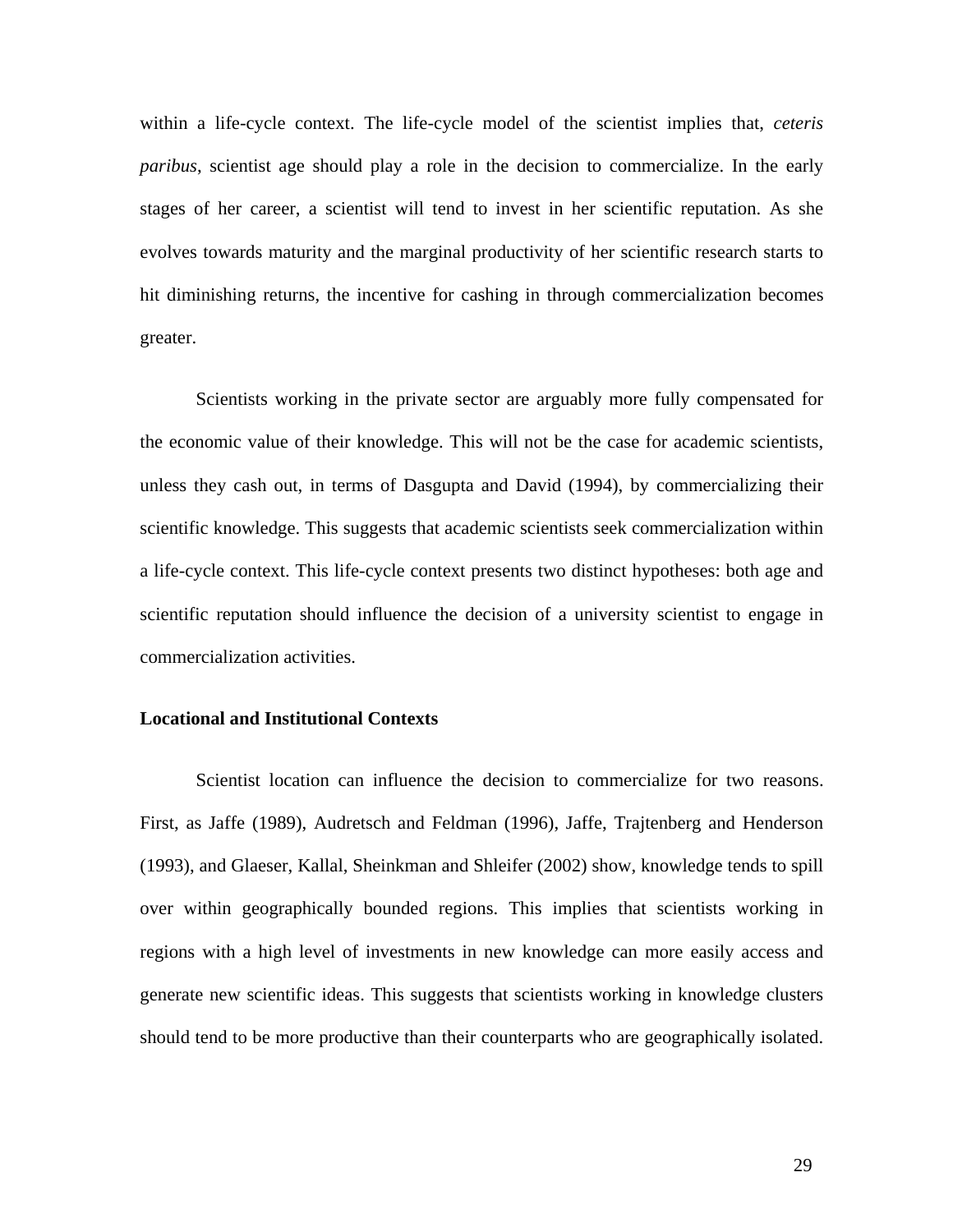<span id="page-29-0"></span>As Glaeser, Kallal, Scheinkman and Shleifer (1992, p. 1,126) have observed, "Intellectual breakthroughs must cross hallways and streets more easily than oceans and continents."

A second component of externalities involves not the technological knowledge, but rather behavioral knowledge. As Bercoviz and Feldman (2004) show for a study based on the commercialization activities of scientists at Johns Hopkins University and Duke University, the likelihood of a scientist engaging in commercialization activity, which is measured as disclosing an invention, is shaped by the commercialization behaviour of the doctoral supervisor in the institution where the scientist was trained, as well as the commercialization behaviour and attitudes exhibited by the chair and peers in the relevant department. Similarly, based on a study of 778 faculty members from 40 universities, Louis et al. (1998) find that it is the local norms of behaviour and attitudes towards commercialization that shape the likelihood of an individual university scientist to engage in commercialization activity, in their case by starting a new firm.

Thus, the location and institutional contexts can influence the propensity for scientists to engage in commercialization activities by providing access to spatially bounded knowledge spillovers and by shaping the institutional setting and behavioural norms and attitudes towards commercialization.

#### 5. Estimation of a Probit Model

To shed light on the question; "*Why do some scientists commercialize their scientific research while others do not*?" a probit model was estimated for the unit of observation of the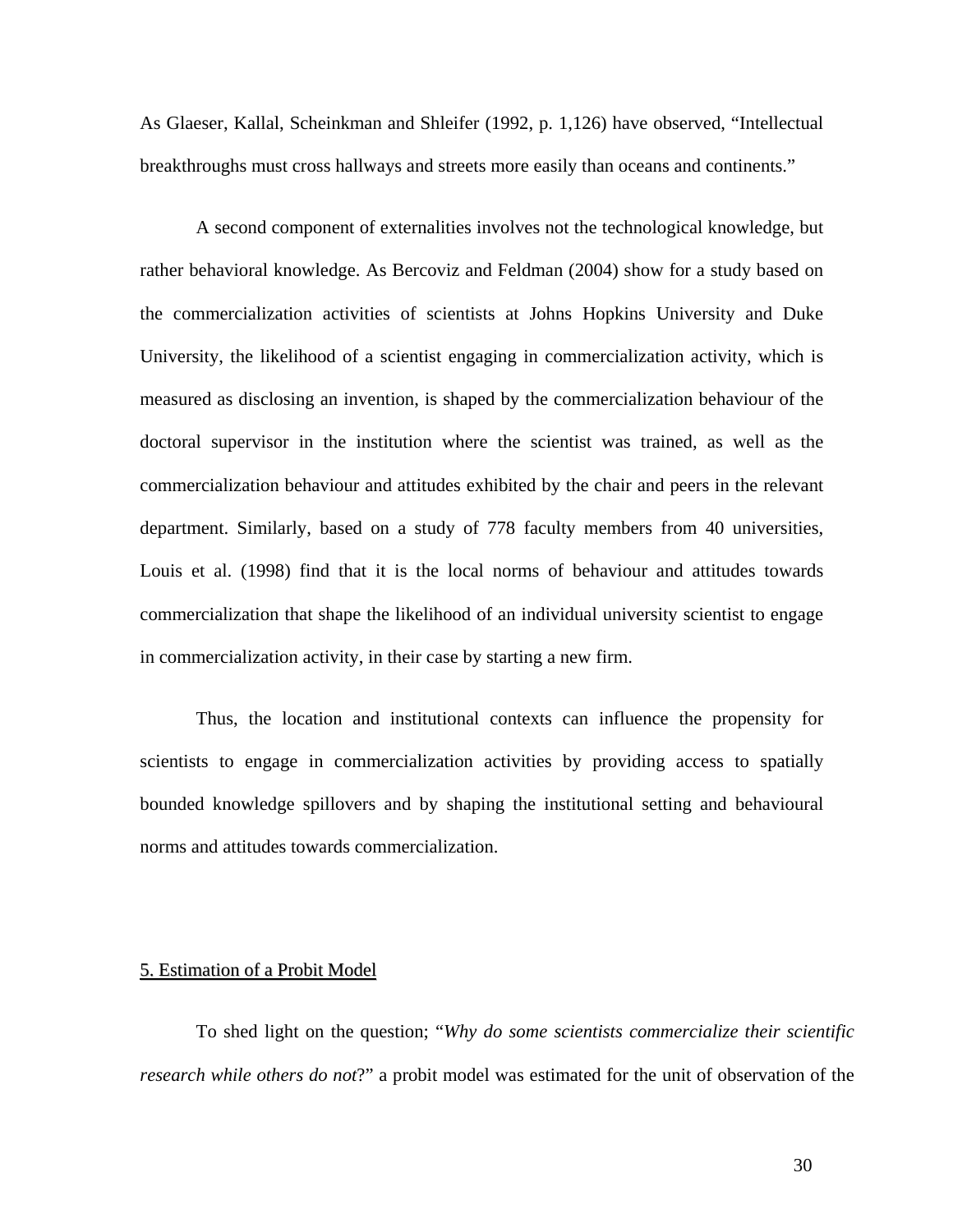<span id="page-30-0"></span>scientist identified in the NCI database where the dependent variable takes on the value of one if she has commercialized over the time period 1998-2004 and zero if she has not. As the previous section emphasized, there is no singular mode for scientist commercialization. Rather, scientists select across multiple modes of possible commercialization. Thus, the probit model was estimated for each of the main modes of commercialization – patents, licenses, new-firm startups, patent selling and SBIR discussed in the previous section. Each of these measures of commercialization is described and defined in Table 1. Because the sample size is large enough to warrant empirical estimation with a probit model, only four of the measures of commercialization- patents, licensing and startups, and commercializing -- could be used.

| Dependent Variables              | Description                                                                                                 |
|----------------------------------|-------------------------------------------------------------------------------------------------------------|
| <b>Patenting Scientist</b>       | National Cancer Institute grant awarded<br>scientist who patented from 1998 to 2004<br>(Sample 1693, N=392) |
| <b>SBIR Grant Scientist</b>      | Scientist awarded an SBIR grant<br>(Sample 1693, $N=8$ )                                                    |
| <b>Startup Scientist</b>         | Scientist who responded to survey question<br>that she started new firm<br>$(Sample=140, N=36)$             |
| <b>Licensing Scientist</b>       | Scientist who responded to survey question<br>that she licensed (Sample=140, $N=71$ )                       |
| <b>Commercializing Scientist</b> | Scientist who patented or licensed<br>$(Sample=140, N=83)$                                                  |
| <b>Patent Selling Scientist</b>  | Scientist who sold ownership of the patent<br>(Sample=75, N=4) <sup>15</sup>                                |

Table 1: The Modes of Commercialization

The previous section suggests five different types of factors shaping the decision by a scientist to commercialize her research: social capital, the TTO, resources, age, scientific

 $\overline{a}$ 

<span id="page-30-1"></span><sup>&</sup>lt;sup>15</sup> Selling patents are dropped from the analysis due to the small number of patent sellers  $(N=4)$ .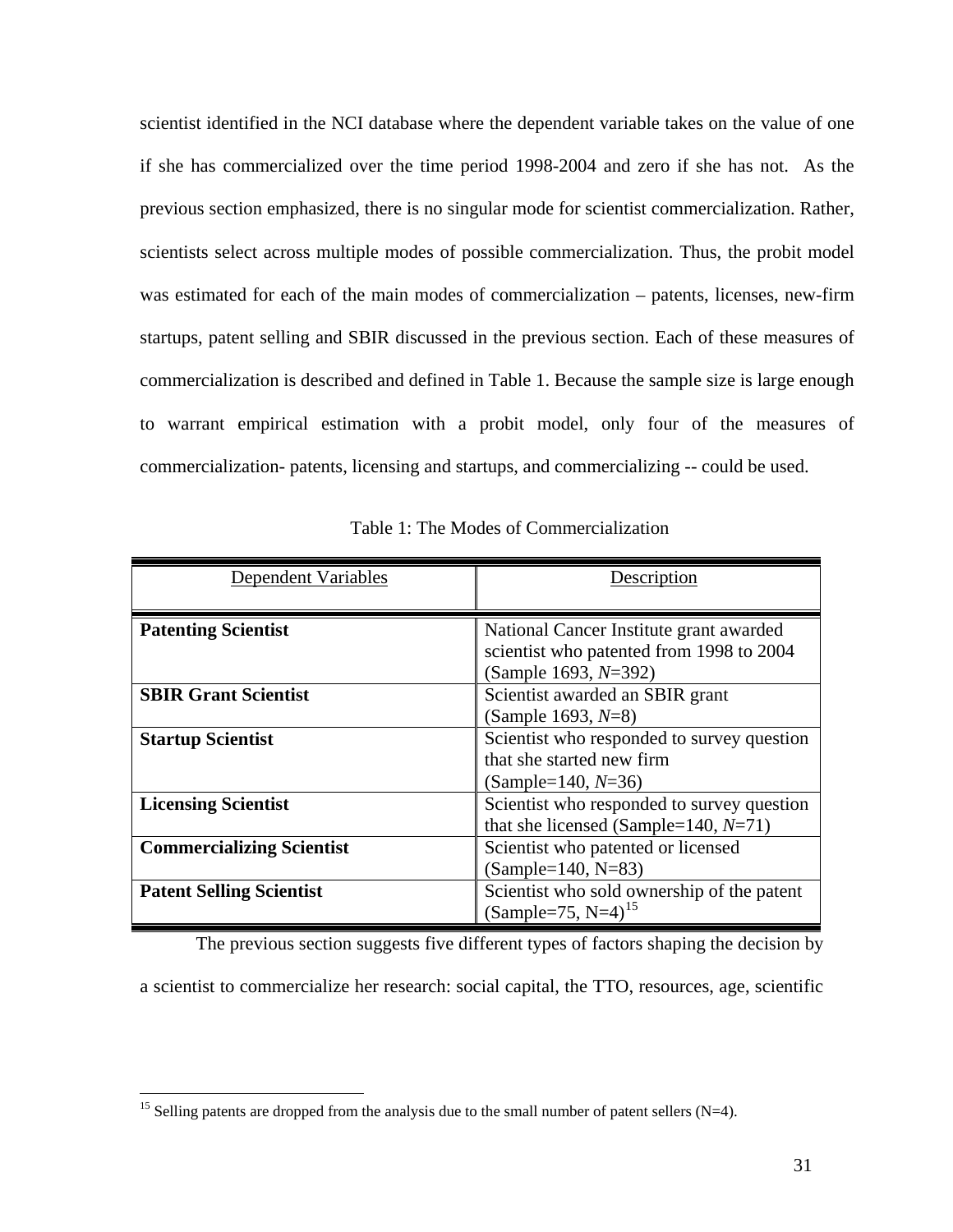<span id="page-31-0"></span>human capital (quality), nature of the university, and location. These factors are empirically operationalized through the following measures:

#### **Social Capital**

*Co-patents* – This variable reflects the extent of social capital and linkages between scientists by measuring the number of patents where two NCI scientists shared a patent. It is expected to have a positive coefficient, reflecting the propensity for social capital to be positively related to scientist commercialization of research.

*Board* – This is a binary variable taking on the value of one if the scientist has sat on a scientific advisory board or the board of directors of a firm. A positive coefficient would indicate that social capital, as reflected by board membership, is conducive to the commercialization of university research.

*Industry Co-publications* – This variable reflects social capital and linkages between university scientists and their counterparts in industry and is measured as co-authorship between a university scientist and an industry scientist in the Science Citation Index using the Institute for Scientist Information (ISI) Web of Science citation database. The total count of papers coauthored with an industry scientist between the years of 1998 and 2004 was estimated using several search queries on the ISI database. Using the address fields within each publication value in the ISI database, Co-publications were identified as a private sector address if the terms *Co, Co Ltd, Inc,* or *LLC,* were found. Also, in order to not misidentify the University of **Co**lorado as a company, for example, the query forced the previously mentioned search terms to be standalone words, and not part of larger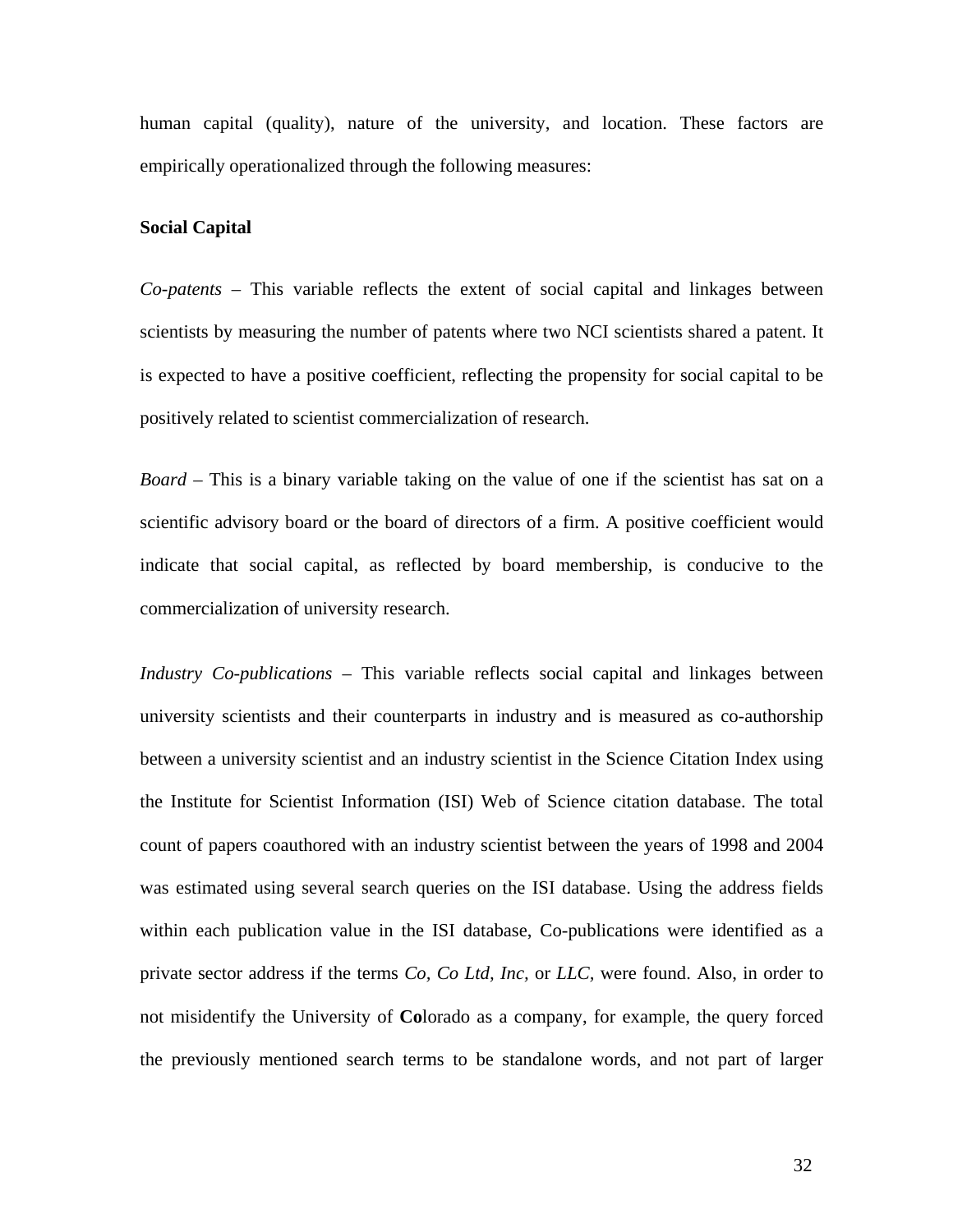<span id="page-32-0"></span>words. The coefficient is expected to be positive, which would reflect that universityindustry scientist interactions are conducive to commercialization.

*Industry Co-publication Asia* -- This variable reflects social capital and linkages between university scientists and their counterparts located in Asia. Scientist linkages are measured as co-authorship between a university and an Asian scientist in the Science Citation Index using the ISI Web of Science citation database. Using the address fields within each publication value of the ISI Web of Science citation index *Industry Co-publication Asia* was identified if any of the terms of *China*, *Japan*, *South Korea* and *Taiwan* were found in the ISI Web of Science address field. A binary variable was then created, taking on the value of one for all scientists with linkages in Asia and zero otherwise. The coefficient is expected to be positive which would reflect that interactions involving scientists located in Asia are conducive to commercialization.

#### **Scientist Commercialization Route**

*Non TTO Assignee –* This is a binary variable taking on the value of one for scientists who had at least one patent which was not assigned to their universities' TTO office, reflecting the TTO route to commercialization. According to the U.S. Patent Trademark Office a patent assignee may be defined as "The assignee, when the patent is assigned to him or her, becomes the owner of the patent and has the same rights that the original patentee had. The statute [of law] also provides for the assignment of a part interest, that is, a half interest, a fourth interest etc., in a patent."<sup>[16](#page-32-1)</sup> Scientists not assigning a patent to their TTO are

 $\overline{a}$ 

<span id="page-32-1"></span><sup>&</sup>lt;sup>16</sup> <http://www.uspto.gov/web/offices/pac/doc/general>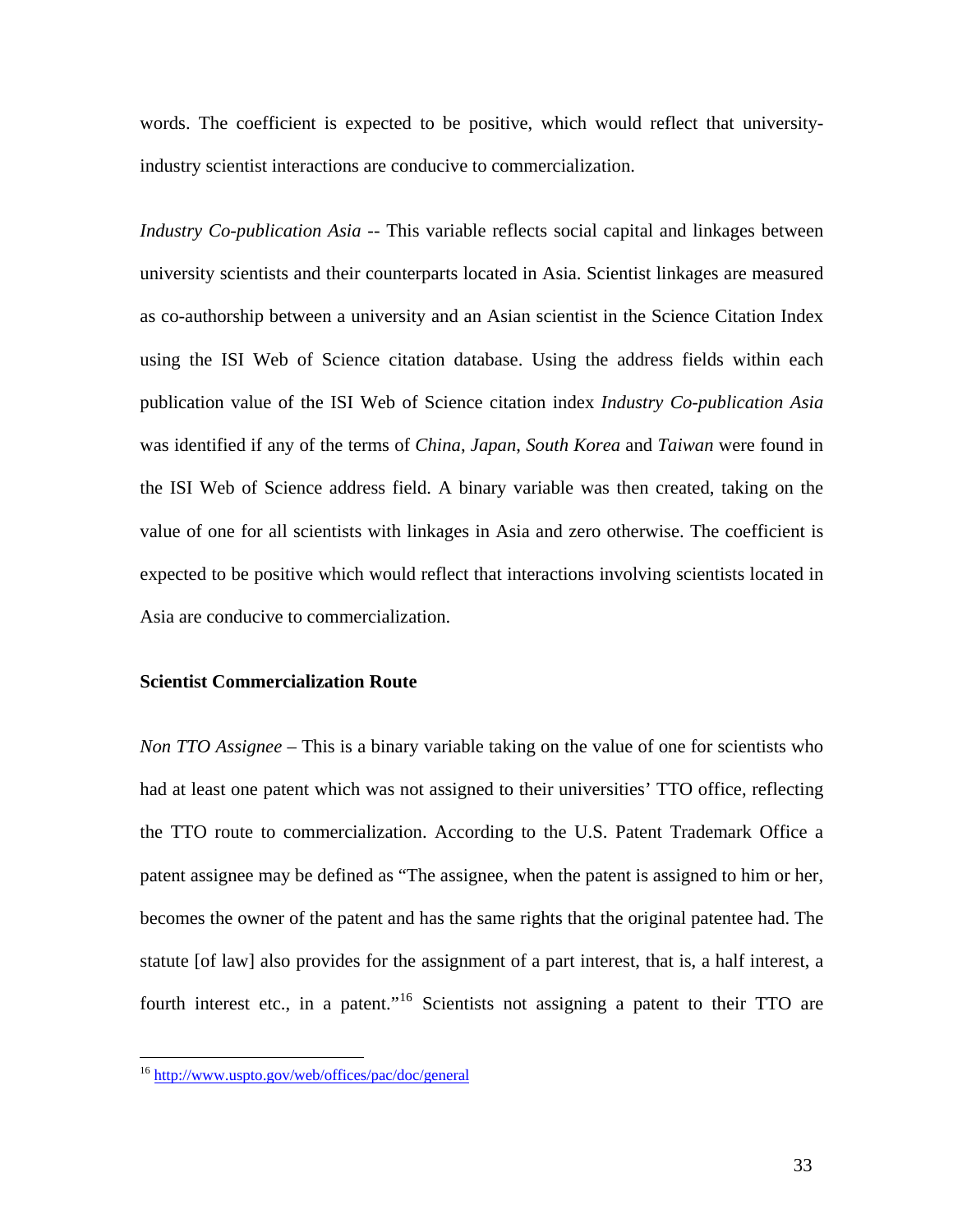<span id="page-33-0"></span>considered to choose the *entrepreneurial route* to commercialize their research. A positive coefficient would indicate that those scientists who have at least one non TTO assignee patent have a higher propensity to commercialize their research. A negative coefficient would suggest that those scientists choosing the *TTO route* are more likely to engage in commercializing their research.

 Of the 392 patentees, 29.80 percent were determined to choose the entrepreneurial route to commercialization, in that they assigned at least one patent not to their university. For example, seven out of eight of Dr. Jon Doe's patent assignees belonged to the *Curators of the University of Missouri*. The eighth patent was assigned ownership to Pfizer, Inc. and not to the *Curators of the University of Missouri*. This example is typical of the *entrepreneurial route* to commercialization and was therefore categorized as a *Non TTO Patent Assignee*. In comparison, 70.20 percent of the 392 patenting scientist selected the TTO route to commercialization, in that they assigned all of their patents to the TTO.

#### **Technology Transfer Office**

*TTO Helpful* – This is a binary variable taking on the value of one for scientists who responded to the survey that their TTO directly helped them commercialize their research and zero otherwise. A positive coefficient would indicate that those scientists reporting that their TTO was helpful in commercializing their research have a higher propensity to commercialize their research.

*TTO Age* – This variable reflects the TTO age and is measured as the year in which the TTO was founded at the particular university. The measure is taken from the AUTM database. Because more recent years indicate a younger TTO, a positive coefficient would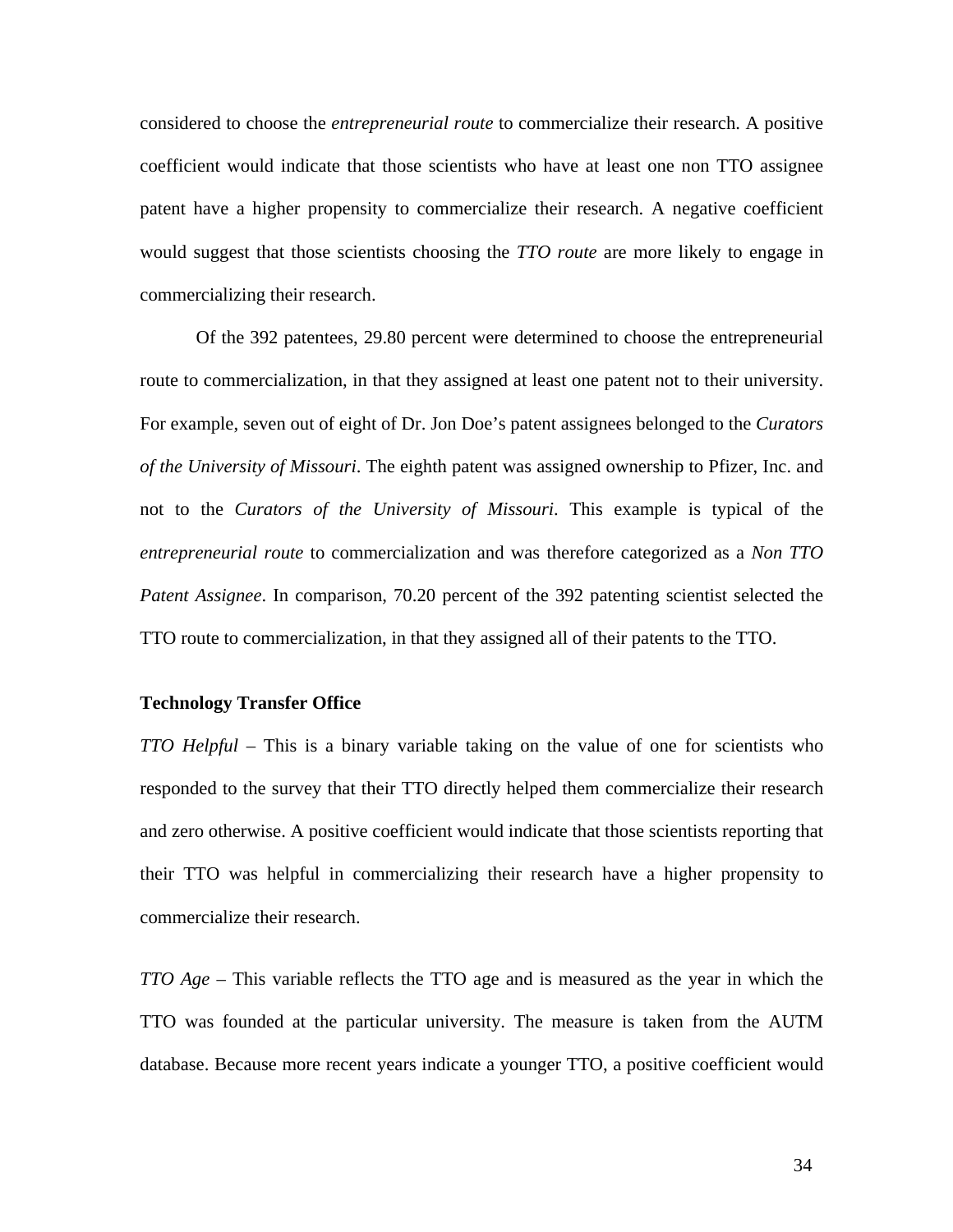<span id="page-34-0"></span>reflect a negative relationship between TTO age and the propensity for scientists to commercialize.

*TTO Employees* – This variable measures the mean number of employees per year responsible for license and patent acquisitions. The measure is taken from the AUTM database. A positive relationship would suggest that a greater commitment of TTO employee resources yields a higher propensity for scientists to commercialize their research.

*TTO Licensing Commitment* – Dividing the number of employees dedicated to licensing technology by the number of administrative employees reflects the commitment of the TTO to licensing relative to other TTO functions. This measure is derived from the AUTM database. A positive relationship would suggest that allocating a greater share of TTO employees to licensing would increase scientist commercialization.

*TTO Efficiency* – The mean number of patents applied for is divided by the number of issued patents, which reflects the efficiency of the TTO. This measure is derived from the AUTM database. A positive coefficient would reflect that a higher yield of patent applications resulting in patents granted lead to greater scientist commercialization.

#### **Scientific Human Capital**

*Scientist Citations* – A specific computer program was designed to measure the citations of NCI scientists between 1998 and 2004 through the "Expanded Science Citation Index." A higher number of citations reflects a higher level of human capital and scientific reputation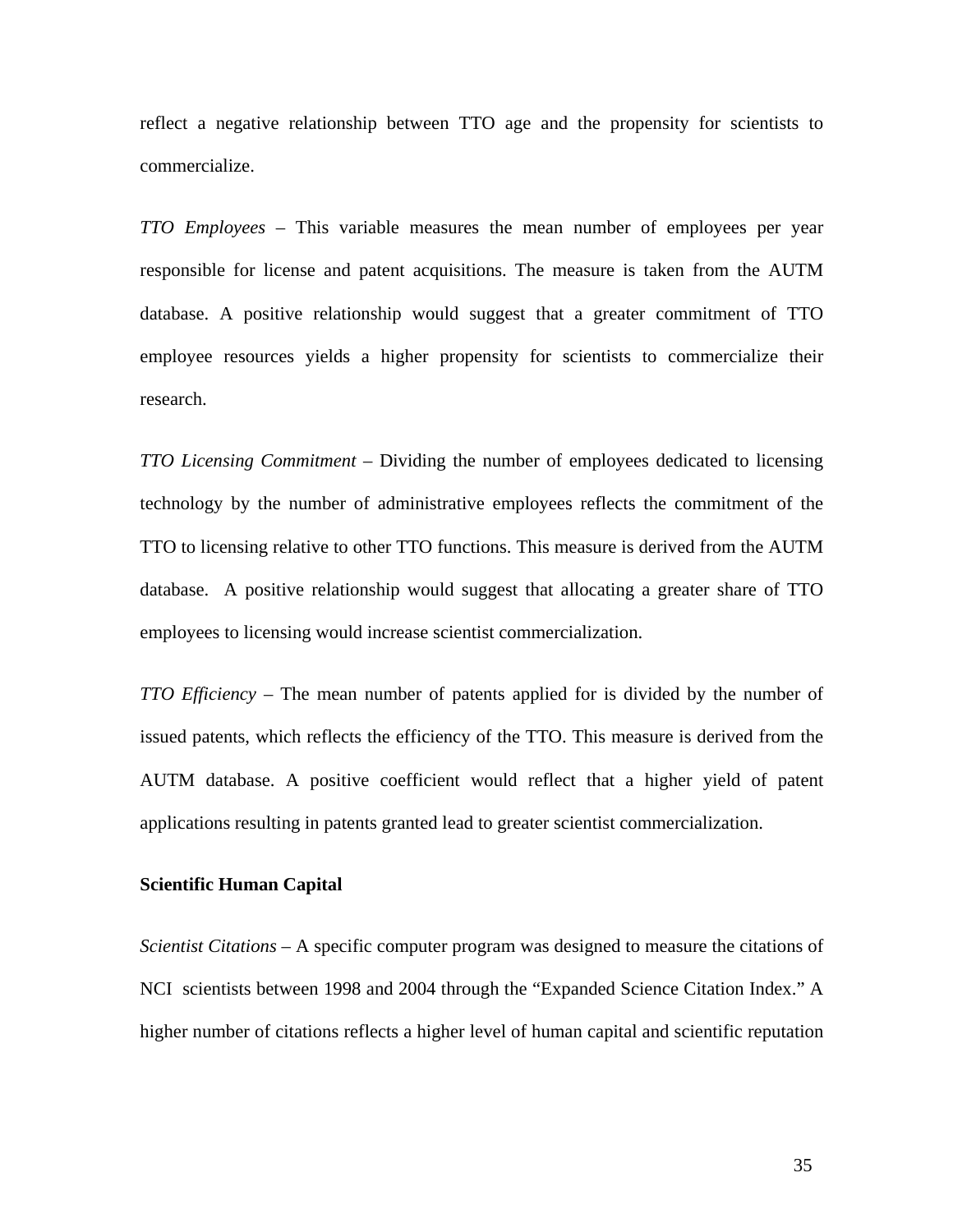<span id="page-35-0"></span>(Audretsch and Stephan, 2000). A positive coefficient would reflect that the likelihood of commercialization is greater for more productive scientists.

*Prior Patents* – This variable is measured as the number of patents issued to a scientist prior to 1998. The variable is included to control for previous experience with commercialization activities. A positive coefficient would suggest that, even after controlling for the influences of social capital, the TTO, scientific human capital, resources, age, and locational and institutional contexts, previous commercialization experiences elevates the propensity of a scientist to engage in commercialization activity.

#### **Resources**

 $\overline{a}$ 

*NCI Grant* – This variable is the mean total NCI grant awarded to a scientist between 1998 and 2002. If external funding of scientific research is conducive to commercialization, a positive coefficient of the *NCI Grant* would be expected.<sup>[17](#page-35-1)</sup>

*Government Funding* – This binary variable takes on the value of one for scientists responding to the scientist survey that they received additional funding in excess of \$750,000 from government sources and zero otherwise. A positive coefficient would indicate that an increase in funding from the government facilitates scientist commercialization.

<span id="page-35-1"></span> $17$  The NCI grant coefficient was multiplied by 1,000 for presentation purposes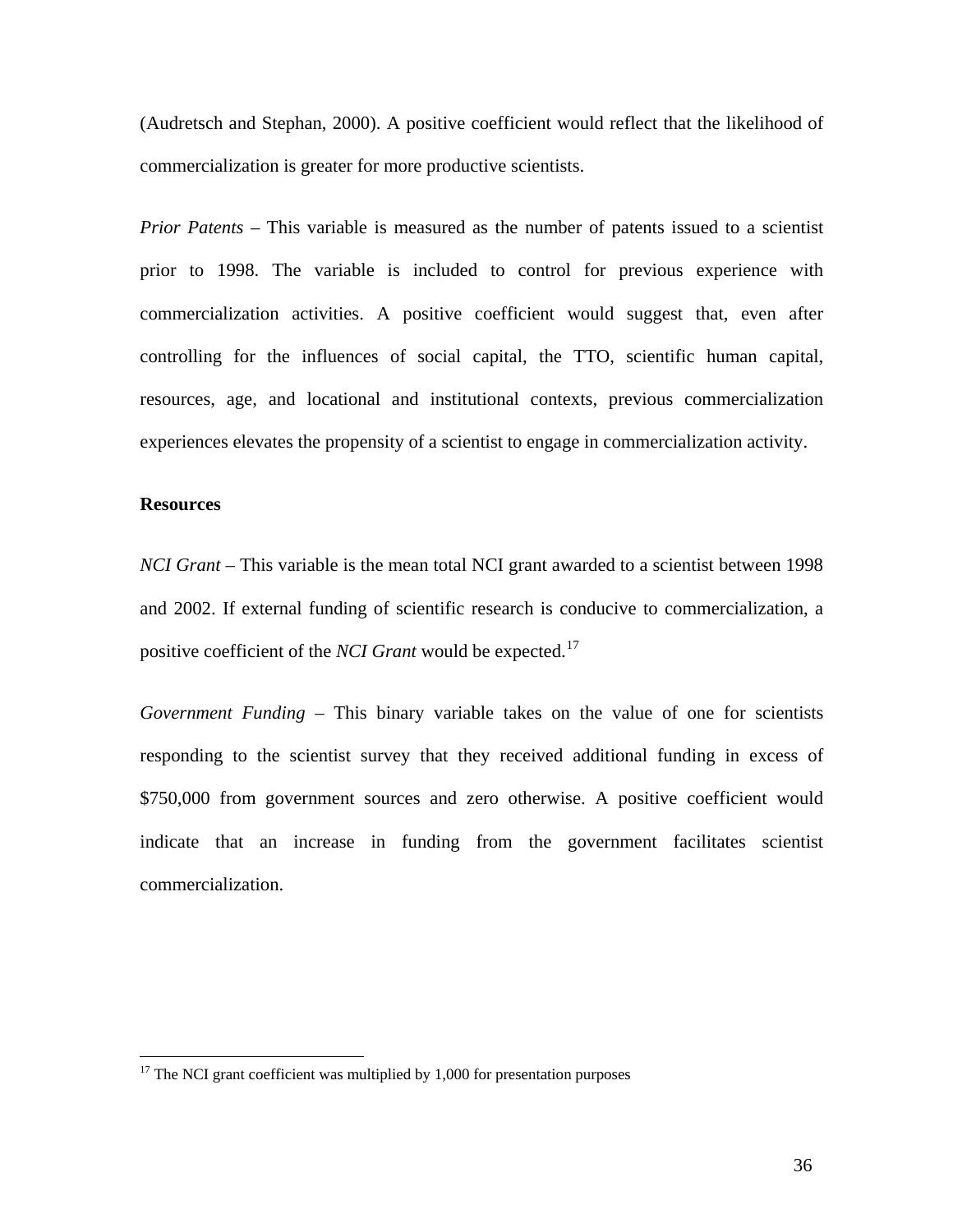#### <span id="page-36-0"></span>**Scientist Life-Cycle**

*Scientist Age* **--** The age of the scientist, measured in terms of years, was obtained from the scientist survey. The Life-Cycle hypothesis of Stephan and Levin (1990) suggests a positive coefficient, which would reflect a higher propensity for more mature scientists to engage in commercialization activities.

*Gender –* This is a dummy variable assigned the value of one for males (1,310) of the overall 1,693 included in the NCI database. The gender of each scientist was obtained by "Googling" their names and finding their picture profile online. The estimated coefficient will reflect whether the gender of the scientist influences the propensity to commercialize research.

#### **Locational and Institutional Contexts**

Three different locational binary variables taking on the value of one for the *North East*, which includes all states on the Eastern Seaboard between Washington, D.C. and Maine (Washington, D.C., Connecticut, Rhode Island, New Hampshire, New Jersey, New York, Pennsylvania, Massachusetts, Maryland and Vermont), *California* and the *Great Lakes* (Ohio, Indiana, Illinois, Michigan and Wisconsin). Those regions which tend to have greater investments in research and science, and also have developed a culture more encouraging of university and scientist commercialization, such as California and the North East, might be expected to have a positive coefficient.

*NCI Center* – This is a binary variable taking on the value of one if the scientist is employed at one of the 39 nationally-recognized cancer centers, and zero otherwise. A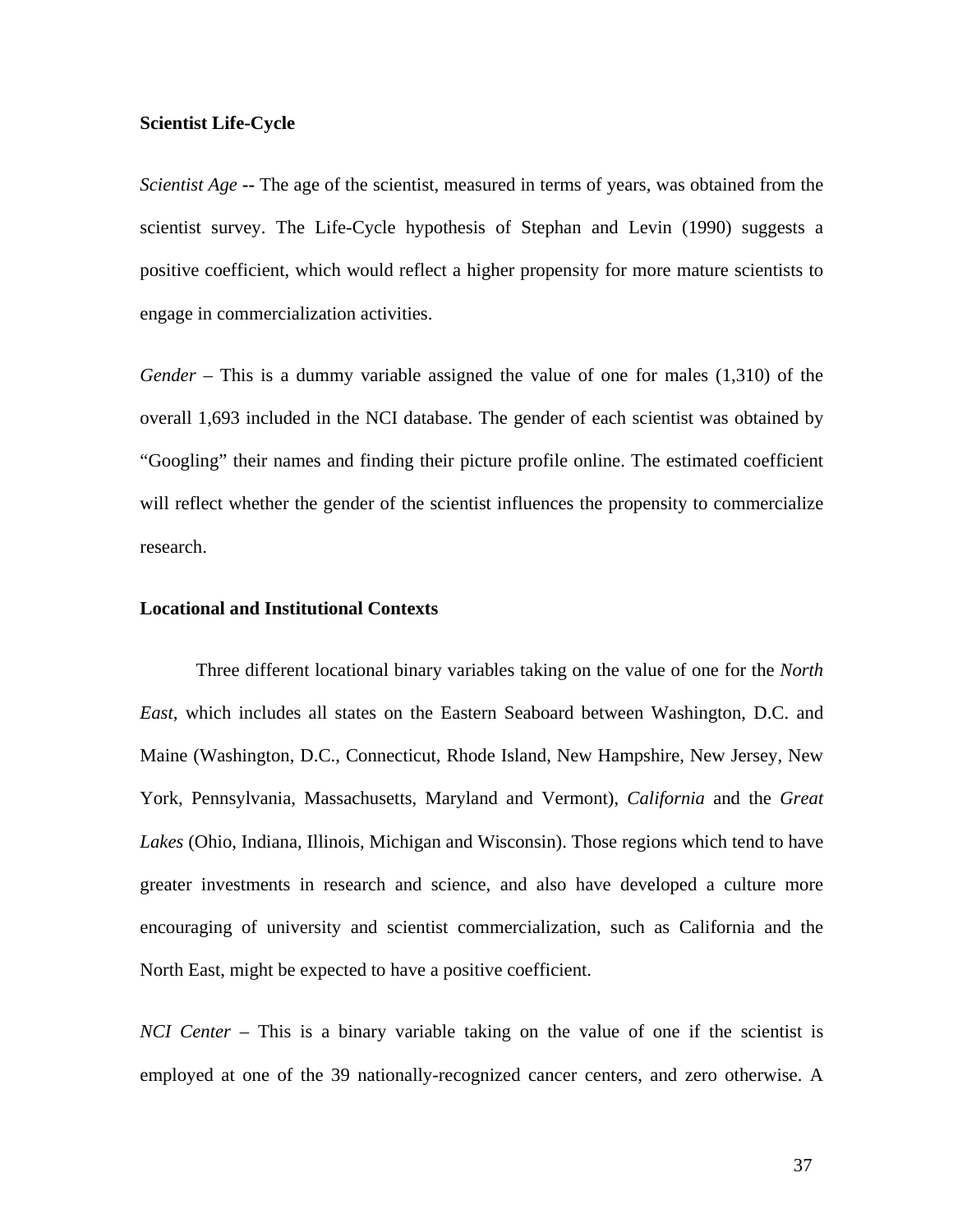comprehensive cancer center integrates research activities across the three major areas of laboratory, clinical and population-based research. The comprehensive cancer centers generally have the mission to support research infrastructure, but some centers also provide clinical care and service, reflecting the priority that community outreach and information dissemination play at the centers.<sup>[18](#page-37-0)</sup> A positive coefficient would reflect that being located at a comprehensive center facilitates commercialization.

*Ivy League* – A binary variable taking on the value of one for all scientists employed at Brown University, Cornell University, Columbia University, Dartmouth College, Harvard University, Princeton University, the University of Pennsylvania and Yale University, and zero otherwise.

*Public Institution* – A binary variable taking on the value of one for scientists employed at public universities and zero otherwise. Because they are at least partially financed by the public, state universities tend to have a stronger mandate for outreach and commercialization of research. This may suggest a positive coefficient.

 The definitions of the independent variables are summarized in Table 2. The means and standard deviations of all variables are provided in Table 3. Table 4 provides a correlation matrix between all variables.

 $\overline{a}$ 

<span id="page-37-0"></span><sup>&</sup>lt;sup>18</sup> <http://www3.cancer.gov/cancercenters/description.html>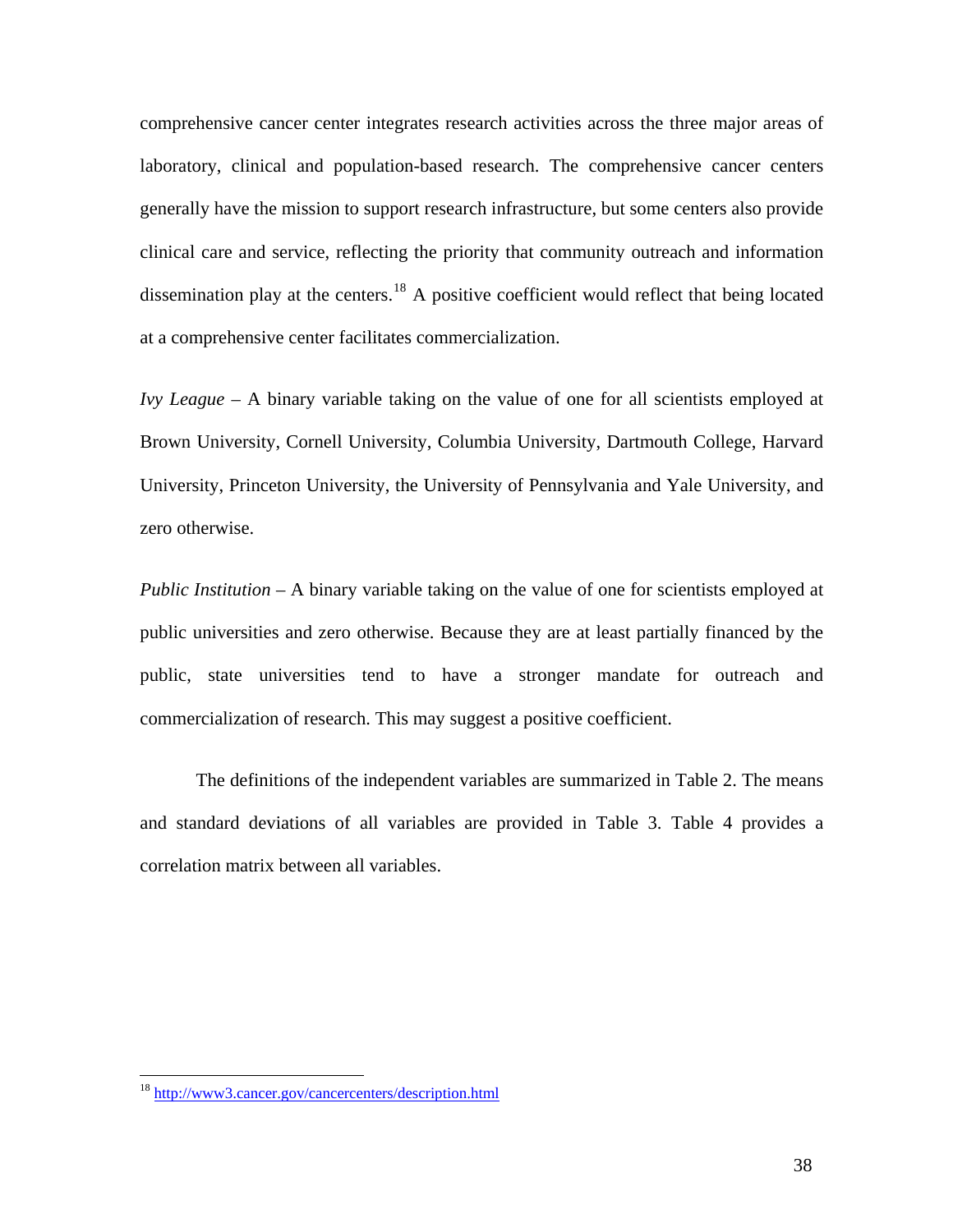| Table 2: Description of Independent Variables |  |  |
|-----------------------------------------------|--|--|
|-----------------------------------------------|--|--|

<span id="page-38-0"></span>

| <b>Independent Variables</b>         | <b>Description</b>                                                                                                                              |
|--------------------------------------|-------------------------------------------------------------------------------------------------------------------------------------------------|
| Co-patents                           | The number of times a patenting scientist shared a patent with another NCI<br>scientist                                                         |
| <b>Industry Co-publications</b>      | The number of publications an NCI scientist shared with a private industry<br>scientist                                                         |
| <b>Board</b>                         | Binary variable, for scientists indicating that they sat on either a board of<br>directors or science advisory board, Board=1                   |
| <b>TTO Helpful</b>                   | Binary variable, for scientists indicating that the "TTO directly helped you<br>commercialize your research", TTO Helpful=1                     |
| Government Funding                   | Binary variable, for scientists indicating that they received at least \$750,000<br>of funding from a governmental source, Government Funding=1 |
| Non TTO Assignee                     | Binary variable, for scientists who had at least one patent where the assignee<br>was not the scientist's university, Non TTO Assignee=1        |
| <b>Industry Co-publications Asia</b> | Binary variable, for scientists who shared a co-publication with a scientist<br>located in Asia, Industry Co-publications Asia=1                |
| <b>NCI Helpful</b>                   | Binary variable, for scientists indicating that the NCI grant was helpful for<br>patenting, NCI Helpful=1                                       |
| TTO Age                              | Year when TTO was founded                                                                                                                       |
| <b>TTO</b> Employees                 | The mean annual number of TTO employees dedicated to licensing and<br>patenting                                                                 |
| <b>TTO Licensing Commitment</b>      | The number of TTO employees dedicated to licensing and patenting divided<br>by administrative employees                                         |
| TTO Efficiency                       | The ratio of patent applications to patents issued by the TTO at the scientist's<br>university                                                  |
| <b>NCI</b> Grant                     | Total amount of funding received by a scientist                                                                                                 |
| Scientist Age                        | The age of the scientist                                                                                                                        |
| Gender                               | Binary variable, where a male=1                                                                                                                 |
| <b>Scientist Citations</b>           | The number of citations a scientist had, 1998 - 2004                                                                                            |
| <b>Prior Patents</b>                 | The number of issued patents a scientist had, 1975 - 1998                                                                                       |
| <b>NCI</b> Center                    | Binary variable, for a scientist whose institution is recognized by NCI as a<br>comprehensive center for cancer research, NCI Center=1          |
| Ivy League                           | Binary variable, for a scientist whose institution is an Ivy League university,<br>Ivy League=1                                                 |
| North East                           | Binary Variable, for a scientist's institution that is in CT, DC, MA, MD, NJ,<br>NH, PA, RI or VT. North East=1                                 |
| California                           | Binary variable, for a scientist's institution located in California,<br>California=1                                                           |
| <b>Great Lakes</b>                   | Binary variable, for a scientist's institution that is located in IL, IN, MI, OH,<br>or WI                                                      |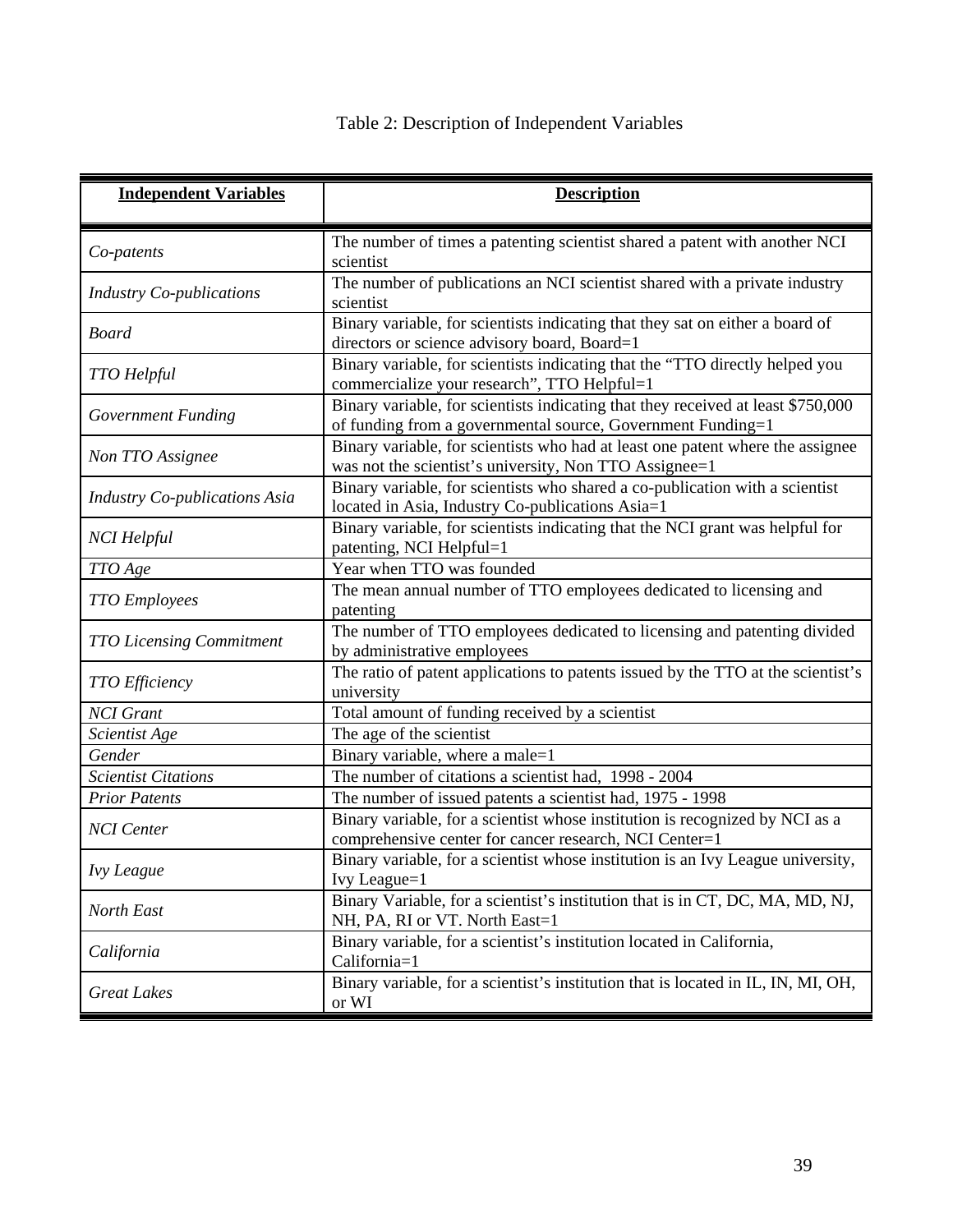## Table 3: Means and Standard Deviations of All Variables

<span id="page-39-0"></span>

|                                   | <b>NCI</b> Scientist     | <b>SBIR Scientist</b>    | Patent Scientist         | <b>Interviewed Scientist</b> |
|-----------------------------------|--------------------------|--------------------------|--------------------------|------------------------------|
| Variable                          | $N=1693$                 | $N=8$                    | $N = 392$                | $N = 140$                    |
| Patent (%)                        | 23.35                    | 25.00                    | 100.00                   | 100.00                       |
|                                   | (0.42)                   | (0.46)                   |                          |                              |
| License (%)                       | $\overline{a}$           | $\overline{a}$           | $\overline{\phantom{a}}$ | 50.71                        |
|                                   |                          |                          |                          | (0.50)                       |
| Startup (%)                       | $\mathbb{Z}^2$           | 100                      | $\mathcal{L}$            | 25.71<br>(0.44)              |
| Commercialize (%)                 | $\overline{a}$           | 100                      | $\overline{a}$           | 59.29                        |
|                                   |                          |                          |                          | (0.49)                       |
| <b>Industry Co-publications</b>   | 1.83                     | 3.75                     | 3.01                     | 2.56                         |
|                                   | (3.57)                   |                          | (4.89)                   | (3.73)                       |
| Asia Industry Co-publications (%) | 37.00<br>(0.48)          | 50.00<br>(0.53)          | 48.00<br>(0.50)          | 8.50<br>(0.28)               |
| Board (%)                         | $\overline{\phantom{a}}$ | $\frac{1}{2}$            | $\omega$                 | 58.00                        |
|                                   |                          |                          |                          | (0.50)                       |
| Co-patents                        | $\overline{\phantom{a}}$ | ÷,                       | 3.13                     | 1.18                         |
|                                   |                          |                          | (4.26)                   | (3.97)                       |
| Government Funding (%)            | $\sim$                   | $\sim$                   | $\overline{a}$           | 38.04                        |
|                                   |                          |                          |                          | (0.49)                       |
| TTO Helpful (%)                   | $\overline{\phantom{a}}$ | $\overline{\phantom{a}}$ | $\omega$                 | 53.13<br>(0.50)              |
| Non TTO Assignee (%)              | $\overline{a}$           | 50.00                    | 29.98                    | 20.14                        |
|                                   |                          | (0.70)                   | (0.45)                   | (0.40)                       |
| <b>TTO</b> Employees              | 8.66                     | 9.45                     | 9.14                     | 8.95                         |
|                                   | (11.44)                  | (14.52)                  | (11.6)                   | (11.65)                      |
| TTO Age                           | 1981.70<br>(11.35)       | 1986<br>(5.11)           | 1980.77<br>(11.29)       | 1980.74<br>(11.25)           |
| <b>TTO Licensing Commitment</b>   | 1.68                     | 1.76                     | 1.31                     | 1.22                         |
|                                   | (2.29)                   | (2.08)                   | (1.45)                   | (1.24)                       |
| TTO Efficiency (%)                | 0.32                     | 0.306                    | 0.343                    | 0.372                        |
|                                   | (0.12)                   | (0.13)                   | (0.12)                   | (0.17)                       |
| NCI Grant (Dollars)               | 3,161,943<br>(3,196,918) | 2,744,319                | 3,484,128                | 3,053,465                    |
| Gender (%)                        | 77.87                    | (1,533,956)<br>87.50     | (3,795,993)<br>87.85     | (2,674,288)<br>88.57         |
|                                   | (0.42)                   | (0.35)                   | (0.33)                   | (0.32)                       |
| NCI Helpful (%)                   | $\frac{1}{2}$            | $\overline{a}$           | $\overline{\phantom{a}}$ | 45.04                        |
|                                   |                          |                          |                          | (0.50)                       |
| Scientist Age                     | $\overline{\phantom{a}}$ | $\overline{\phantom{a}}$ | $\mathbf{r}$             | 56.76                        |
| <b>Scientist Citations</b>        | 1316.44                  | 3770.00                  | 1741.19                  | (8.40)<br>1500.34            |
|                                   | (2472.29)                | (9133.90)                | (2441.07)                | (1603.49)                    |
| <b>Prior Patents</b>              | 1.35                     | 1.63                     | 4.40                     | 3.88                         |
|                                   | (4.92)                   | (1.18)                   | (9.28)                   | (6.47)                       |
| NCI Center (%)                    | 55.86                    | 75.00                    | 56.50                    | 50.70                        |
| Public Institution (%)            | (0.50)<br>53.91          | (0.46)<br>50.00          | (0.50)<br>48.10          | (0.50)<br>49.29              |
|                                   | (0.50)                   | (0.53)                   | (0.50)                   | (0.50)                       |
| Ivy League (%)                    | 10.24                    | $0.00\,$                 | 12.15                    | 15.00                        |
|                                   | (0.30)                   | $\overline{a}$           | (0.33)                   | (0.36)                       |
| North East (%)                    | 34.84                    | $\frac{1}{37.50}$        | 37.22                    | 41.43                        |
| California (%)                    | (0.48)                   | (0.51)                   | (0.48)                   | (0.51)                       |
|                                   | 13.66<br>(0.34)          | 12.50<br>(0.35)          | 16.71<br>(0.37)          | 15.71<br>(0.37)              |
| Great Lakes (%)                   | 12.95                    | 25.00                    | 10.89                    | 08.57                        |
|                                   | (0.34)                   | (0.46)                   | (0.31)                   | (0.28)                       |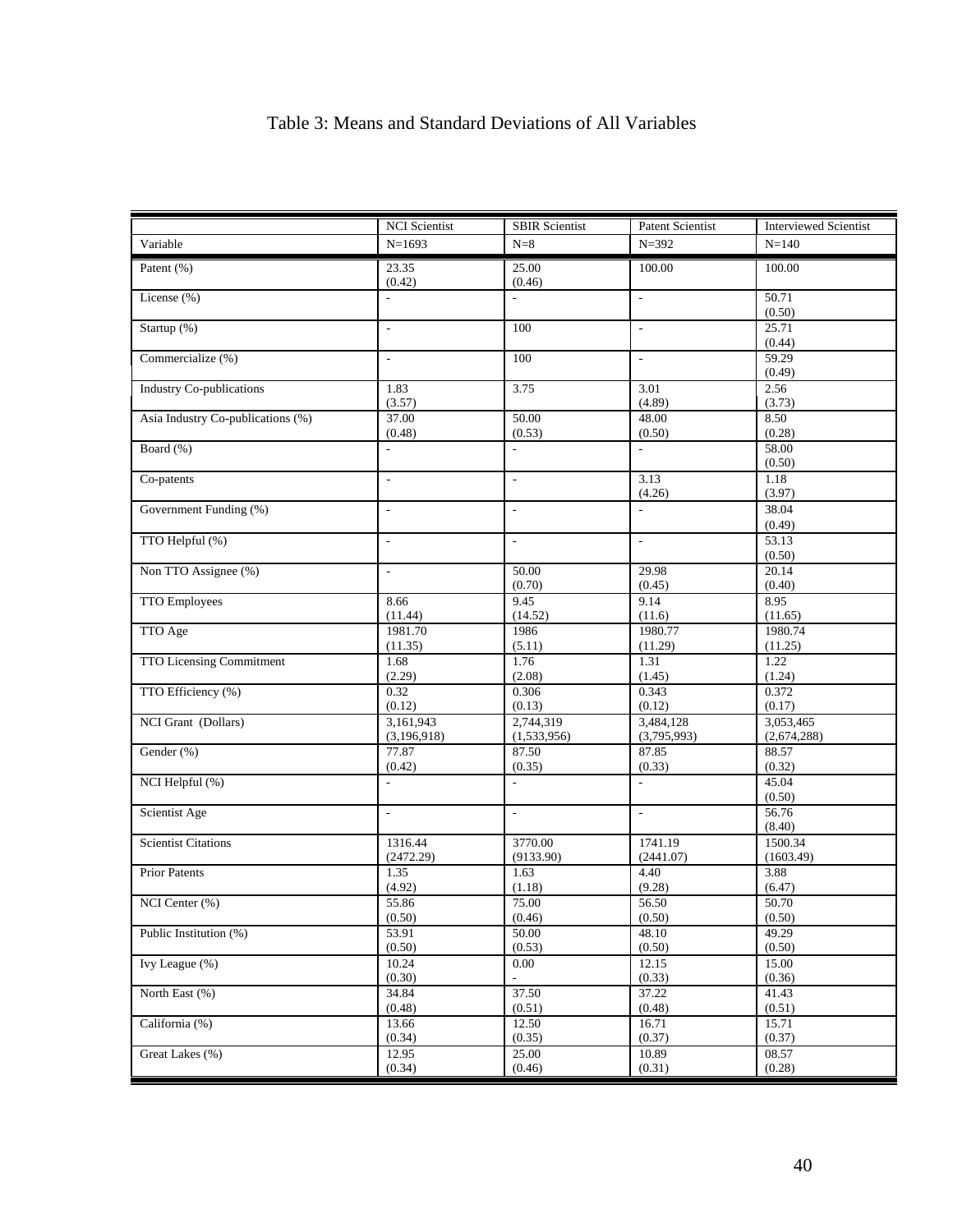<span id="page-40-0"></span>

|                           | Startup  | License     | Commercial | Co-patent  | Industry   | Board      | <b>TTO</b> | Gov't    | Non TTO   | Asia Co- |
|---------------------------|----------|-------------|------------|------------|------------|------------|------------|----------|-----------|----------|
|                           |          |             |            |            | $Co$ -pubs |            | Helpful    | Funding  | Assignee  | pub      |
|                           |          |             |            |            |            |            |            |          |           |          |
| Startup                   | 1.000    |             |            |            |            |            |            |          |           |          |
| License                   | 0.203    | 1.000       |            |            |            |            |            |          |           |          |
| Commercial                | 0.520    | 0.802       | 1.000      |            |            |            |            |          |           |          |
| Co-patent                 | $-0.077$ | 0.148       | 0.092      | 1.000      |            |            |            |          |           |          |
| <b>Industry Co-pubs</b>   | 0.166    | 0.127       | 0.220      | 0.049      | 1.000      |            |            |          |           |          |
| Board                     | 0.446    | 0.305       | 0.340      | $-0.080$   | 0.031      | 1.000      |            |          |           |          |
| <b>TTO Helpful</b>        | $-0.113$ | 0.284       | 0.280      | 0.149      | 0.007      | 0.014      | 1.000      |          |           |          |
| Gov't Funding             | 0.135    | 0.101       | 0.147      | $-0.014$   | 0.021      | 0.057      | 0.015      | 1.000    |           |          |
| Non TTO Assign            | 0.130    | $-0.276$    | $-0.048$   | $-0.071$   | $-0.078$   | $-0.141$   | $-0.109$   | 0.152    | 1.000     |          |
| Asia Co-pubs              | $-0.080$ | 0.132       | 0.191      | $-0.070$   | 0.000      | 0.011      | $-0.074$   | $-0.112$ | $-0.103$  | 1.000    |
| TTO Age                   | $-0.182$ | $-0.083$    | $-0.044$   | $-0.108$   | $-0.047$   | $-0.206$   | $-0.134$   | $-0.024$ | 0.046     | 0.106    |
| <b>TTO Employees</b>      | $-0.015$ | 0.051       | $-0.018$   | 0.359      | 0.143      | 0.091      | 0.147      | 0.075    | $-0.144$  | $-0.100$ |
| <b>TTO Commit</b>         | 0.006    | 0.059       | 0.004      | 0.368      | 0.126      | 0.089      | 0.139      | 0.094    | $-0.113$  | $-0.095$ |
| TTO Efficiency            | 0.054    | 0.161       | 0.085      | $-0.127$   | 0.133      | $-0.054$   | $-0.033$   | $-0.229$ | 0.077     | $-0.112$ |
| <b>NCI</b> Grant          | $-0.053$ | $-0.066$    | $-0.031$   | 0.165      | 0.073      | 0.120      | 0.250      | 0.031    | $-0.043$  | $-0.027$ |
| <b>NCI Helpful</b>        | 0.277    | 0.265       | 0.333      | 0.051      | $-0.010$   | 0.213      | 0.343      | 0.027    | $-0.156$  | 0.053    |
| Scientist Age             | $-0.137$ | $-0.100$    | $-0.167$   | 0.125      | $-0.166$   | $-0.066$   | 0.051      | 0.049    | $-0.127$  | $-0.044$ |
| Gender                    | 0.157    | $-0.050$    | 0.024      | 0.039      | $-0.017$   | 0.315      | 0.027      | 0.023    | 0.007     | 0.091    |
| Scientist                 |          |             |            |            |            |            |            |          |           |          |
| Citations                 | $-0.066$ | 0.083       | 0.041      | 0.191      | 0.066      | 0.104      | $-0.052$   | 0.085    | $-0.188$  | $-0.073$ |
| <b>Prior Patents</b>      | $-0.051$ | 0.156       | 0.156      | 0.583      | $-0.042$   | 0.035      | 0.194      | 0.085    | $-0.028$  | $-0.074$ |
| NCI Center                | $-0.057$ | 0.124       | 0.113      | 0.091      | 0.237      | $-0.093$   | 0.153      | $-0.254$ | $-0.265$  | 0.032    |
| <b>Public Institution</b> | $-0.075$ | $-0.135$    | $-0.203$   | 0.100      | $-0.067$   | $-0.031$   | $-0.213$   | 0.219    | 0.068     | 0.046    |
| Ivy League                | $-0.007$ | 0.248       | 0.264      | $-0.061$   | 0.048      | $-0.100$   | 0.175      | $-0.056$ | 0.098     | 0.067    |
| North East                | 0.082    | 0.194       | 0.263      | $-0.108$   | $-0.003$   | $-0.012$   | 0.104      | $-0.190$ | $-0.055$  | 0.127    |
| California                | 0.015    | 0.018       | $-0.015$   |            | 0.217      |            | 0.099      | 0.020    |           |          |
|                           |          |             |            | 0.250      |            | 0.130      |            |          | $-0.185$  | $-0.126$ |
| <b>Great Lakes</b>        | $-0.108$ | 0.067       | 0.005      | 0.028      | 0.087      | 0.052      | 0.075      | 0.055    | 0.030     | 0.119    |
|                           |          |             |            |            |            |            |            |          |           |          |
|                           | TTO Age  | <b>TTO</b>  | <b>TTO</b> | <b>TTO</b> | <b>NCI</b> | <b>NCI</b> | Scientist  | Gender   | Scientist | Prior    |
|                           |          | Emply       | Commitment | Efficiency | Grant      | Helpful    | Age        |          | Citations | Patents  |
|                           |          |             |            |            |            |            |            |          |           |          |
| TTO Age                   | 1.000    |             |            |            |            |            |            |          |           |          |
| <b>TTO</b> Employees      | $-0.189$ | 1.000       |            |            |            |            |            |          |           |          |
| TTO Commit                | $-0.166$ | 0.983       | 1.000      |            |            |            |            |          |           |          |
| <b>TTO Efficiency</b>     | $-0.154$ | $-0.194$    | $-0.193$   | 1.000      |            |            |            |          |           |          |
| <b>NCI</b> Grant          | $-0.315$ | 0.150       | 0.134      | $-0.072$   | 1.000      |            |            |          |           |          |
| <b>NCI Helpful</b>        | $-0.090$ | 0.205       | 0.200      | $-0.007$   | 0.106      | 1.000      |            |          |           |          |
| Scientist Age             | $-0.008$ | $-0.038$    | $-0.041$   | $-0.169$   | 0.041      | 0.004      | 1.000      |          |           |          |
| Gender                    | $-0.043$ | $-0.015$    | $-0.007$   | 0.081      | $-0.058$   | 0.086      | 0.056      | 1.000    |           |          |
| <b>Scientist Citation</b> | $-0.318$ | 0.070       | 0.078      | 0.116      | 0.193      | 0.090      | $-0.103$   | 0.053    | 1.000     |          |
| Prior Patent              | $-0.017$ | 0.133       | 0.142      | $-0.121$   | 0.090      | 0.159      | 0.289      | 0.028    | 0.228     | 1.000    |
| NCI Center                | 0.143    | 0.232       | 0.268      | 0.150      | $-0.089$   | 0.079      | $-0.099$   | $-0.145$ | 0.022     | $-0.040$ |
| Public Institution        | 0.266    | 0.278       | 0.292      | $-0.196$   | 0.073      | 0.132      | 0.259      | 0.181    | $-0.193$  | $-0.023$ |
| <b>Ivy League</b>         | 0.004    | $-0.152$    | $-0.138$   | 0.521      | 0.015      | 0.122      | $-0.214$   | $-0.007$ | 0.127     | 0.030    |
| North East                | $-0.164$ | $-0.213$    | $-0.206$   | 0.298      | 0.026      | 0.000      | $-0.221$   | $-0.182$ | 0.250     | 0.179    |
| California                | $-0.179$ | 0.791       | 0.746      | $-0.101$   | 0.038      | 0.136      | $-0.027$   | 0.052    | 0.026     | $-0.004$ |
| <b>Great Lakes</b>        | 0.209    | $-0.137$    | $-0.123$   | $-0.242$   | $-0.091$   | $-0.195$   | 0.091      | $-0.059$ | $-0.082$  | $-0.010$ |
|                           |          |             |            |            |            |            |            |          |           |          |
|                           | NCI      | Public      | Ivy League | North East | California | Great      |            |          |           |          |
|                           | Center   | Institution |            |            |            | Lakes      |            |          |           |          |
|                           |          |             |            |            |            |            |            |          |           |          |
| <b>NCI</b> Center         | 1.000    |             |            |            |            |            |            |          |           |          |
|                           |          |             |            |            |            |            |            |          |           |          |
| Public Institution        | $-0.108$ | 1.000       |            |            |            |            |            |          |           |          |
| <b>Ivy League</b>         | 0.175    | $-0.376$    | 1.000      |            |            |            |            |          |           |          |
| North East                | 0.213    | $-0.511$    | 0.480      | 1.000      |            |            |            |          |           |          |
| California                | 0.167    | 0.123       | $-0.174$   | $-0.363$   | 1.000      |            |            |          |           |          |
| <b>Great Lakes</b>        | $-0.121$ | $-0.105$    | $-0.107$   | $-0.224$   | $-0.139$   | 1.000      |            |          |           |          |

# Table 4: Simple Correlation Matrix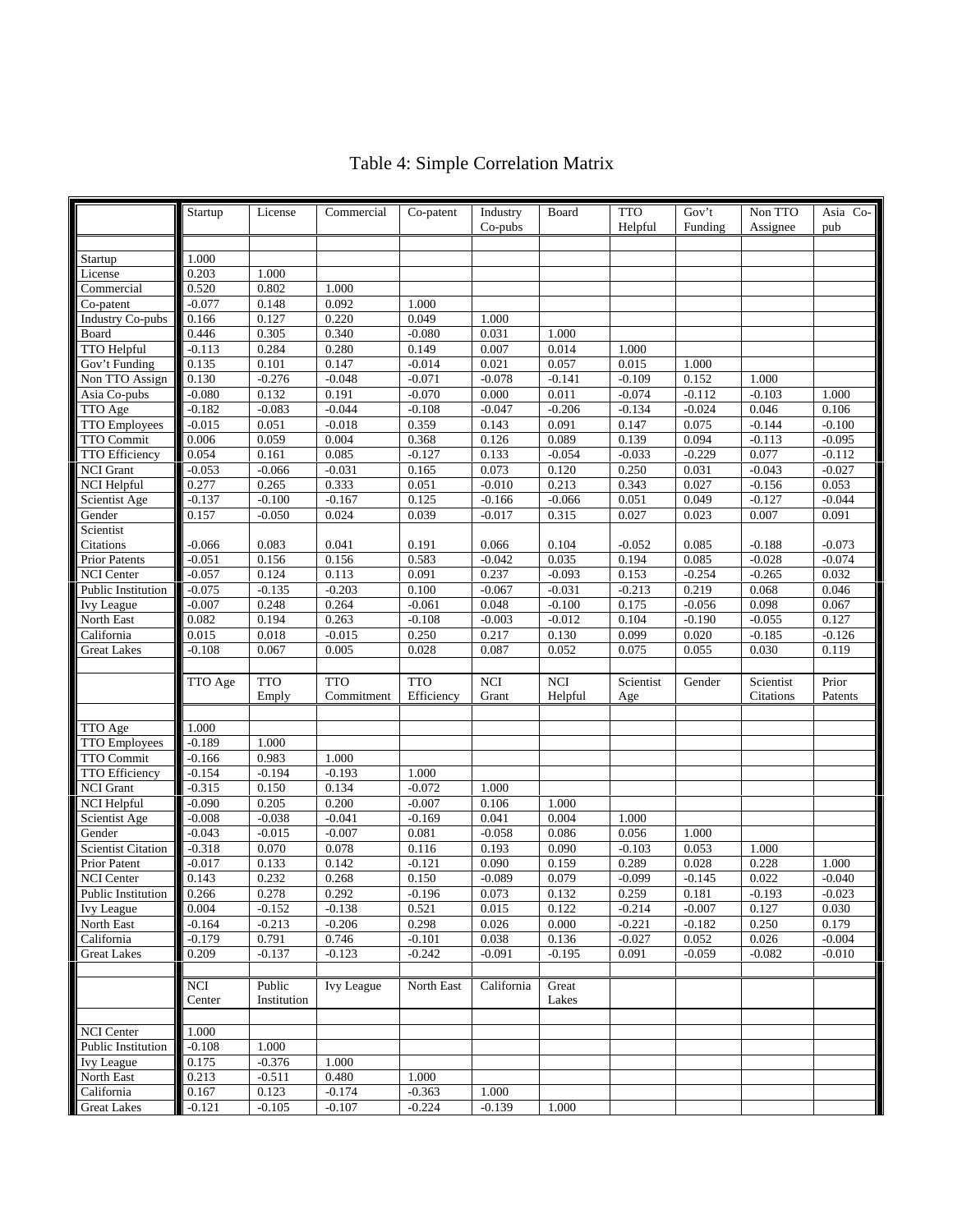<span id="page-41-0"></span>Figure 4 compares the likelihood of scientist commercialization between the two modes of commercialization — startup and licensing — for those 54 scientists perceiving they were helped by their TTO offices and the 47 scientist perceiving they were not helped. The likelihood of licensing intellectual property is greater for scientists helped by the TTO than for those not helped. By contrast, the likelihood of starting a new firm is less for those scientists helped by the TTO than for those scientists not helped. This results in a difference for not being helped by the TTO that is positive for startups but negative for licensing.



Figure 4: TTO Helpfulness to Scientist by Commercialization Mode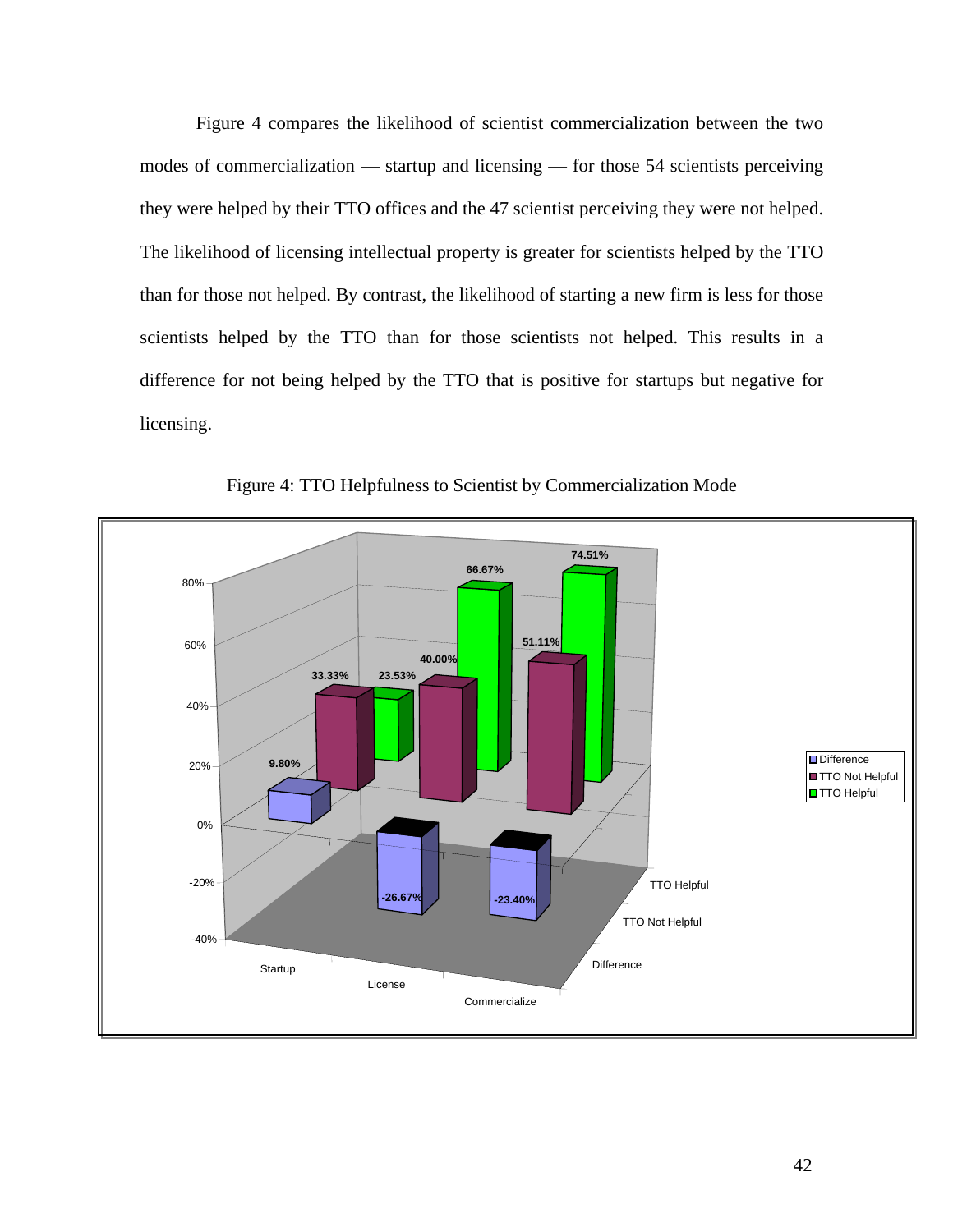<span id="page-42-0"></span>Similarly, Figure 5 compares the likelihood of scientist commercialization between startups and licensing for the 111 scientists choosing the TTO route to commercialize their research, and the 29 scientists selecting the entrepreneurial route to commercialization. The likelihood of licensing intellectual property is greater for the scientists assigning all of their patents to their TTO. By contrast, the likelihood of starting a new firm is greater for those scientists not assigning all of their patents to their TTO. Thus, those scientists selecting the TTO commercialization route have a higher propensity to license, while those scientists choosing the entrepreneurial route to commercialziation have a higher propensity to start a new firm.



Figure 5: Scientist Commercialization Route by Commercialization Mode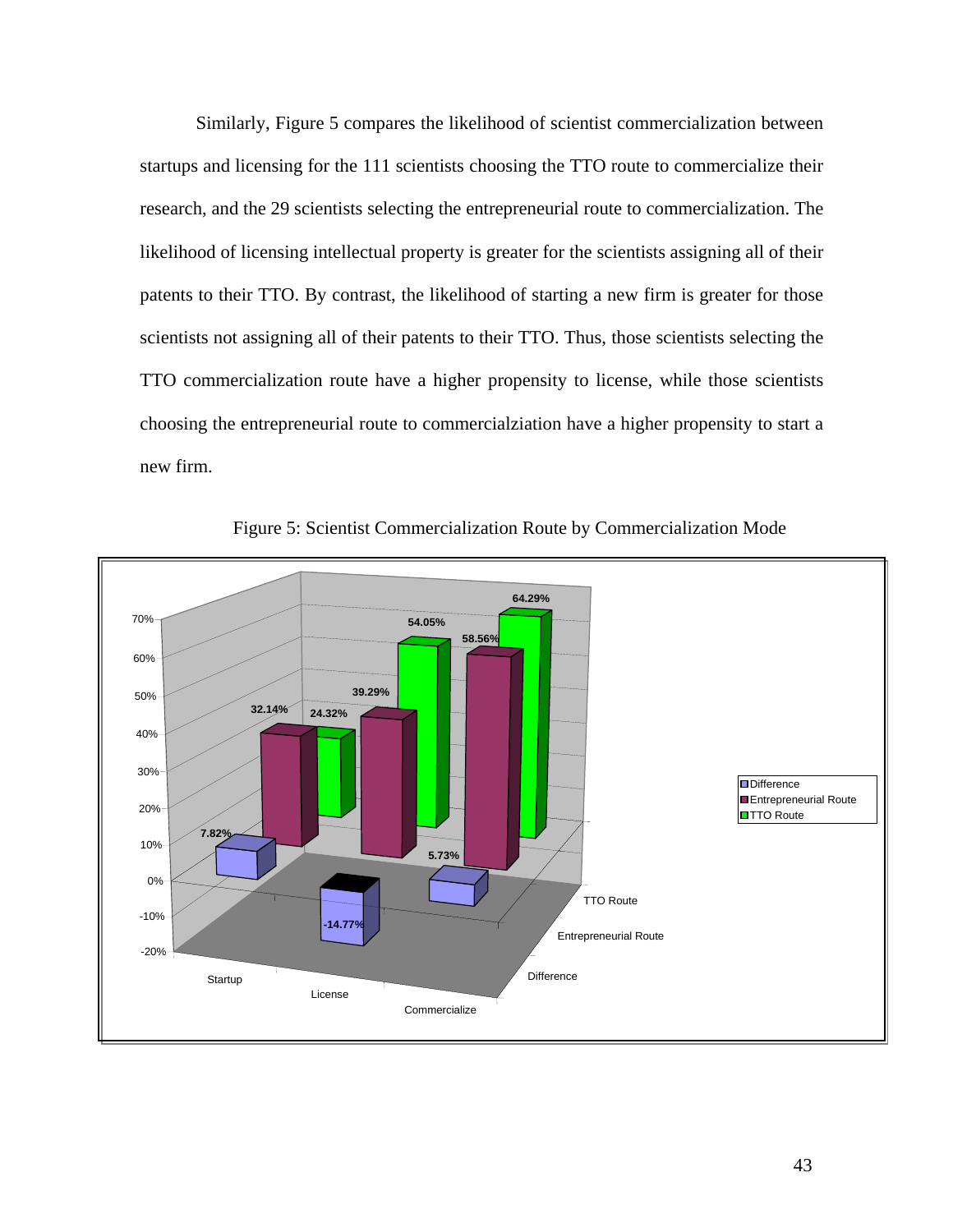<span id="page-43-0"></span>Figure 6 shows how one of the measures of social capital, co-publication with a scientist in industry, impacts the commercialization mode. Scientists with social capital, measured as having at least one co-publication with industry (N=88), exhibit a higher propensity to start a new firm, license their intellectual property, and commercialize their research, than do their colleagues with low social capital (N=54). Thus, there is at least some evidence suggesting that the impact of social capital on entrepreneurship is greater than on licensing.



Figure 6: Social Capital by Commercialization Mode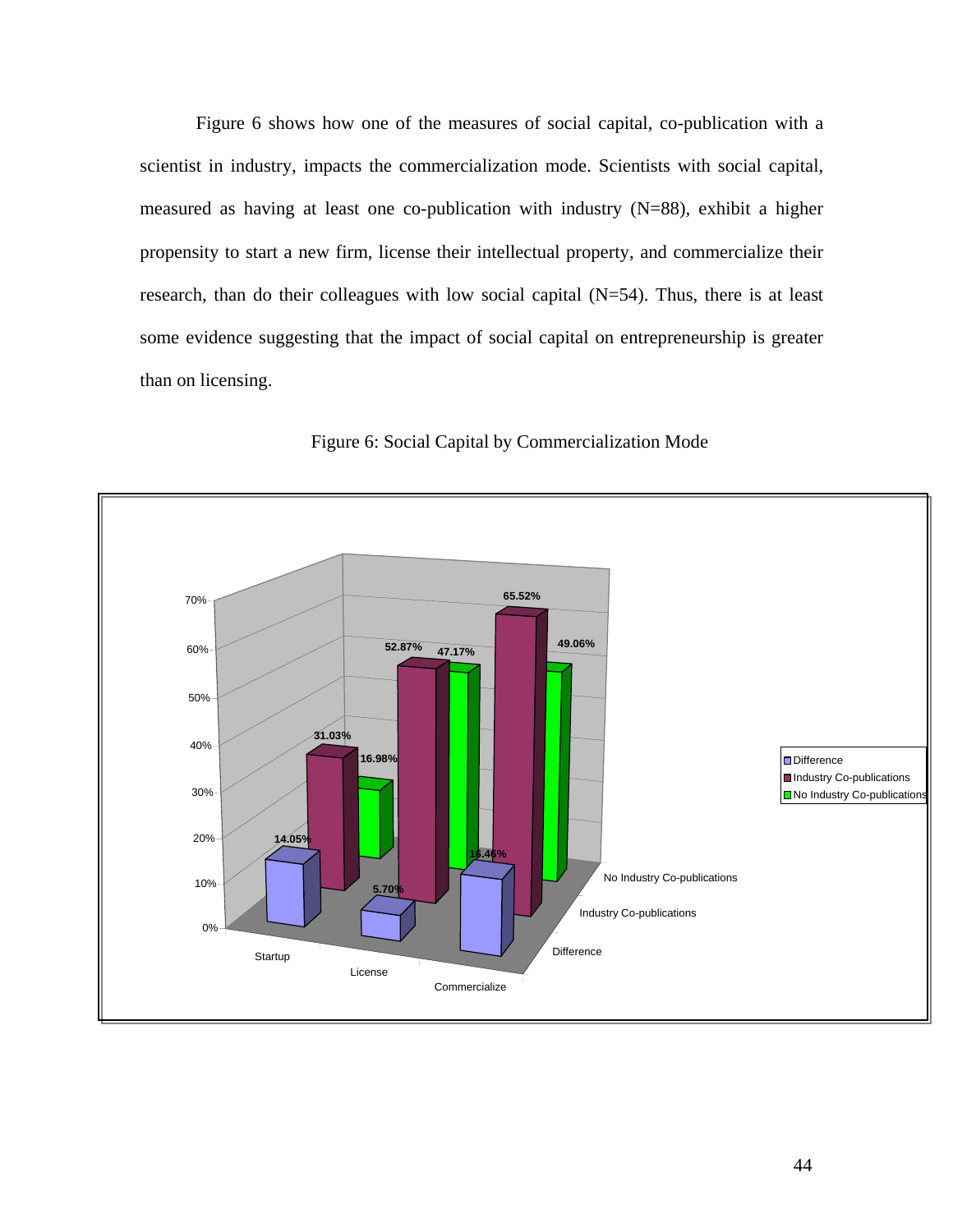The results from estimating the probit model using the mode of scientist commercialization as starting a new firm are provided in Table 5. Because of multicollinearity, not all of the control variables could be included in the same estimation model.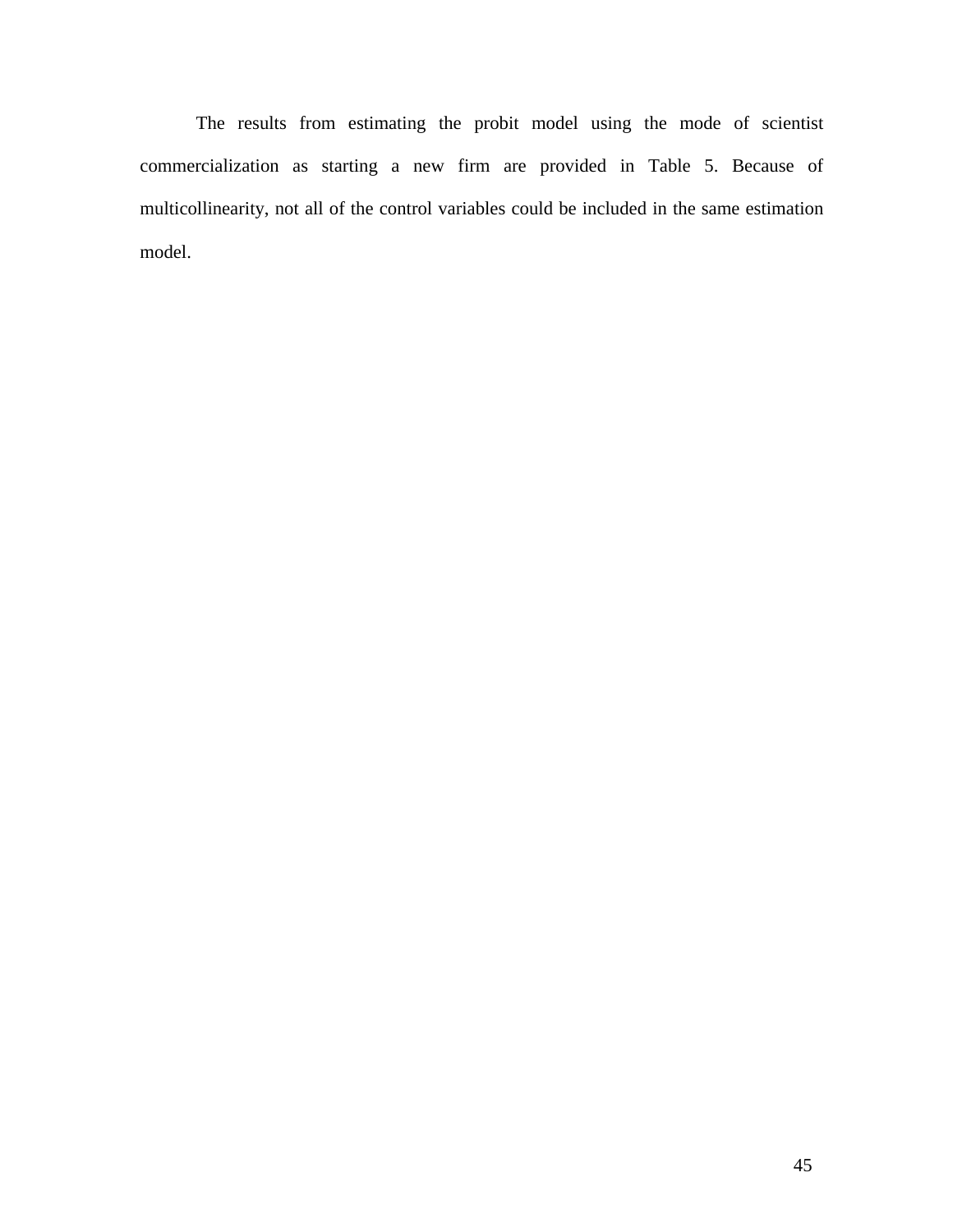|                                    | $\mathfrak{1}$           | $\overline{c}$           | $\mathfrak{Z}$           | $\overline{4}$           |
|------------------------------------|--------------------------|--------------------------|--------------------------|--------------------------|
| Co-patents                         | 0.141                    | 0.155                    | 0.155                    | 0.191                    |
|                                    | $(1.76)^*$               | $(1.65)*$                | $(1.67)*$                | $(1.77)^*$               |
| <b>Industry Co-publications</b>    | 0.102                    | 0.17                     | 0.158                    | 0.191                    |
|                                    | $(1.72)*$                | $(1.77)*$                | $(1.72)^*$               | $(1.84)$ *               |
| <b>Board</b>                       | 1.696                    | 1.663                    | 1.721                    | 2.204                    |
|                                    | $(3.40)$ ***             | $(2.44)$ **              | $(2.55)$ **              | $(2.43)$ **              |
| <b>TTO</b> Helpful                 | $-1.319$                 | $-1.665$                 | $-1.646$                 | $-1.602$                 |
|                                    | $(2.65)$ ***             | $(2.50)$ **              | $(2.53)$ **              | $(2.23)$ **              |
| Government Funding                 | 0.892                    | 1.328                    | 1.298                    | 1.602                    |
|                                    | $(1.91)$ *               | $(2.13)$ **              | $(2.13)$ **              | $(2.14)$ **              |
| Non TTO Patent Assignee            | $\overline{\phantom{a}}$ | $\overline{\phantom{a}}$ | $\overline{\phantom{a}}$ | 1.598                    |
|                                    |                          |                          |                          | $(1.80)$ *               |
| Asia Co-publications               | $-1.304$                 | $-0.899$                 | $-0.733$                 | $-0.684$                 |
|                                    | $(1.77)*$                | (1.01)                   | (0.88)                   | (0.75)                   |
| TTO Age                            | $-0.022$                 | $-0.042$                 | $-0.028$                 | $-0.042$                 |
|                                    | (1.09)                   | (1.23)                   | (0.85)                   | (1.25)                   |
| <b>TTO</b> Employees               | $-0.025$                 | $-0.022$                 |                          | $-0.032$                 |
|                                    | (1.52)                   | (0.58)                   |                          | (0.78)                   |
| <b>TTO Licensing Commitment</b>    | $\overline{a}$           | $\mathbb{L}$             | $-0.208$                 | $\overline{\phantom{a}}$ |
|                                    |                          |                          | (0.83)                   |                          |
| TTO Efficiency                     | $-0.017$                 | 0.069                    | 0.853                    | $-0.742$                 |
|                                    | (0.01)                   | (0.04)                   | (0.51)                   | (0.50)                   |
| NCI Grant                          | $-0.001$                 | $-0.028$                 | $-0.022$                 | 0.001                    |
|                                    | (0.93)                   | (1.07)                   | (1.03)                   | (1.14)                   |
| NCI Helpful                        | 1.67                     | 1.913                    | 1.932                    | 2.122                    |
|                                    | $(3.39)$ ***             | $(2.99)$ ***             | $(3.06)$ ***             | $(3.04)$ ***             |
| Age                                | $\overline{a}$           | $-0.009$                 | $\Omega$                 | 0.025                    |
|                                    |                          | (0.25)                   | $(-0.01)$                | (0.60)                   |
| Gender                             | $\overline{a}$           | 1.616                    | 1.354                    | 1.409                    |
|                                    |                          | (1.24)                   | (1.09)                   | (1.03)                   |
| <b>Scientist Citations</b>         | $-0.37$                  | $-0.025$                 | $-0.032$                 | $-0.029$                 |
|                                    | $(2.16)$ **              | $(2.30)$ **              | $(2.38)$ **              | $(1.73)*$                |
| <b>Prior Patents</b>               | $-0.072$                 | $-0.078$                 | $-0.08$                  | $-0.101$                 |
|                                    | (1.41)                   | (1.29)                   | (1.33)                   | (1.46)                   |
| <b>NCI</b> Center                  | $\overline{\phantom{a}}$ | 0.091                    | $-0.106$                 | 0.419                    |
|                                    |                          | (0.16)                   | (0.19)                   | (0.64)                   |
| <b>Public Institution</b>          | $\overline{\phantom{a}}$ | $-0.742$                 | $-1.137$                 | $-0.552$                 |
|                                    | $\bar{\phantom{a}}$      | (0.91)<br>$-0.934$       | (1.48)                   | (0.65)<br>$-2.211$       |
| <b>Ivy League</b>                  |                          |                          | $-1.255$                 |                          |
| North East                         | 0.918                    | (0.84)<br>1.234          | (1.08)<br>1.156          | (1.38)<br>1.677          |
|                                    | $(1.99)$ **              | (1.57)                   | (1.52)                   | $(1.76)^*$               |
| California                         | $\overline{\phantom{a}}$ | $-0.053$                 | $-0.591$                 | 0.113                    |
|                                    |                          | (0.05)                   | (0.75)                   | (0.09)                   |
| <b>Great Lakes</b>                 | $\bar{\phantom{a}}$      | $-0.095$                 | $-0.468$                 | 0.210                    |
|                                    |                          | (0.07)                   | (0.36)                   | (0.17)                   |
|                                    | 42.081                   | 79.973                   | 53.664                   | 78.756                   |
|                                    |                          | (1.19)                   | (0.81)                   | (1.17)                   |
| Constant                           |                          |                          |                          |                          |
|                                    | (1.04)                   |                          |                          |                          |
| LR chi2                            | 44.26***                 | 46.9***                  | 47.26***                 | $51***$                  |
| R-squared adjusted<br>Observations | 0.42<br>83               | 0.48<br>76               | 0.48<br>76               | 0.52<br>76               |

<span id="page-45-0"></span>Table 5: Probit Regression Results Estimating Scientist Commercialization - **Startups**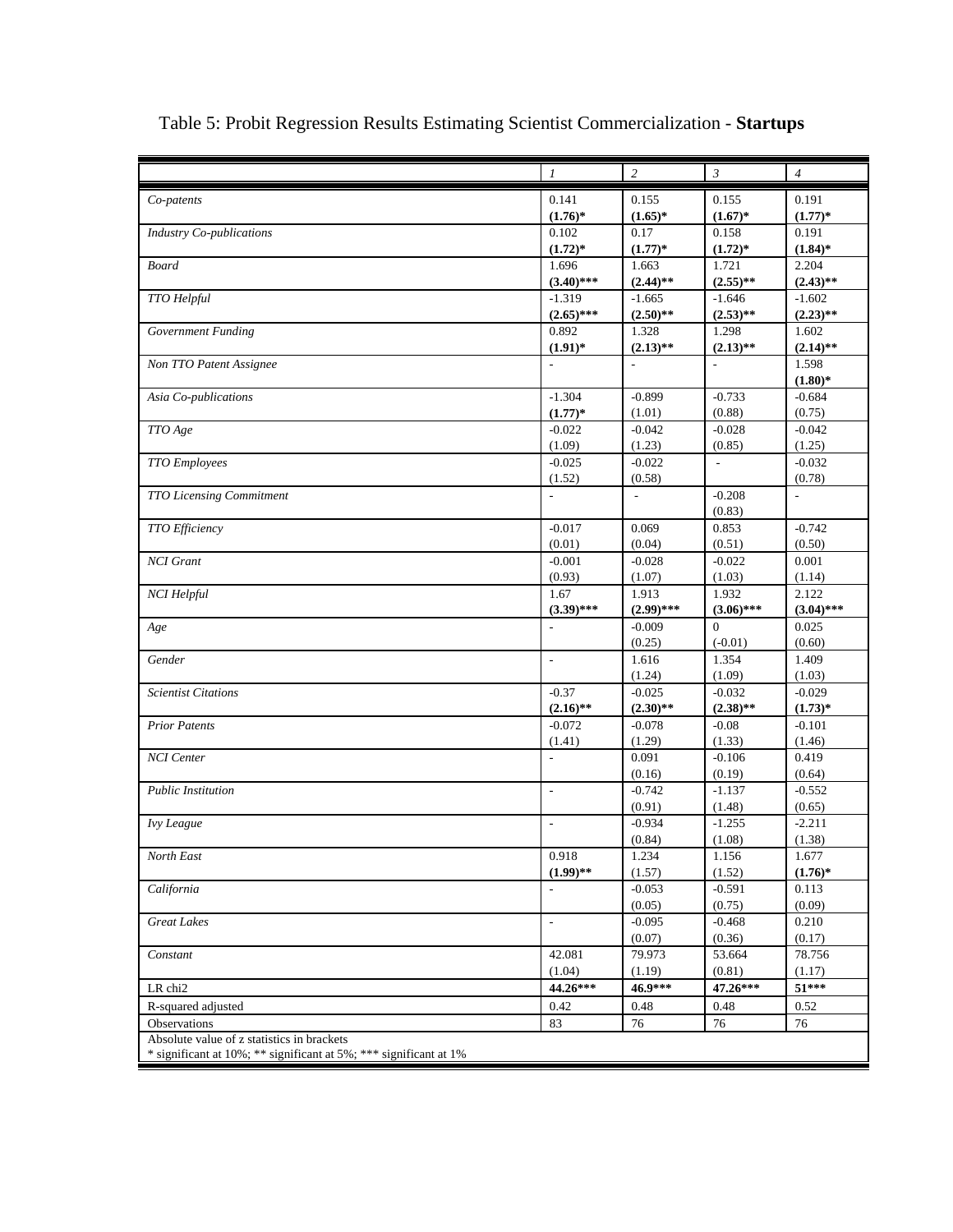The first column provides results where the scientist-specific characteristics of age and gender, and the binary variables reflecting institution type and location are not included in the estimation. The estimated coefficient of all three measures of social capital, co-patents, co-publications and serving as a member of an industry board are positive and statistically significant. This suggests that for these three measures reflecting different dimensions of social capital, a greater degree of linkages and interactions, both with other academic scientists, with scientists in industry, and with industrial firms, tends to be conducive to scientist entrepreneurship.

While engaging in co-publications increases the likelihood of a scientist becoming an entrepreneur, there is at least some evidence suggesting that this measure of social capital may not be homogenous but rather sensitive to the location of the co-author. As the negative and statistically significant coefficient suggests, if the co-author is located in Asia, the propensity of a scientist to become an entrepreneur becomes lower. Thus, there is at least some evidence suggesting that measures of social capital may be highly nuanced and heterogeneous.

The negative and statistically significant coefficient of *TTO Helpful* suggests that the likelihood of starting a business is lower for those scientists indicating that the TTO at their university was helpful in commercializing their research, but higher for their counterparts indicating that their TTO was not helpful in commercializing research. Thus, if the scientist perceives the TTO as not being helpful with commercialization activities, the likelihood of starting a firm is greater.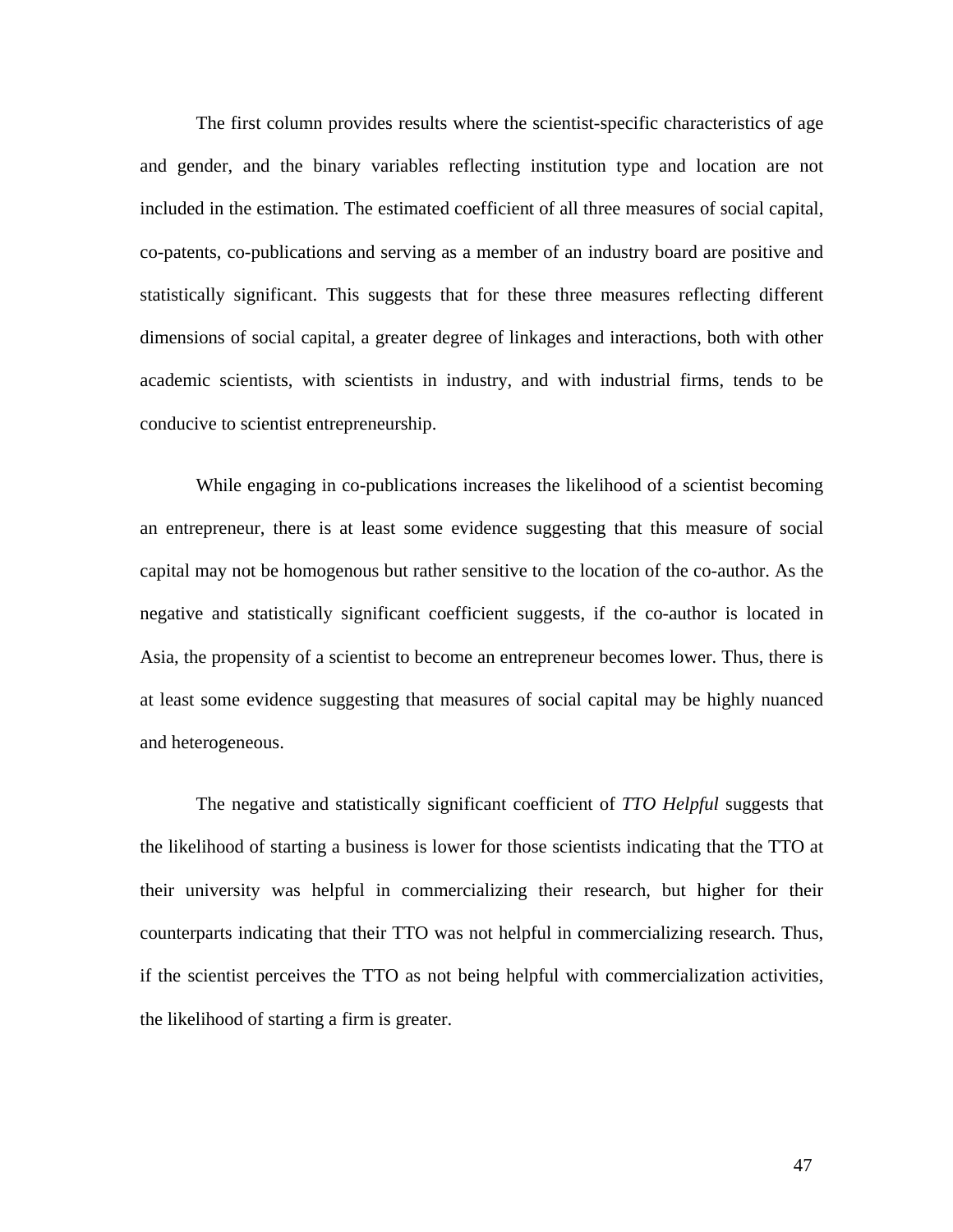Additional funding from (non-NCI) government agencies is conducive to scientist entrepreneurship, as reflected by the positive and statistically significant coefficient of *Government Funding*. None of the measures reflecting either TTO-specific characteristics or the amount of the NCI grant can be considered to be statistically significant. However, as the positive and statistically significant coefficient suggests, those scientists indicating that the NCI grant was helpful have a greater propensity to become an entrepreneur.

The negative and statistically significant coefficient of scientist citations suggests that more highly cited scientists have a systematically lower propensity to become entrepreneurs. Similarly, while prior patenting has no significant influence on scientist entrepreneurial behaviour, the positive and statistically significant coefficient of the binary variable for scientists at universities located in the North East suggests that those scientists located between Washington, D.C. and Maine tend to be more entrepreneurial.

In the second column, probit regression results estimating the likelihood of scientist startups are presented, where the scientist-specific characteristics of age and gender are included along with the measures of university type. Inclusion of these additional control variables leaves the main results reflecting the positive impact of the three measures reflecting social capital and the negative impact of a helpful TTO on the likelihood of scientist entrepreneurship virtually unchanged. The main difference in the results is that the location of a co-author in Asia and the Northeast dummy variable are no longer statistically significant. In the third column the measure reflecting the TTO commitment to licensing is substituted for the number of TTO licensing employees. Again, the main results remain the same.

48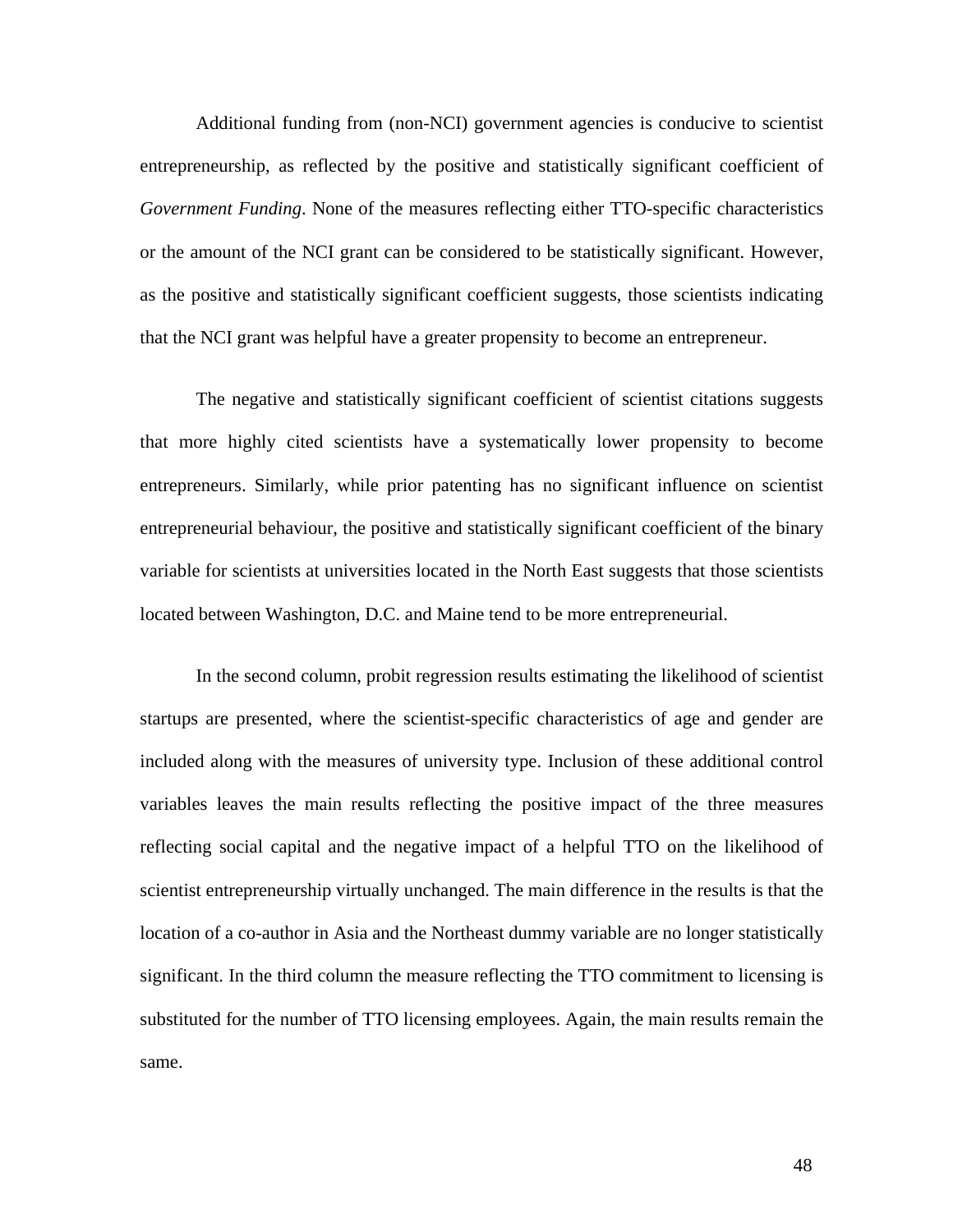The binary measure reflecting the route to commercialization, measured as patents not assigned to the TTO, is included in the probit model presented in the fourth column. The positive and statistically significant coefficient of *Non TTO Patent Assignee* suggests that those scientists choosing the entrepreneurial commercialization route, that is not through the TTO, have a higher likelihood of starting a new firm. Those scientists selecting the TTO commercialization route have a lower propensity to start a new firm. All of the other coefficients remain virtually unchanged.

Thus, the results estimating the likelihood of an NCI scientist starting a firm provide consistent and compelling evidence that social capital promotes scientist entrepreneurship, while having a helpful TTO and assigning the patent to the TTO are associated with a lower propensity for scientists to become entrepreneurs. These results might suggest that starting a new firm is a prevalent mechanism for scientists resorting to commercializing their research through the entrepreneurial commercialization route and the TTO route to commercialization.

A different mode of commercializing is licensing, and is examined in Table 6, which reports probit results from estimating the likelihood of scientists licensing their intellectual property. The coefficient of the social capital measuring co-publications cannot be considered to be statistically different from zero. However, the positive and statistically significant coefficient of the binary variable for scientists belonging to either a Scientific Board of Advisors (SAB), or Board of Directors of a private firm and co-patenting does provide at least some evidence suggesting that social capital promotes the likelihood of a scientist licensing her intellectual property.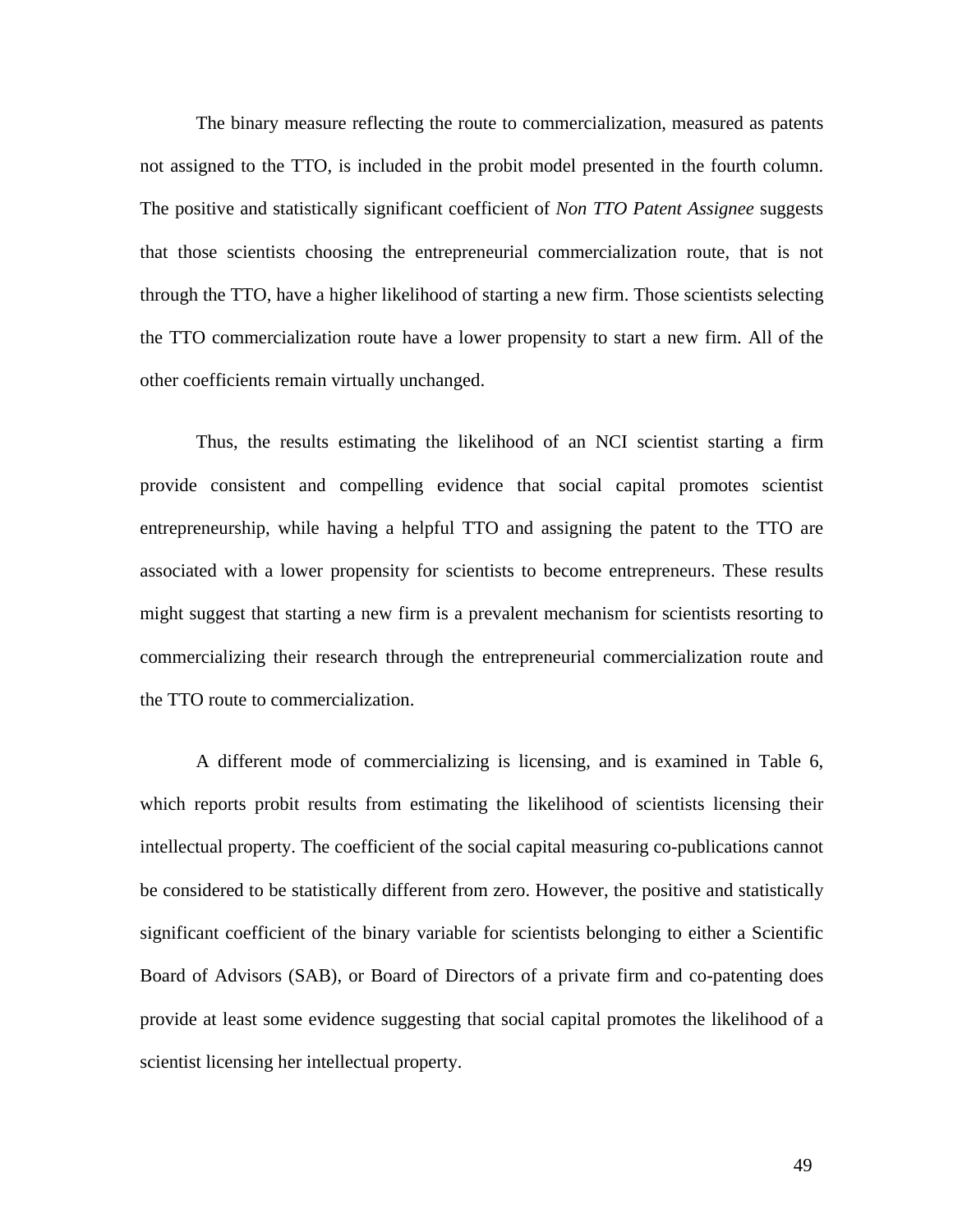|                                                                   | $\boldsymbol{l}$         | 2                        | $\mathfrak{Z}$ | $\overline{4}$ |
|-------------------------------------------------------------------|--------------------------|--------------------------|----------------|----------------|
| Co-patents                                                        | 0.154                    | 0.400                    | 0.388          | 0.470          |
|                                                                   | (1.25)                   | $(2.25)$ **              | $(2.20)$ **    | $(2.51)$ **    |
| <b>Industry Co-publications</b>                                   | 0.025                    | 0.068                    | 0.072          | 0.092          |
|                                                                   | (0.64)                   | (1.02)                   | (1.12)         | (1.19)         |
| <b>Board</b>                                                      | 1.123                    | 1.965                    | 1.946          | 2.279          |
|                                                                   | $(2.99)$ ***             | $(3.16)$ ***             | $(3.19)$ ***   | $(3.17)$ ***   |
| <b>TTO</b> Helpful                                                | 0.769                    | 1.261                    | 1.264          | 1.413          |
|                                                                   | $(2.16)$ **              | $(2.45)$ **              | $(2.45)$ **    | $(2.45)$ **    |
| Government Funding                                                | 0.681                    | 0.883                    | 0.873          | 1.346          |
|                                                                   | $(1.90)*$                | $(1.78)*$                | $(1.76)$ *     | $(2.21)$ **    |
| Non TTO Patent Assignee                                           | $\frac{1}{2}$            | $\overline{\phantom{a}}$ | ÷,             | $-2.978$       |
|                                                                   |                          |                          |                | $(2.54)$ **    |
| Asia Industry Co-publications                                     | 1.343                    | 2.165                    | 2.223          | 2.497          |
|                                                                   | $(1.72)*$                | (1.62)                   | $(1.67)^*$     | (1.42)         |
| <b>NCI Helpful</b>                                                | 0.277                    | 0.565                    | 0.554          | 0.478          |
|                                                                   | (0.78)                   | (1.15)                   | (1.14)         | (0.91)         |
| TTO Age                                                           | 0.025                    | $-0.004$                 | 0.001          | 0.001          |
|                                                                   | (1.58)                   | (0.15)                   | (0.01)         | (0.02)         |
| <b>TTO</b> Employees                                              | 0.004                    | $-0.015$                 |                | 0.006          |
|                                                                   | (0.22)                   | (0.43)                   |                | (0.16)         |
| <b>TTO Licensing Commitment</b>                                   | L.                       | $\overline{a}$           | 0.019          | ÷,             |
|                                                                   |                          |                          | (0.12)         |                |
| TTO Efficiency                                                    | 2.281                    | 2.744                    | 2.932          | 4.300          |
|                                                                   | $(2.25)$ **              | $(1.95)*$                | $(1.90)*$      | $(2.42)$ **    |
| NCI Grant                                                         | 0.007                    | $-0.004$                 | $-0.004$       | $-0.005$       |
|                                                                   | (0.14)                   | $(2.50)$ **              | $(2.51)$ **    | $(2.58)$ ***   |
|                                                                   | L.                       | $-0.014$                 | $-0.01$        | $-0.045$       |
| Scientist Age                                                     |                          | (0.40)                   | (0.30)         | (1.13)         |
| Gender                                                            | $\overline{\phantom{a}}$ | $-2.173$                 | $-2.134$       | $-2.505$       |
|                                                                   |                          | $(2.42)$ **              | $(2.40)$ **    | $(2.48)$ **    |
| <b>Scientist Citations</b>                                        | $-0.002$                 | $-0.002$                 | $-0.001$       | $-0.010$       |
|                                                                   | (0.24)                   | (0.30)                   | (0.320)        | (0.66)         |
| <b>Prior Patents</b>                                              | $-0.02$                  | $-0.01$                  | $-0.013$       | $-0.006$       |
|                                                                   |                          |                          | (0.23)         | (0.11)         |
|                                                                   | (0.47)                   | (0.18)                   |                |                |
| <b>NCI</b> Center                                                 | $\frac{1}{2}$            | 0.033                    | $-0.047$       | $-0.691$       |
|                                                                   |                          | (0.06)                   | (0.09)         | (1.04)         |
| <b>Public Institution</b>                                         | $\overline{\phantom{a}}$ | 0.685                    | 0.476          | 0.111          |
|                                                                   |                          | (0.87)                   | (0.74)         | (0.12)         |
| <b>Ivy League</b>                                                 | $\overline{a}$           | 0.329                    | 0.243          | 1.175          |
|                                                                   |                          | (0.38)                   | (0.26)         | (0.97)         |
| North East                                                        | 0.416                    | 0.448                    | 0.325          | $-0.076$       |
|                                                                   | (1.08)                   | (0.60)                   | (0.48)         | (0.08)         |
| California                                                        | $\blacksquare$           | $-0.26$                  | $-0.636$       | $-1.301$       |
|                                                                   |                          | (0.24)                   | (0.92)         | (0.97)         |
| <b>Great Lakes</b>                                                | $\blacksquare$           | 1.002                    | 0.885          | 0.072          |
|                                                                   |                          | (0.93)                   | (0.83)         | (0.06)         |
| Constant                                                          | 51.347                   | 7.189                    | $-0.201$       | 0.584          |
|                                                                   | $(1.65)*$                | (0.14)                   | (0.00)         | (0.01)         |
| LR chi2                                                           | 31.76***                 | 44.02***                 | 43.84***       | $54***$        |
| R-squared adjusted                                                | 0.28                     | 0.42                     | 0.42           | 0.52           |
| Observations                                                      | 83                       | 76                       | 76             | 76             |
| Absolute value of z statistics in brackets                        |                          |                          |                |                |
| * significant at 10%; ** significant at 5%; *** significant at 1% |                          |                          |                |                |

<span id="page-49-0"></span>Table 6: Probit Regression Results Estimating Scientist Commercialization - **License**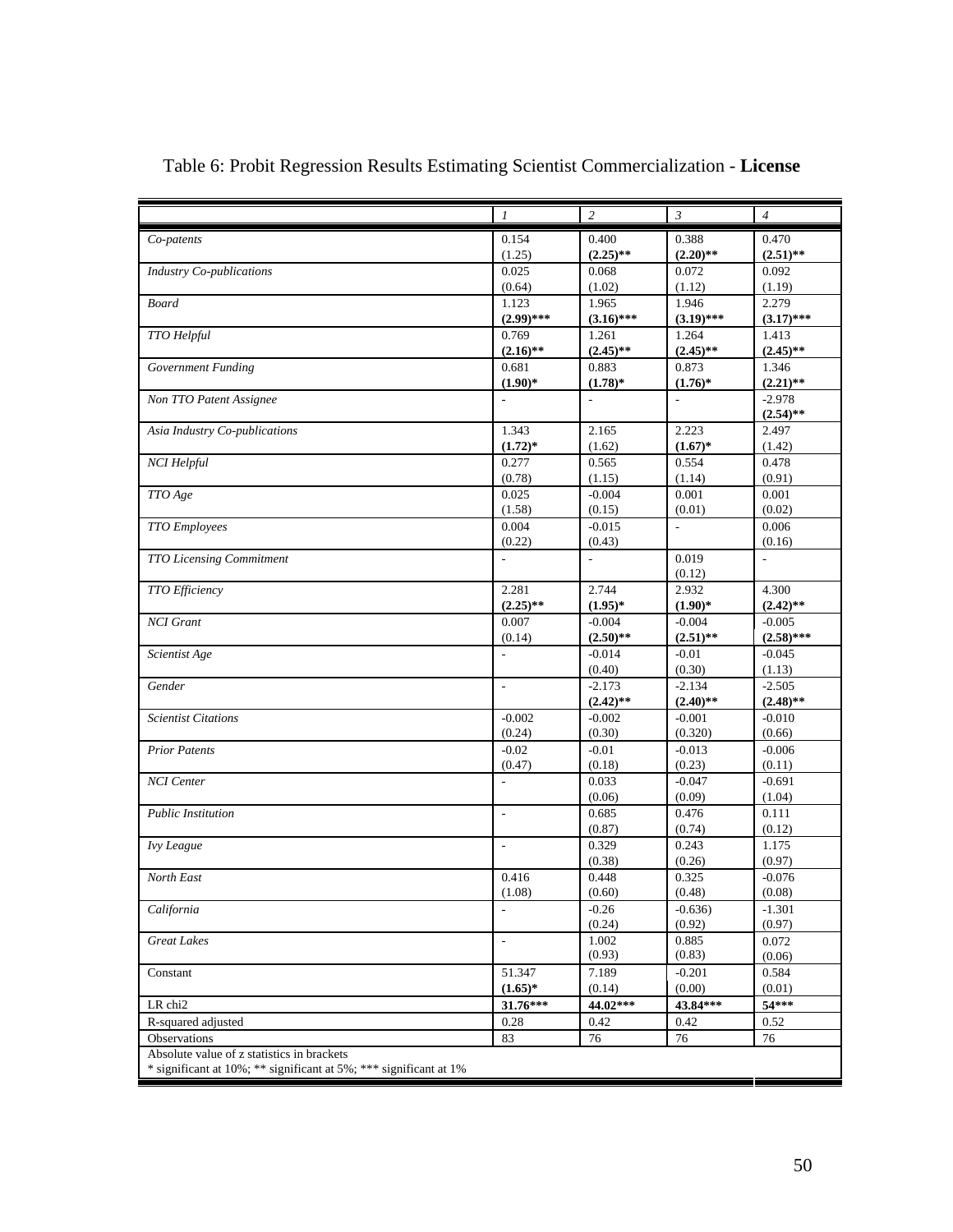As for the commercialization mode of startups, the coefficient of the TTO being helpful with scientist commercialization is statistically significant. However, the sign of the coefficient is actually the opposite, i.e. positive, suggesting that those scientists who indicate that they are helped by the TTO have a higher propensity to license their intellectual property, which is in stark contrast to the findings in Table 6 indicating a lower propensity to become an entrepreneur. This might suggest an asymmetric effect of TTOs on scientist entrepreneurship versus scientist licensing. The TTOs appear to be more helpful to a scientist in licensing their intellectual property than for starting a new firm.

While the positive and statistically significant coefficient of *Government Funding*  is similar to that found for the mode of startups, the positive and statistically significant coefficient of the variable measuring co-publications with an industry co-author located in Asia is the opposite. This might indicate that while having a co-author located in Asia reduces the likelihood of starting a firm it actually increases the propensity for U.S. based scientists to license their intellectual property.

The coefficients of the variables measuring the helpfulness of the *NCI Grant*  towards commercialization, *TTO Age*, and number of TTO employees are not statistically significant. However, the positive and statistically significant coefficient of *TTO Efficiency*  indicates that those scientists located at a university where the TTO is more efficient exhibit a higher likelihood of licensing their intellectual property. None of the remaining variables, *Scientist Citations*, *Prior Patents*, or *Northeast*, are found to have statistically significant impact on the likelihood of scientist licensing.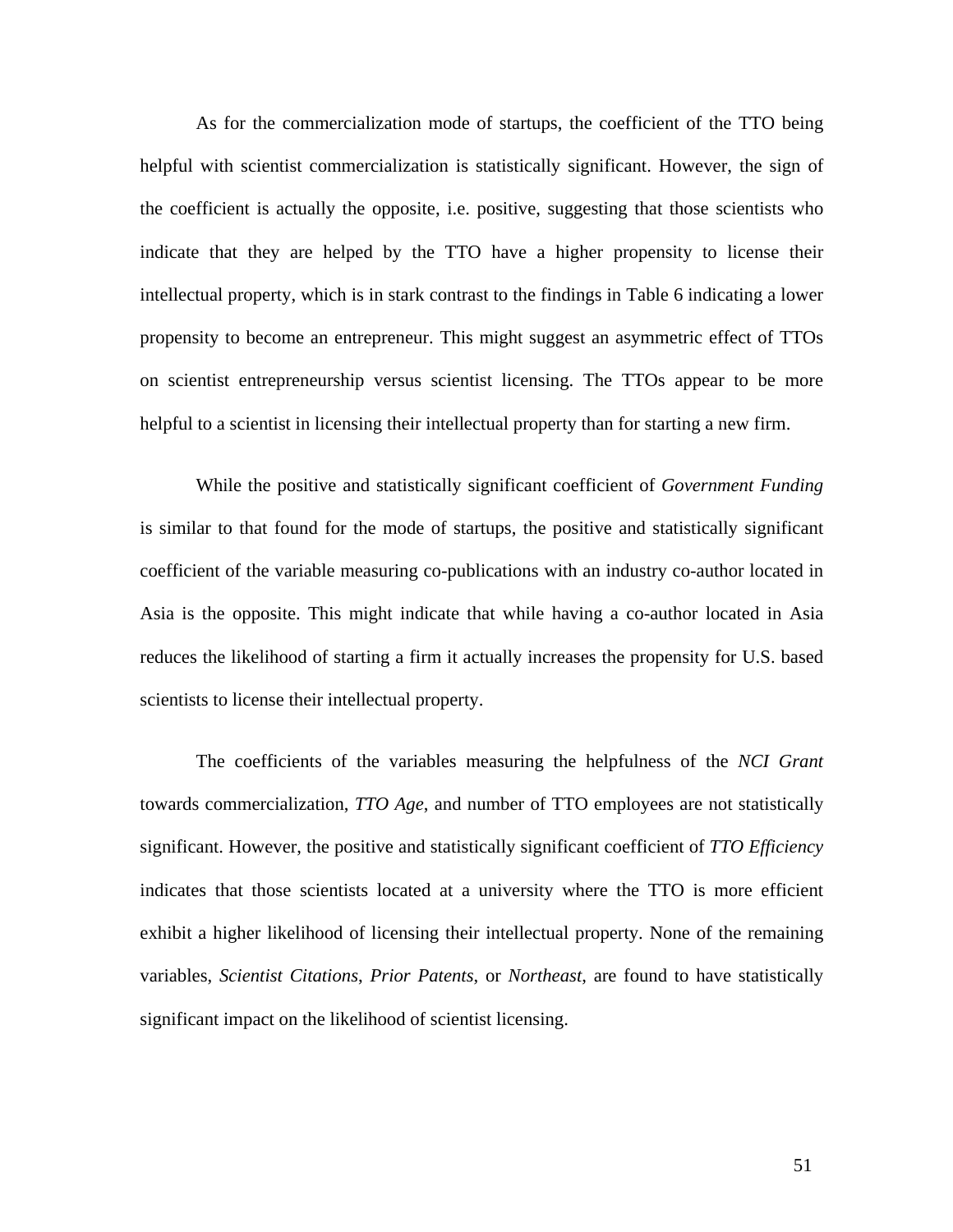The second column reports regression results where measures reflecting scientist age, gender, and university type and location are included in the estimation model. There are three main differences. First, the coefficient of *Co-patents* becomes statistically significant and positive, indicating that, for the entrepreneurship mode of commercialization, this dimension of social capital is positively related to the likelihood of licensing intellectual property.

Second, the coefficient of *NCI Grant* becomes negative and statistically significant, suggesting that the higher the NCI grant award, the lower is the likelihood of a scientist licensing their intellectual property. Finally, the coefficient of *Gender* is negative and statistically significant. The negative coefficient of this binary variable may seem surprising, given that a slightly higher share of male scientists license their intellectual property than do their female colleagues.<sup>[19](#page-51-0)</sup> However, one interpretation of the negative coefficient is that if female scientists had the same degree of co-patenting with other scientists, participation on boards, help from the TTO, additional funding from non-NCI government agencies, and level of efficiency at their universities' TTO, they would actually exhibit a higher propensity to license than do their male colleagues. According to this interpretation, what explains the gender gap, in terms of licensing behaviour, is not gender *per se*, but rather access to and participation in social capital, such as sitting on scientific advisory boards and boards of directors, as well as co-patenting with other academic scientists. The measure of *TTO Licensing Commitment* is substituted for *TTO Employees* in the regression results presented in the third column. The results remain virtually identical to those reported in column two.

 $\overline{a}$ 

<span id="page-51-0"></span><sup>&</sup>lt;sup>19</sup> 51 percent of the patenting male scientists licensed their intellectual property and 49 percent of the patenting female scientists licensed their intellectual property.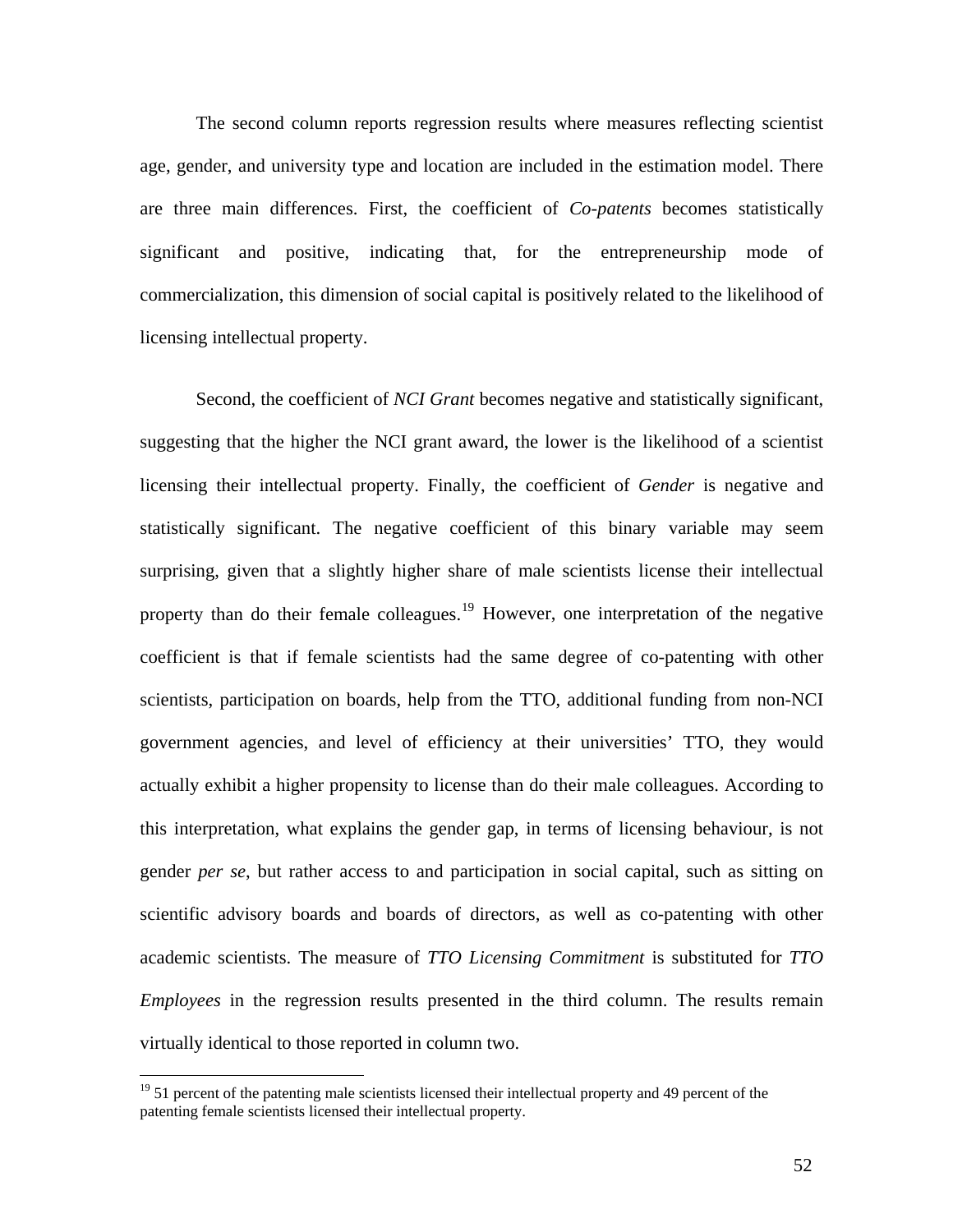The measure reflecting the scientist commercialization route is included in the fourth column. As the negative and statistically significant coefficient of *Non TTO Patent Assignee* suggests, those scientists choosing the entrepreneurial route to commercialize their research exhibit a lower likelihood of licensing their intellectual property. In comparison, those scientists selecting the TTO commercialization route have a higher propensity to license.

Overall, the results reported from estimating scientist licensing reveal several striking similarities but also differences from those estimating scientist entrepreneurship. First, the impact of social capital is positive for both entrepreneurship and licensing. Copatenting with other academic scientists as well as sitting on a scientific advisory board or board of directors of a private company increases the likelihood of a scientist both starting a business and licensing her intellectual property. However, co-publishing with scientists in industry spurs scientist entrepreneurship, while it has no impact on licensing behaviour.

Second, scientist perception that the TTO is helpful in commercializing research leads to disparate results between the two modes of commercialization. While those scientists indicating that the TTO was helpful exhibited a higher propensity to license their intellectual property, they also were less entrepreneurial in that they have a lower likelihood to start a new firm. However, those scientists indicating that the TTO was not helpful were less likely to license their intellectual property, but had a higher propensity to start a new business. This is also consistent with the finding that TTO efficiency promotes scientist licensing but not entrepreneurship. These disparate findings may suggest that the impact of the TTOs is not symmetric across difference modes of commercialization.

53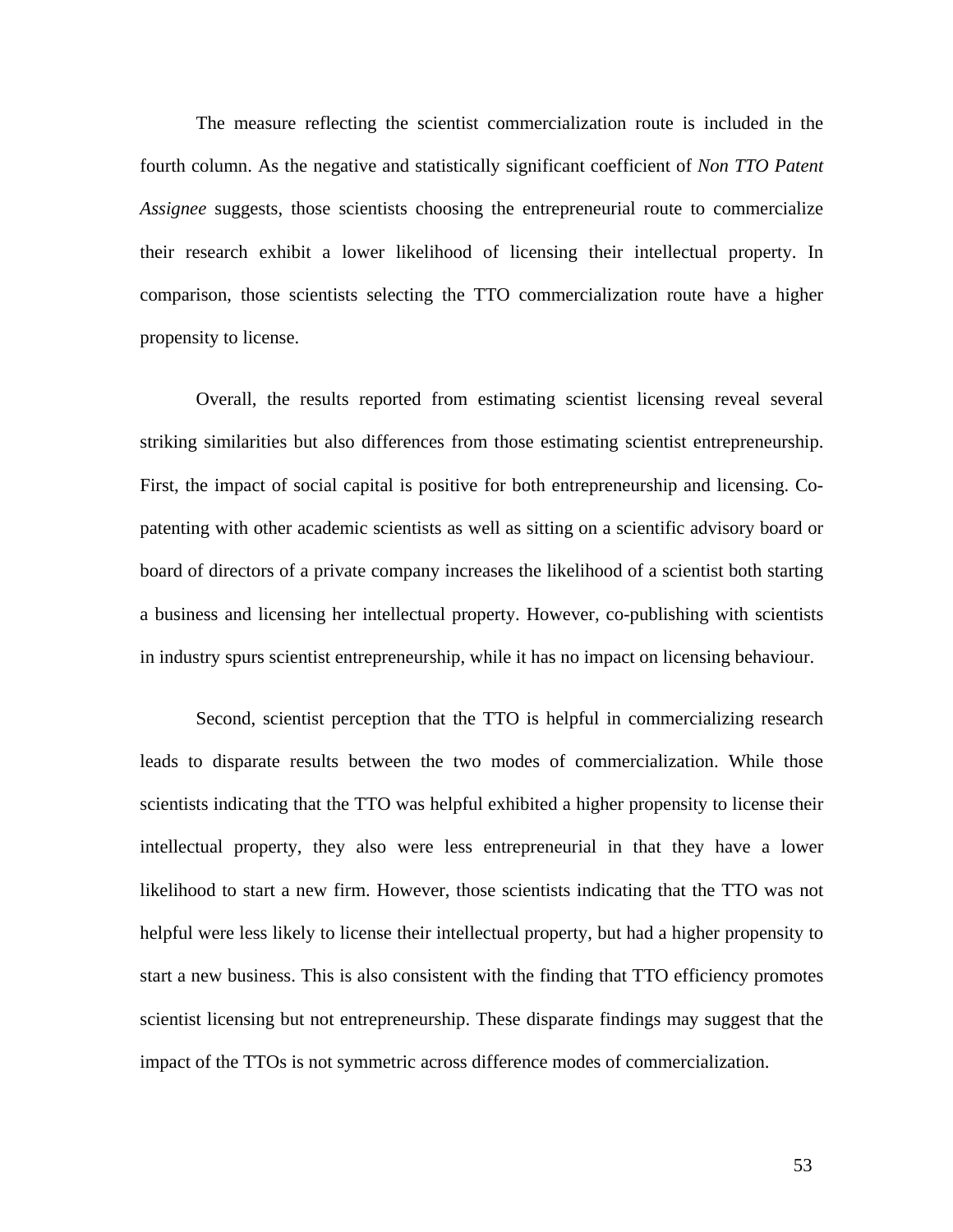Third, the particular commercialization route chosen by the scientist influences the mode of commercialization. Those scientists choosing the TTO commercialization route exhibit a higher likelihood of licensing but a lower propensity to start a new firm. By contrast, scientists choosing the entrepreneurship route to commercialize their research have a greater propensity to start new firms rather than license their intellectual property.

In Table 7 the two modes of commercialization, entrepreneurship and licensing, are combined to identify the likelihood of a scientist commercializing her research. There is at least some evidence suggesting that social capital promotes scientist commercialization. While co-patenting with other academic scientists seems to have no significant impact on commercialization behaviour, both co-publishing with an industry scientist and sitting on a board of a firm are found to increase the likelihood that a scientist commercializes her research.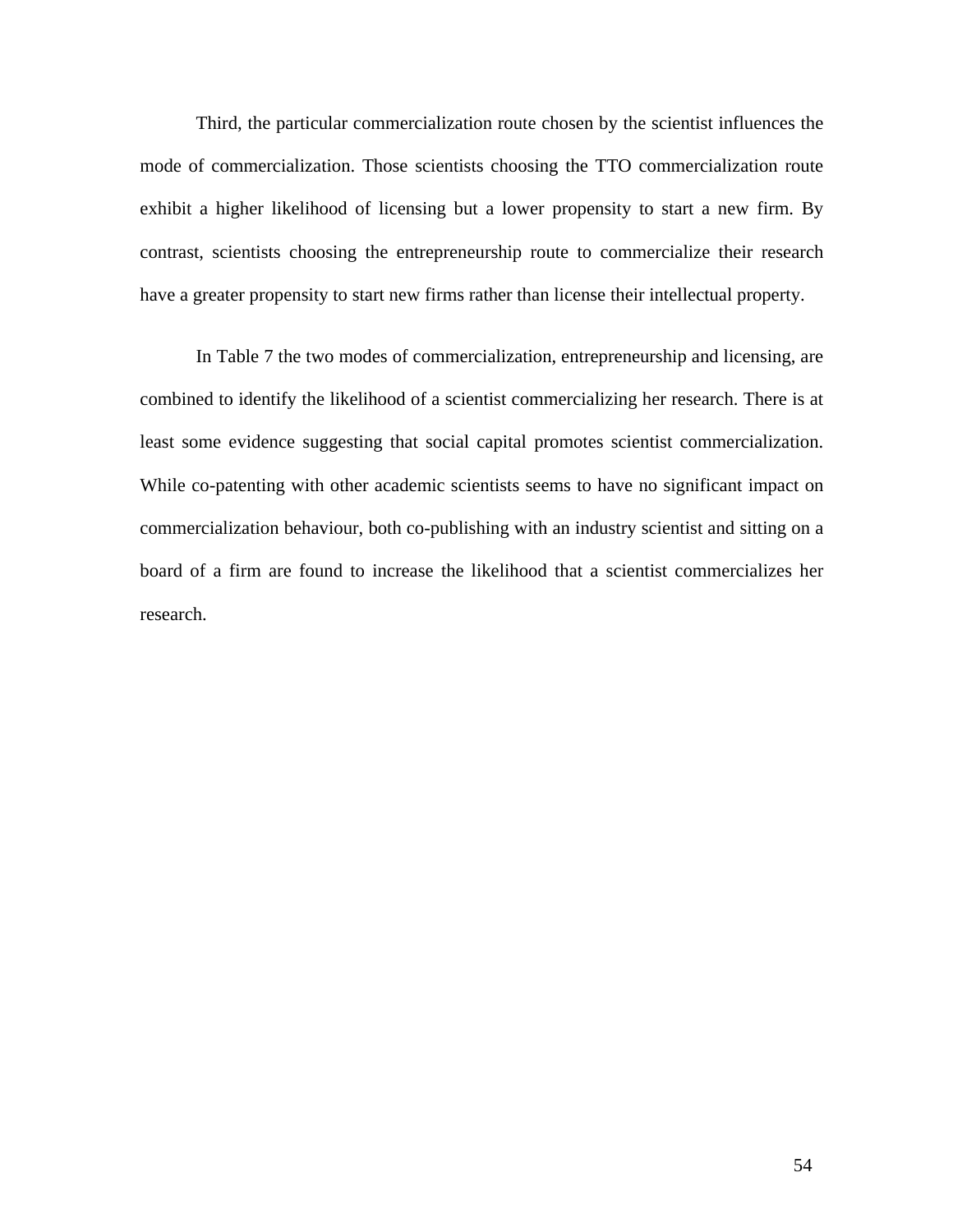|                                                                                                                | 1                        | 2            | 3            | $\overline{4}$           |
|----------------------------------------------------------------------------------------------------------------|--------------------------|--------------|--------------|--------------------------|
| Co-patents                                                                                                     | 0.097                    | 0.272        | 0.152        | 0.306                    |
|                                                                                                                | (1.17)                   | (1.46)       | (0.96)       | (1.59)                   |
| <b>Industry Co-publications</b>                                                                                | 0.140                    | 0.206        | 0.191        | 0.215                    |
|                                                                                                                | $(2.11)$ **              | $(2.00)$ **  | $(2.13)$ **  | $(2.00)$ **              |
| <b>Board</b>                                                                                                   | 1.335                    | 1.532        | 1.586        | 1.496                    |
|                                                                                                                | $(3.25)$ ***             | $(2.76)$ *** | $(2.93)$ *** | $(2.62)$ ***             |
| <b>TTO Helpful</b>                                                                                             | 0.571                    | 0.552        | 0.706        | 0.503                    |
|                                                                                                                | (1.43)                   | (1.00)       | (1.34)       | (0.90)                   |
| <b>Government Funding</b>                                                                                      | 0.910                    | 0.936        | 0.904        | 0.768                    |
|                                                                                                                | $(2.14)$ **              | $(1.87)$ *   | $(1.85)*$    | (1.46)                   |
| Non TTO Patent Assignee                                                                                        |                          |              |              | 0.922                    |
|                                                                                                                |                          |              |              | (1.03)                   |
| NCI Helpful                                                                                                    | 0.907                    | 1.433        | 1.140        | 1.393                    |
|                                                                                                                | $(2.26)$ **              | $(2.44)$ **  | $(2.26)$ **  | $(2.30)$ **              |
| TTO Age                                                                                                        | 0.021                    | $-0.016$     | 0.009        | $-0.018$                 |
|                                                                                                                | (1.26)                   | (0.50)       | (0.30)       | (0.57)                   |
| <b>TTO</b> Employees                                                                                           | $-0.017$                 | $-0.066$     |              | $-0.073$                 |
|                                                                                                                | (0.92)<br>$\overline{a}$ | (1.45)       | $-0.298$     | (1.53)<br>$\overline{a}$ |
| <b>TTO Licensing Commitment</b>                                                                                |                          |              | $(1.67)*$    |                          |
| <b>TTO</b> Efficiency                                                                                          | 0.970                    | 0.712        | 1.827        | 0.916                    |
|                                                                                                                | (0.90)                   | (0.54)       | (1.15)       | (0.66)                   |
| NCI Grant                                                                                                      | 0.004                    | $-0.003$     | $-0.003$     | $-0.003$                 |
|                                                                                                                | (0.64)                   | (1.46)       | (1.32)       | (1.47)                   |
| Scientist Age                                                                                                  | 0.002                    | $-0.043$     | $-0.031$     | $-0.049$                 |
|                                                                                                                | (0.65)                   | (1.22)       | (0.94)       | (1.33)                   |
| <b>Previous Patents</b>                                                                                        | $-0.018$                 | $-0.913$     | $-0.552$     | $-0.943$                 |
|                                                                                                                | (0.41)                   | (1.05)       | (0.70)       | (1.06)                   |
| <b>Citations</b>                                                                                               |                          | 0.010        | 0.020        | 0.012                    |
|                                                                                                                |                          | (1.38)       | (1.06)       | (1.47)                   |
| <b>Previous Patents</b>                                                                                        | $\overline{a}$           | 0.001        | $-0.011$     | 0.015                    |
|                                                                                                                |                          | (0.02)       | (0.21)       | (0.25)                   |
| <b>NCI</b> Center                                                                                              |                          | $-0.005$     | $-0.167$     | 0.070                    |
|                                                                                                                |                          | (0.01)       | (0.32)       | (0.12)                   |
| <b>Public Institution</b>                                                                                      |                          | 0.053        | $-0.717$     | 0.125                    |
|                                                                                                                |                          | (0.07)       | (1.11)       | (0.17)                   |
| North East                                                                                                     | 0.881                    | 1.234        | 0.821        | 1.303                    |
|                                                                                                                | $(2.20)$ **              | $(1.71)^*$   | (1.34)       | $(1.77)*$                |
| California                                                                                                     |                          | 1.095        | $-0.714$     | 1.352                    |
|                                                                                                                |                          | (0.82)       | (1.01)       | (0.97)                   |
| <b>Great Lakes</b>                                                                                             |                          | 0.705        | $-0.165$     | 0.536                    |
|                                                                                                                |                          | (0.54)       | (0.13)       | (0.37)                   |
| Constant                                                                                                       | $-44.366$                | 32.443       | $-16.937$    | 37.238                   |
|                                                                                                                | (1.31)                   | (0.52)       | (0.28)       | (0.59)                   |
| LR chi2                                                                                                        | 39.22***                 | 44.87***     | 45.30***     | 46.06***                 |
| R-squared adjusted                                                                                             | 0.37                     | 0.46         | 0.46         | 0.47                     |
| Observations                                                                                                   | 83                       | 76           | 76           | 76                       |
| Absolute value of z statistics in brackets<br>* significant at 10%;** significant at 5%; *** significant at 1% |                          |              |              |                          |

### <span id="page-54-0"></span>Table 7: Probit Regression Results Estimating Scientist Commercialization - **Commercialize**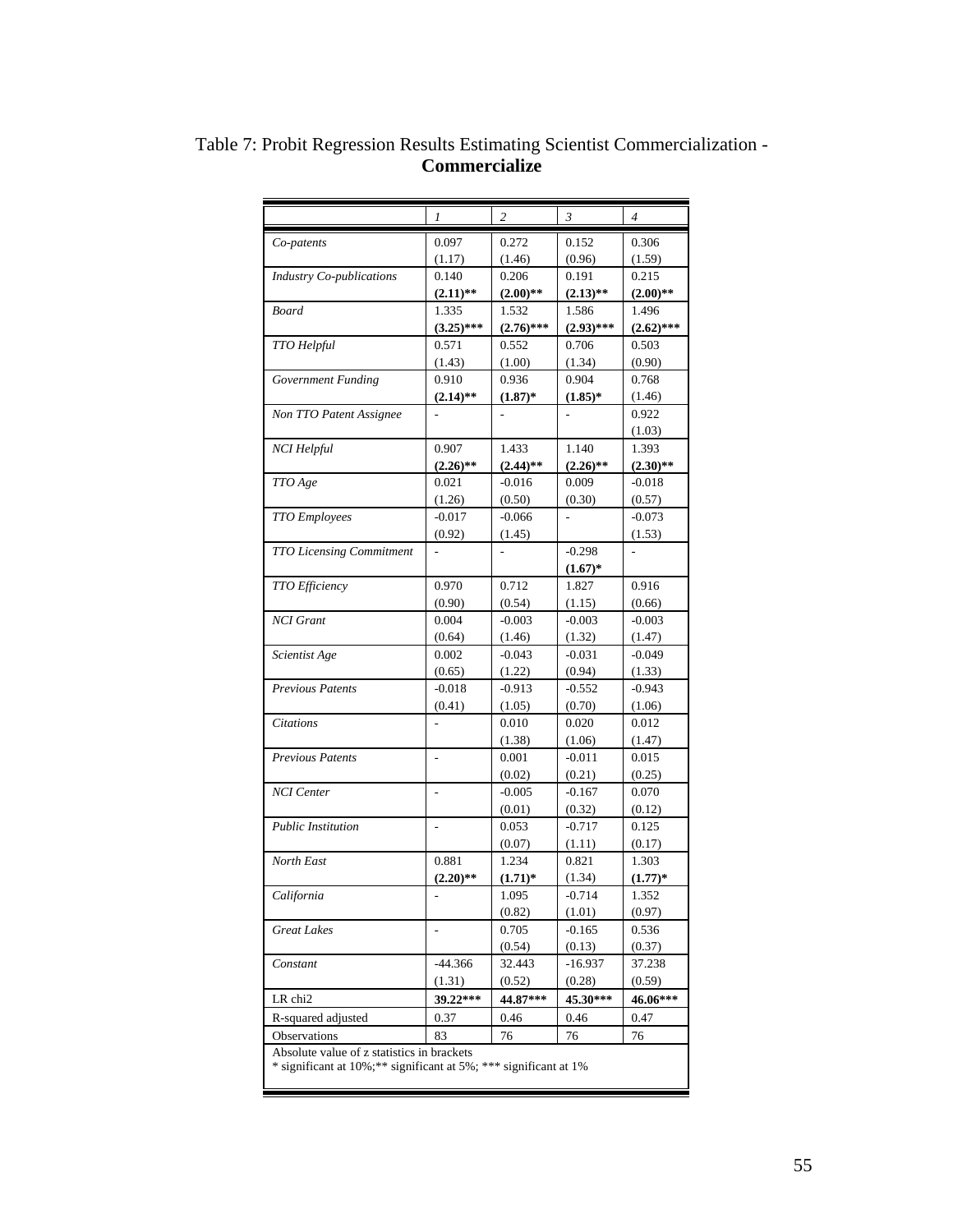There is no statistically significant evidence that being at a university where the scientist indicates that the TTO is helpful with commercialization efforts actually impacts the likelihood of that scientist commercializing. However, the results do suggest that additional funding from non-NCI government agencies, as well as the NCI grant itself increases the propensity of scientists to commercialize their research.

Since the measure of scientist commercialization combines two modes of commercialization, entrepreneurship and licensing, it may not be surprising that the results generally reflect a combination of the individual findings for startups and licensing.

It is also possible to provide a comparison between the two modes of commercialization and patenting behaviour. However, since the survey was administered to the 140 respondents from the 392 NCI scientists who had patented, it is not possible to apply the variables formed from the survey instrument to the larger sample of 1,431 NCI scientists. The results from estimating the likelihood of a scientist patenting are reported in Table 8. As the positive and statistically significant coefficients of *Co-publications* indicate, there is evidence suggesting that measures of social capital increase the scientist propensity to patent as well as license and become an entrepreneur. Furthermore, the location of the co-author apparently influences the propensity to patent. If the co-author is located in Asia, the likelihood of a U.S. based scientist patenting in the U.S. is greater.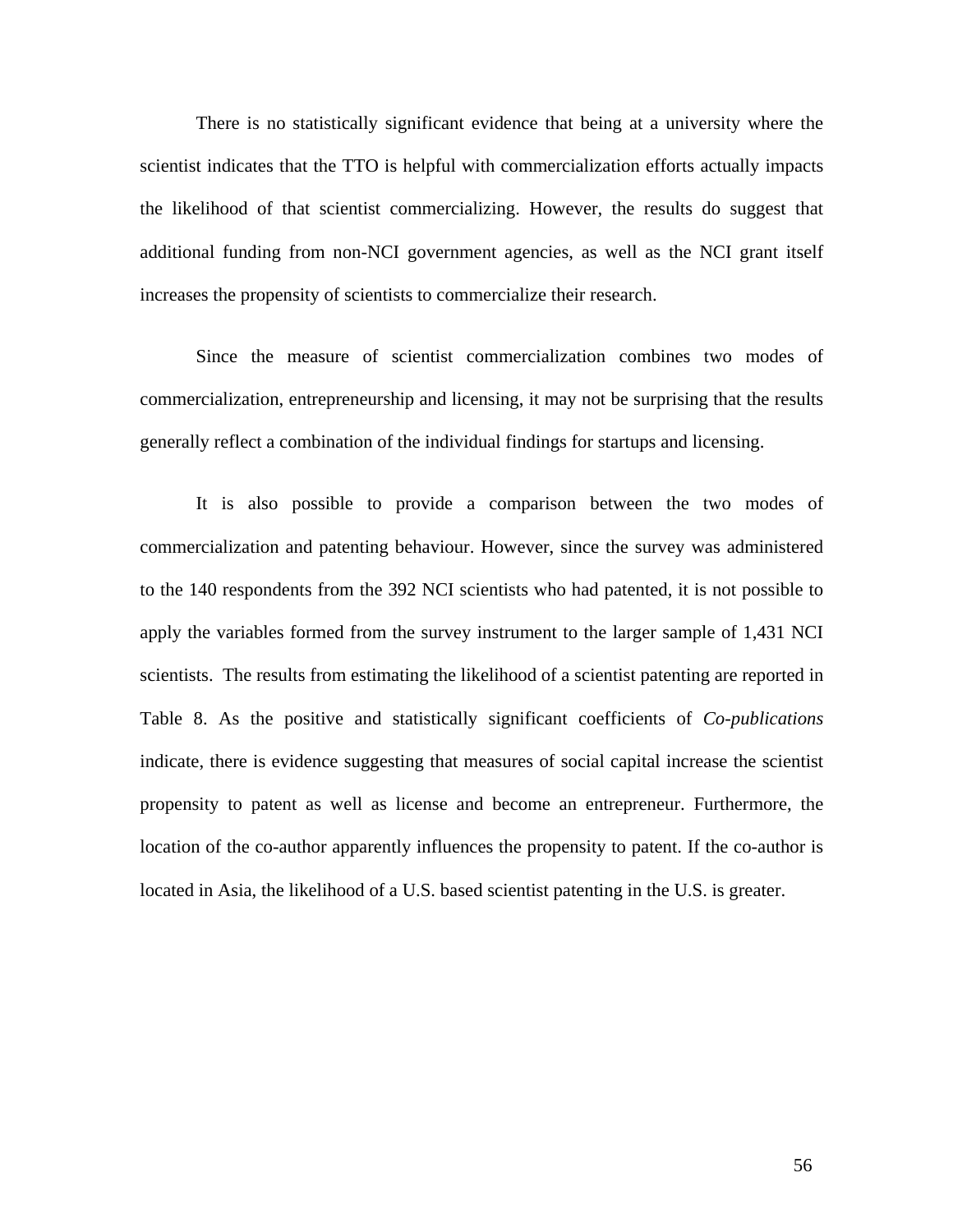|                                                                   | 1            | $\overline{2}$  | $\mathfrak{Z}$  |
|-------------------------------------------------------------------|--------------|-----------------|-----------------|
| Co-publications                                                   | 0.061        | 0.043           | 0.055           |
|                                                                   | $(5.82)$ *** | $(3.45)$ ***    | $(5.06)$ ***    |
| Asia Co-publications                                              | 0.269        | 0.228           | 0.222           |
|                                                                   | $(3.47)$ *** | $(2.64)$ ***    | $(2.78)$ ***    |
| <b>TTO</b> Employees                                              | 0.042        | $-0.006$        | 0.039           |
|                                                                   | $(1.75)*$    | $(-1.00)$       | $(-1.51)$       |
| <b>TTO</b> Efficiency                                             | 1.006        | 0.894           | 0.867           |
|                                                                   | $(3.23)$ *** | $(2.41)$ **     | $(2.60)$ ***    |
| TTO Age                                                           | $-0.015$     | $-0.004$        | $-0.010$        |
|                                                                   | $(3.40)$ *** | (0.76)          | $(2.14)$ **     |
| <b>Scientist Citations</b>                                        |              | 0.045           | 0.022           |
|                                                                   |              | (0.33)          | (1.45)          |
| <b>NCI</b> Grant                                                  |              | 0.007           | 0.004           |
|                                                                   |              | (0.55)          | (0.36)          |
| Gender                                                            |              | 0.245           | 0.397           |
|                                                                   |              | $(2.30)$ **     | $(3.95)$ ***    |
| <b>Public Institution</b>                                         |              | $-0.129$        | $-0.175$        |
|                                                                   |              | (1.24)          | $(1.94)$ *      |
| <b>NCI</b> Center                                                 |              | 0.021           | 0.018           |
|                                                                   |              | (0.24)          | (0.22)          |
| <b>Ivy League</b>                                                 |              | $-0.082$        | 0.042           |
|                                                                   |              | (0.53)          | (0.30)          |
| North East                                                        |              | 0.013<br>(0.11) | 0.087           |
|                                                                   |              | 0.262           | (0.79)<br>0.154 |
| California                                                        |              | (1.25)          |                 |
| <b>Great Lakes</b>                                                |              | 0.048           | (1.31)<br>0.064 |
|                                                                   |              | (0.35)          | (0.50)          |
| <b>Previous Patents</b>                                           |              | 0.230           |                 |
|                                                                   | -            | $(12.14)$ ***   |                 |
| Constant                                                          | 27.50        | 6.343           | 19.142          |
|                                                                   | $(3.25)$ *** | (0.60)          | $(1.98)$ **     |
| Observations                                                      | 1431         | 1431            | 1431            |
| LR chi2                                                           | 83.75***     | 341.44***       | 112.65***       |
| R-squared adjusted                                                | 0.05         | 0.22            | 0.07            |
| Absolute value of z statistics in brackets                        |              |                 |                 |
| * significant at 10%; ** significant at 5%; *** significant at 1% |              |                 |                 |

<span id="page-56-0"></span>Table 8: Probit Regression Results Estimating Scientist Commercialization - **Patents**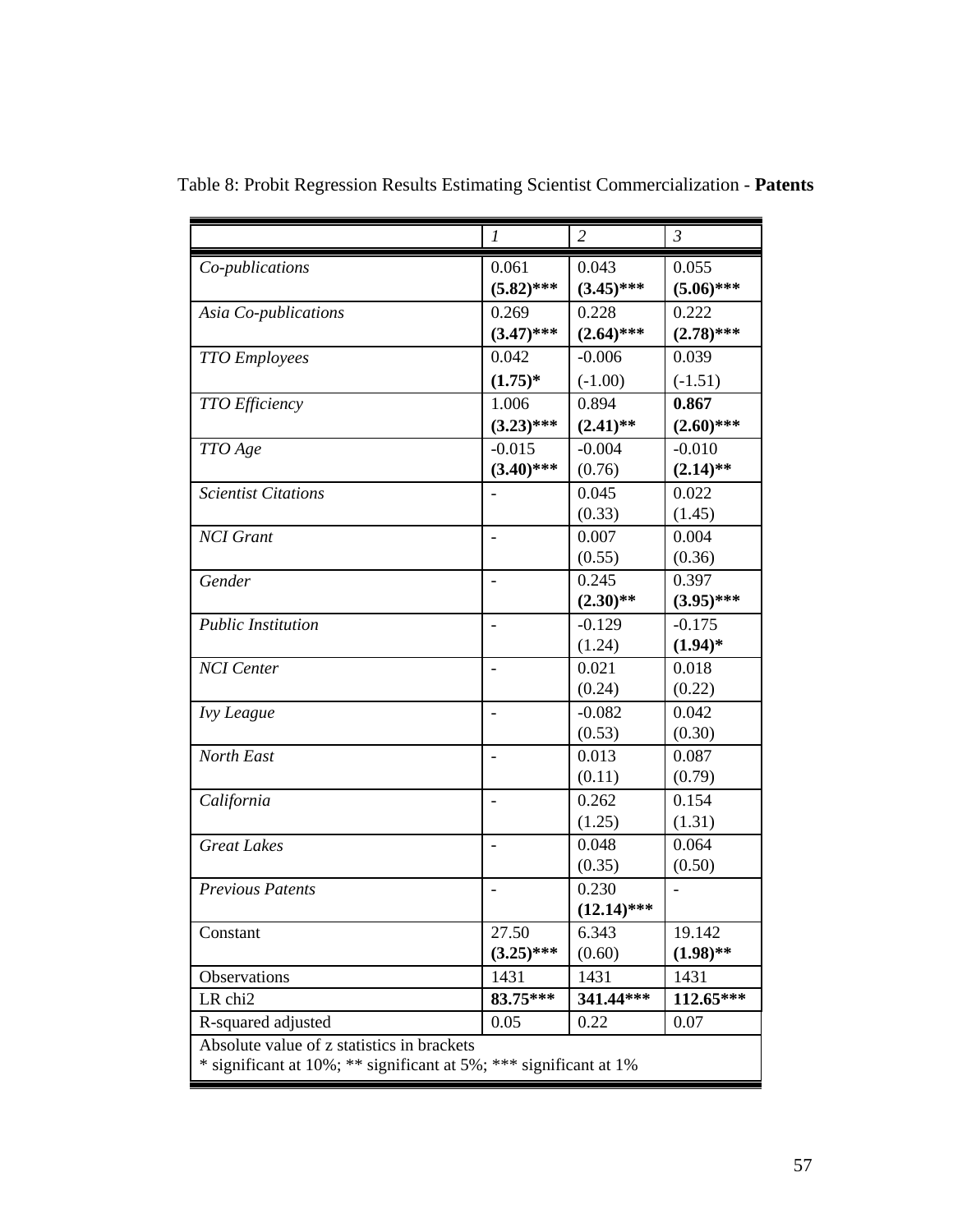The other consistent result involves *TTO Efficiency*. Those scientists working at universities with a more efficient TTO exhibit a higher propensity to patent. There is also at least some evidence suggesting that older and more established TTOs and larger TTOs, as measured by employment, tend to be associated with a higher scientist propensity to patent.

Because the samples of scientists are not the same, comparisons across these different commercialization modes must be qualified and considered to be provisional at best. Still, there are at least some indications suggesting that social capital promotes all modes of commercialization, but perhaps entrepreneurship the strongest. By contrast, the TTO seems to be most effective in promoting first and foremost patents and then licensing, but much less startups.

To further probe the impact that the TTO plays in facilitating different commercialization modes, the sample of survey respondents is decomposed into those scientists indicating that they were helped with their commercialization efforts by the TTO and those that were not. Based on these two sub-samples, regression results estimating the likelihood of a scientist licensing are reported in Table 9. Results for the sub-sample of scientists indicating that they were helped by the TTO are reported in the first two columns, while those not helped are reported in the last two columns.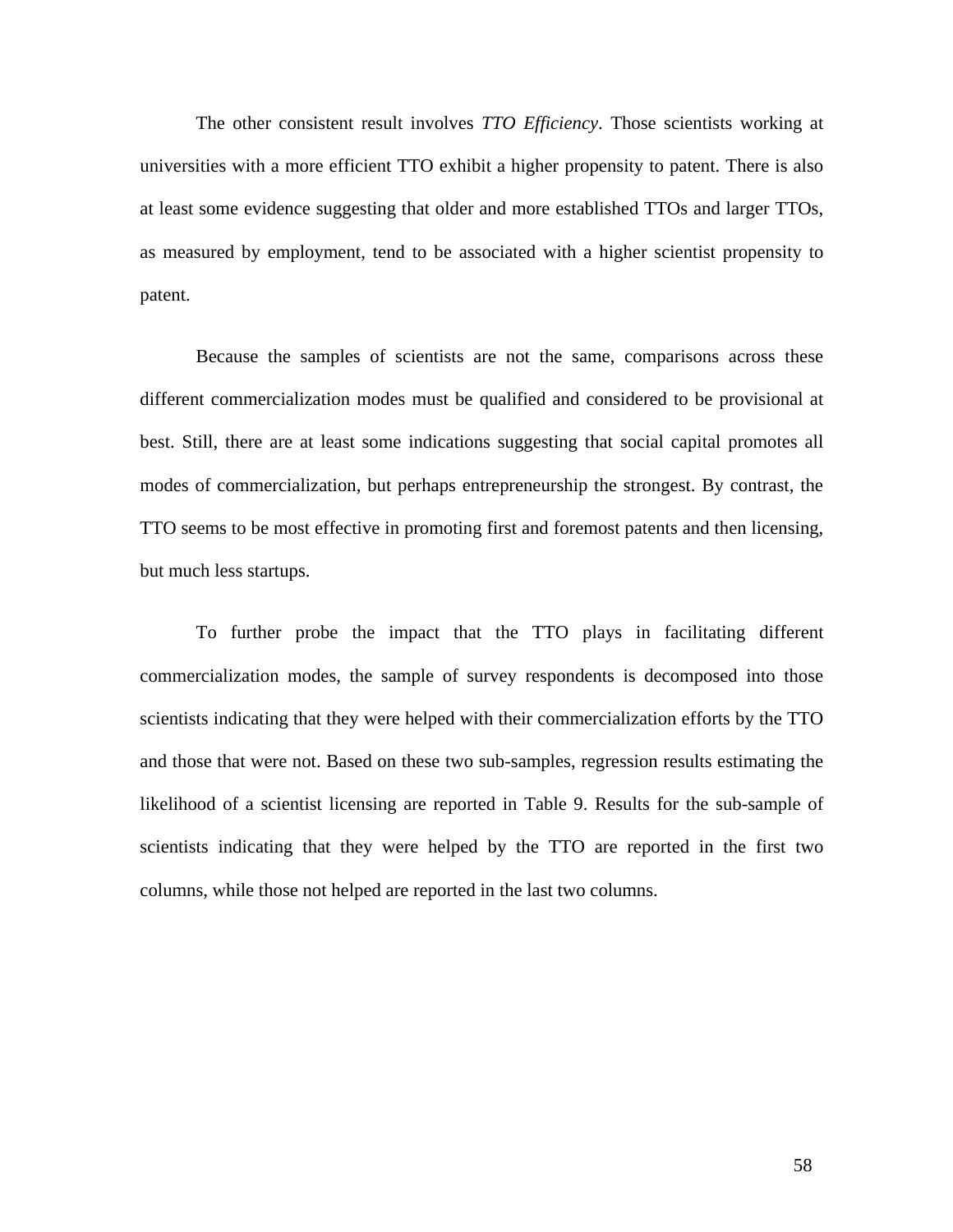|                       | <b>TTO Helped Scientist</b> |                | TTO Did Not Help Scientist |              |  |
|-----------------------|-----------------------------|----------------|----------------------------|--------------|--|
|                       | 1                           | $\overline{2}$ | 3                          | 4            |  |
| Startup               | $-2.957$                    |                | 2.507                      |              |  |
|                       | $(1.90)*$                   |                | $(2.13)$ **                |              |  |
| Co-patents            | 1.384                       | 1.065          | 0.353                      | 0.181        |  |
|                       | $(2.22)$ **                 | $(2.25)$ **    | (0.62)                     | (0.66)       |  |
| Industry Co-pubs      | 0.192                       | 0.125          | $-0.296$                   | $-0.081$     |  |
|                       | (1.31)                      | (0.98)         | $(1.65)*$                  | (0.84)       |  |
| Government Funding    | 4.795                       | 1.897          | $-0.495$                   | 0.011        |  |
|                       | $(2.22)$ **                 | $(2.19)$ **    | (0.50)                     | (0.02)       |  |
| <b>NCI Helpful</b>    | $-0.053$                    | $-0.200$       | 2.931                      | 2.526        |  |
|                       | (0.07)                      | (0.28)         | $(1.72)*$                  | $(2.79)$ *** |  |
| <b>TTO</b> Efficiency | 4.797                       | 3.366          | 4.938                      | 2.807        |  |
|                       | $(1.73)*$                   | (1.59)         | (1.41)                     | (1.58)       |  |
| <b>TTO</b> Employees  | 0.005                       | 0.011          | $-0.114$                   | $-0.068$     |  |
|                       | (0.15)                      | (0.33)         | (1.41)                     | (1.58)       |  |
| TTO Age               | $-0.234$                    | $-0.104$       | $-0.046$                   | $-0.012$     |  |
|                       | $(2.34)$ **                 | $(1.77)*$      | (0.67)                     | (0.28)       |  |
| Scientist Age         | 0.093                       | 0.039          | $-0.168$                   | $-0.093$     |  |
|                       | (1.43)                      | (0.86)         | $(1.97)$ **                | (1.61)       |  |
| North East            | 0.682                       | 0.000          | 0.000                      | 0.000        |  |
|                       | (0.84)                      | $(2.32)$ **    | (0.99)                     | (0.62)       |  |
| <b>Great Lakes</b>    | 3.362                       | 0.680          | 0.263                      | 0.287        |  |
|                       | $(1.92)*$                   | (0.95)         | (0.19)                     | (0.31)       |  |
| <b>NCI</b> Grant      | $-0.007$                    | 2.258          | 3.122                      | 1.703        |  |
|                       | $(2.35)$ **                 | (1.59)         | $(1.66)*$                  | (1.36)       |  |
| Constant              | 457.962                     | 203.606        | 99.986                     | 29.158       |  |
|                       | $(2.33)$ **                 | $(1.75)^*$     | (0.71)                     | (0.31)       |  |
| LR chi2               | 28.15**                     | 23.27**        | 28.54***                   | 21.45**      |  |
| R-squared adjusted    | 0.55                        | 0.45           | 0.61                       | 0.46         |  |
| Observations          | 41                          | 41             | 35                         | 35           |  |

<span id="page-58-0"></span>Table 9: Probit Regression Results Estimating Scientist Licensing by Helpfulness of TTO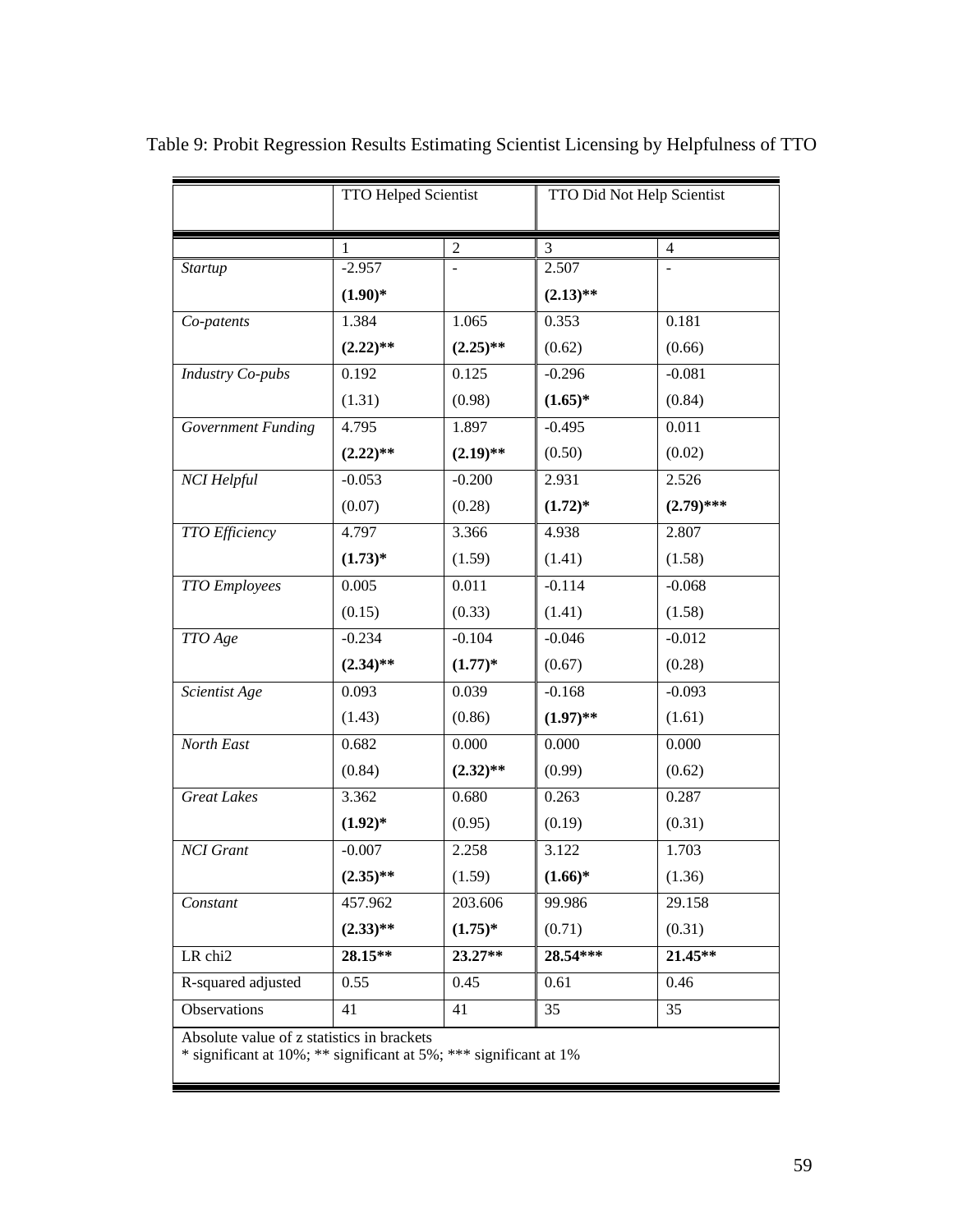<span id="page-59-0"></span>The first column also includes a binary variable taking on the value of one if the scientist started a new firm. As the negative and statistically significant coefficient of this variable suggests, those scientists indicating they were helped by TTO and started a new firm exhibited a lower likelihood of licensing their intellectual property. The positive and statistically significant coefficient of this binary variable in the third column suggests that of those scientists not helped by the TTO, starting a firm increases the likelihood of licensing.

#### 6. Conclusions

A consequence of globalization in the most developed countries, such as the United States, has been to shift the comparative advantage away from traditional manufacturing industries and towards new knowledge-based economic activity. But where is this knowledge to come from? At this point, the answer is uncertain, but along with education and human capital, as well as critical research and development  $(R&D)$  by private industry and government agencies, research undertaken by universities is sure to play a prominent role. As research and knowledge become perhaps the most crucial component to generating economic growth and competitive jobs in globally-linked markets, universities emerge as a key factor in determining the future well-being of the country. After all, it ranks among the most important tasks of universities to create new scientific knowledge. In addition, the magnitude of resources being invested in university research, including some of the most capable and creative scientists in the country, is the envy of the world.

The massive investment in university research can impact economic growth only if knowledge can be transformed into actual innovations and new and better products through

60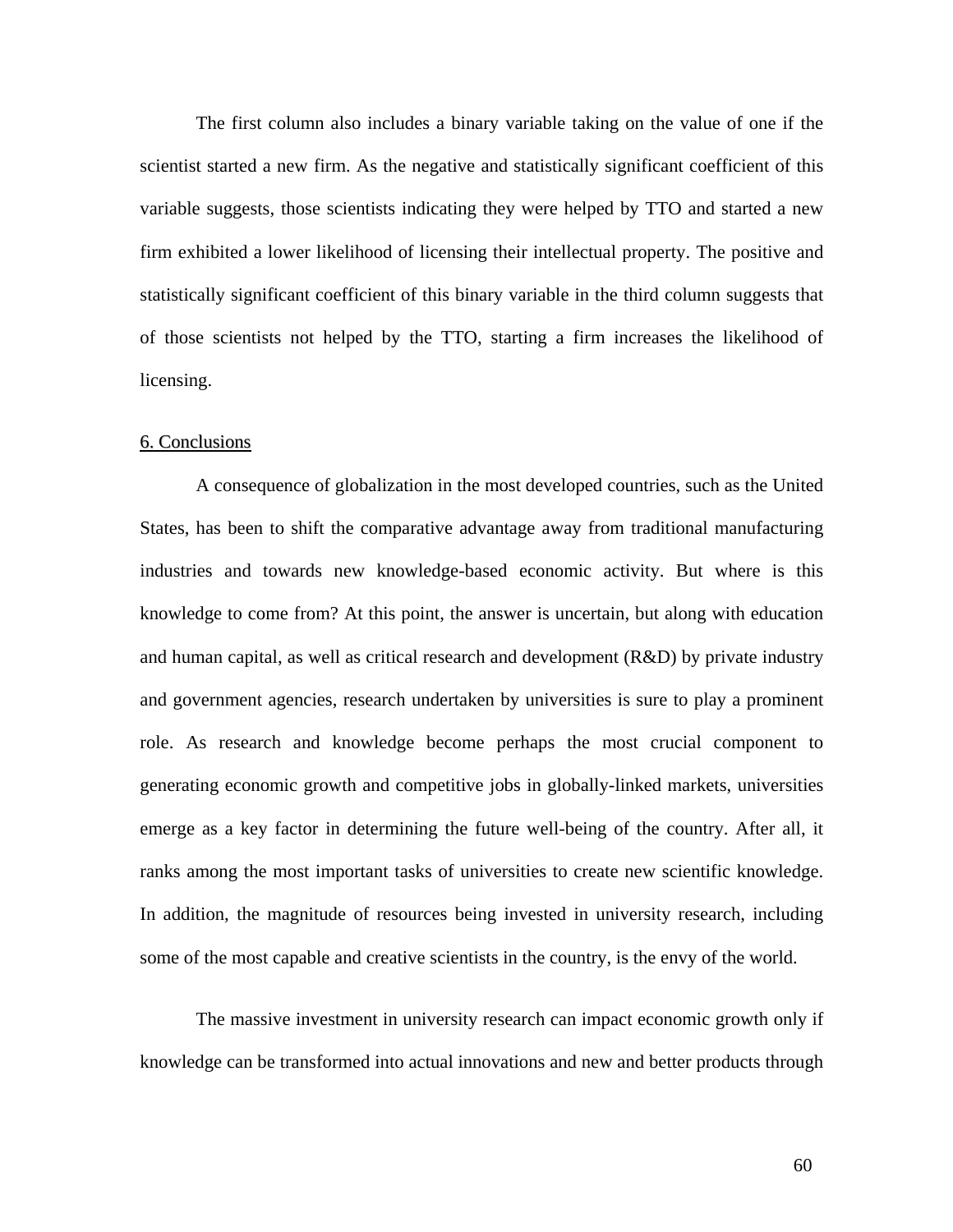the commercialization process. That is, the extent to which university research becomes commercialized. It matters for economic growth, for jobs and for global competitiveness.

Thus, a large literature has emerged trying to gauge and analyze the extent to which university research spills over into commercial activity. Much, if not most, of this previous research has been restricted to focusing on the activities emanating from Technology Transfer Offices, which have provided systematic and consistent documentation of their efforts over a fairly long period of time. Analyses of these data have typically led to conclusions suggesting that while patents and licenses from university research have increased over time, the typical TTO does not generate significant commercialization of university research. However, an important qualification is that, by restricting themselves to TTO generated data, such studies are not able to consider any commercialization activities not emanating from the TTOs.

This study has taken a different approach. Rather than focus on what the TTOs do, it instead focuses on what university scientists do. Thus, the findings about the commercialization of university research are based on actual university scientists and not the TTOs. The results are revealing. In particular, while all modes of commercialization are important, scientist entrepreneurship emerges as an important and prevalent mode of commercialization of university research. More than one in four patenting NCI scientists has started a new firm. This is a remarkably high rate of entrepreneurship for any group of people, let alone university scientists. Thus, the extent to which university research is being commercialized and entering the market may be significantly greater than might have been inferred from studies restricted only to the commercialization activities of the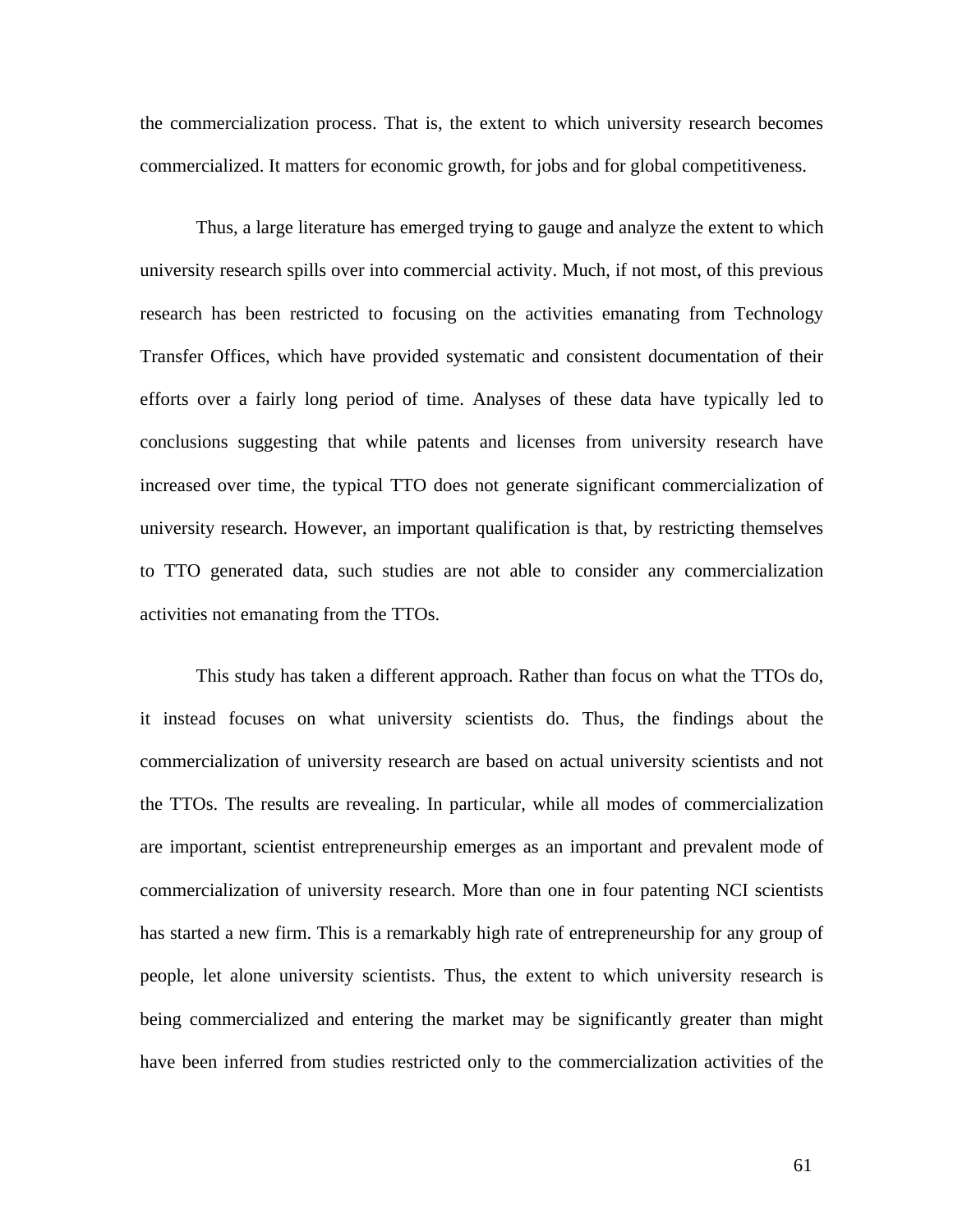TTO. Scientist entrepreneurship may prove to be the sleeping giant of university commercialization.

Second, the mode of commercialization is apparently not independent of the commercialization route. Nearly one-third of patenting NCI scientists rely on the entrepreneurial commercialization route, in that they do not assign all of their patents to the university. These scientists exhibit a higher likelihood of starting a new firm but a lower propensity to license. By contrast, scientists choosing the TTO commercialization route exhibit a higher propensity to license but a lower likelihood to start a new firm. These findings in no way provide any evaluation or judgment about the efficacy of the TTO office. Rather, they do suggest that the extent of commercialization of scientist research has been greater and more vigorous than previously had been measured.

Third, we find that the determinants of scientist commercialization vary considerably according to the specific mode of commercialization. Social capital, measured in terms of co-patenting with other NCI scientists, co-publishing with industry scientists, and sitting on a scientific advisory board (SAB) or board of directors, generally promotes all modes of commercialization, although the impact seems to be the strongest for scientist entrepreneurship. However, the role of the TTO is sharply divided depending upon the commercialization mode. Having a TTO that is perceived to be helpful for commercialization seems to increase the likelihood of a scientist licensing but decrease the propensity of the scientist to start a new firm. By contrast, having a TTO that is perceived not to be helpful reduces the licensing activity of scientists but increases their likelihood of becoming entrepreneurs.

62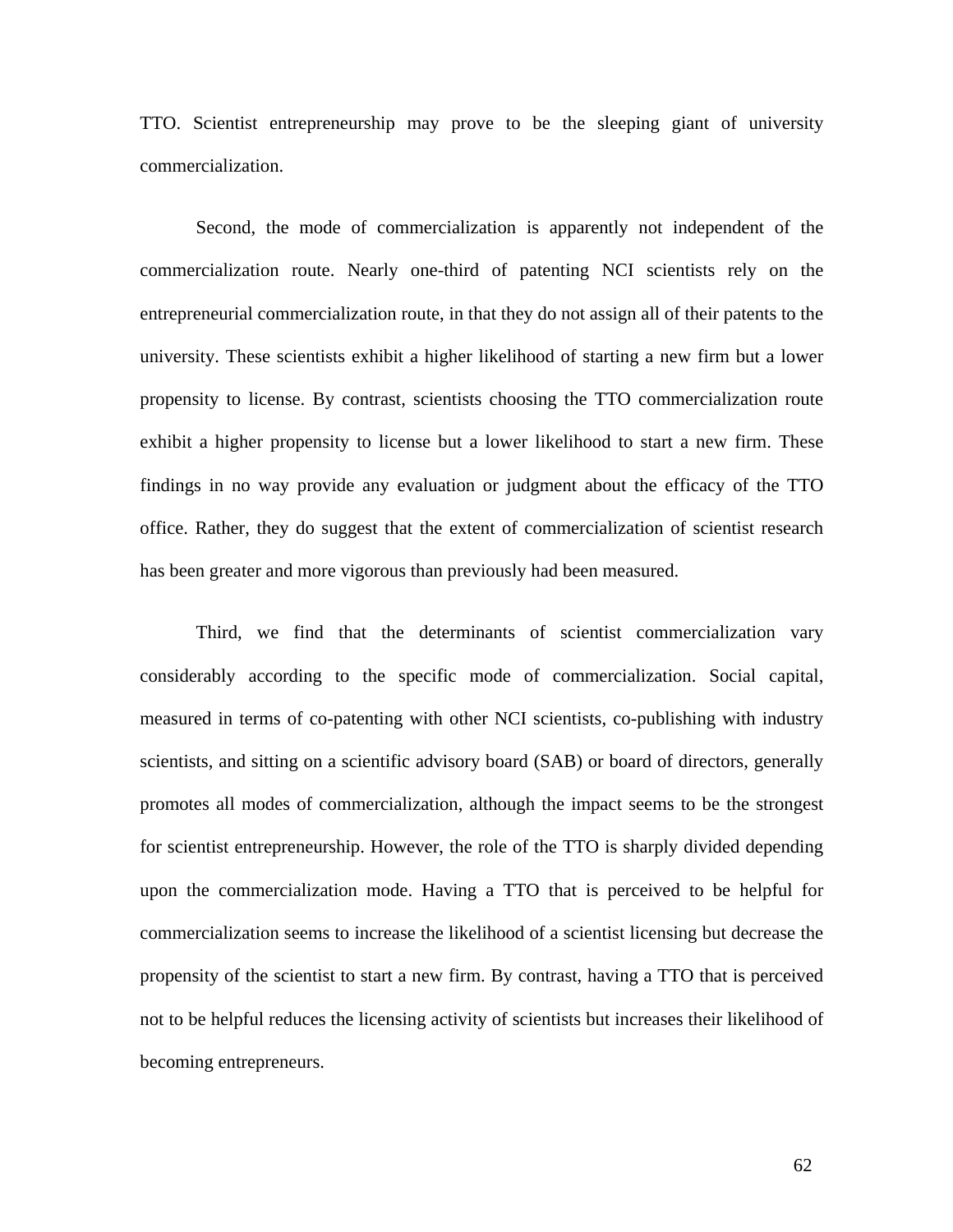How are scientists able to start a business without TTO support? There is at least some evidence indicating that social capital can serve as a mechanism to compensate for lack of TTO help when starting a new firm. This would suggest that university governance and public policy facilitating participation in scientific networks may be a valuable investment accruing positive returns in terms of knowledge spillovers and technology transfer, ultimately leading to commercialization, innovation and economic growth.

Future research needs to further probe why and how scientists choose to commercialize their research, what commercialization route they select, what mode of commercialization is most effective, and how university governance and public policy can best promote such commercialization efforts. A host of pressing questions remain. For example, are all social networks equivalent, that is are they homogeneous, or do some facilitate scientist commercialization more than others? Similarly, do non-patenting scientists engage in commercialization activities, particularly entrepreneurship, or does their lack of patented intellectual propensity preclude commercialization of their research? Whatever answers to these and other crucial questions future research can uncover, the sleeping giant of scientist entrepreneurship may prove to be one giant that is worth waking up.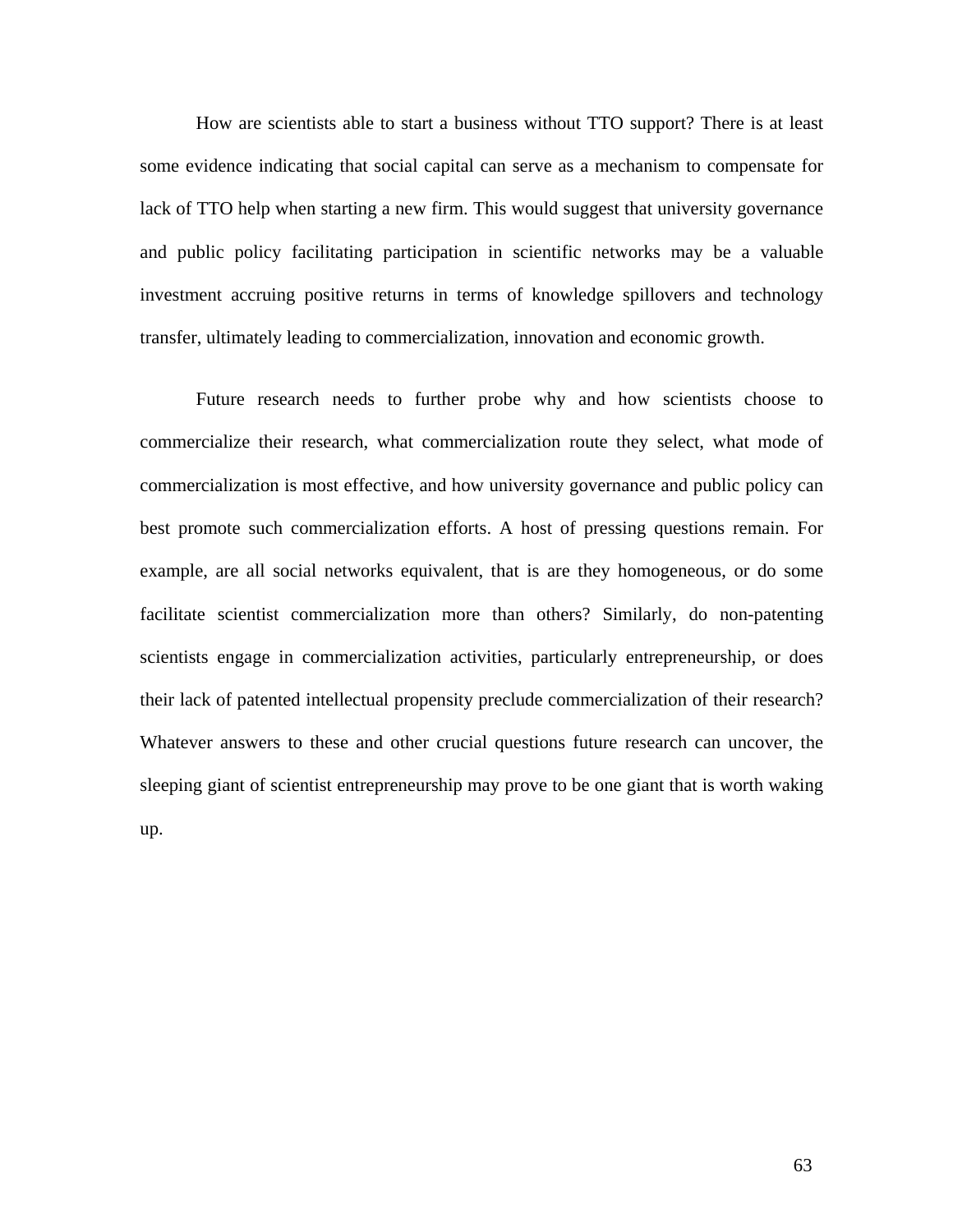<span id="page-63-0"></span>References

**Acs, Zoltan J.; Audretsch, David B. Braunerhjelm, Pontus and Carlsson, Bo,** "The Missing Link: The Knowledge Filter and Entrepreneurship in Endogenous Growth". *Centre for Economic Policy Research (CEPR)*, 2004, Discussion Paper.

**Acs, Zolton J. and Armington, Katherine C.,** *Entrepreneurship Regional Agglomeration and U.S. Growth*. Cambridge: Cambridge University Press. 2006.

**Association of University Technology Managers.** *Recollections: celebrating the History of AUTUM and the Legacy of Bayh-Dole.* AUTUM*, 2004* 

**Audretsch, David B.; Link, Albert N. and Scott, John T.** "Public/private Technology Partnerships: Evaluating SBIR-Supported Research". *Research Policy*, 2002, 31, pp. 145- 158.

**Audretsch, David B.** *Innovation and Industry Evolution*. Cambridge: MIT Press, 1995.

**Audretsch, David B. and Stephan, Paula E.** *The Economics of Science and Innovation*. Volumes I and II*,* London: Edward Elgar, 2000.

**Audretsch, David B. and Stephan, Paula E.** "Company-Scientist Locational Links: The Case of Biotechnology". *American Economic Review*, 1996, 86(3), pp. 641-652.

**Audretsch, David B.; Keilbach, Max and Lehmann, Erik.** *Entrepreneurship and Economic Growth*. New York: Oxford University Press, 2006.

**Audretsch, David B. and Feldman, Maryann P.** "R&D Spillovers and the Geography of Innovation and Production". *American Economic Review*, 1996, 86(3), pp. 630-640.

**Arrow, Kenneth J.** "Economic Welfare and the Allocation of Resources for Invention," in R.R. Nelson, ed., *The Rate and Direction of Inventive Activity*. Princeton, NJ: Princeton University Press, 1962, pp. 609-626.

**Dasgupta, Partha, and David, Paul A.** "Toward a New Economics of Science". *Research Policy*, 1994, 23(5), pp. 487-521.

**Glaeser, Edward; Kallal, H. Scheinkman and J. Shleifer, A.** "Growth of Cities". *Journal of Political Economy*, 1992, 100, pp. 1126-1152.

**Griliches, Zvi.** "Issues in Assessing the Contribution of R&D to Productivity Growth". *Bell Journal of Economics*, 1979, 10, pp. 92-116.

**Jaffe, Adam; Trajtenberg, Manuel. and Henderson, Rebecca.** "Geographic Localization of Knowledge Spillovers as Evidenced by Patent Citations". *Quarterly Journal of Economics*, 1993, 63, pp. 577-598.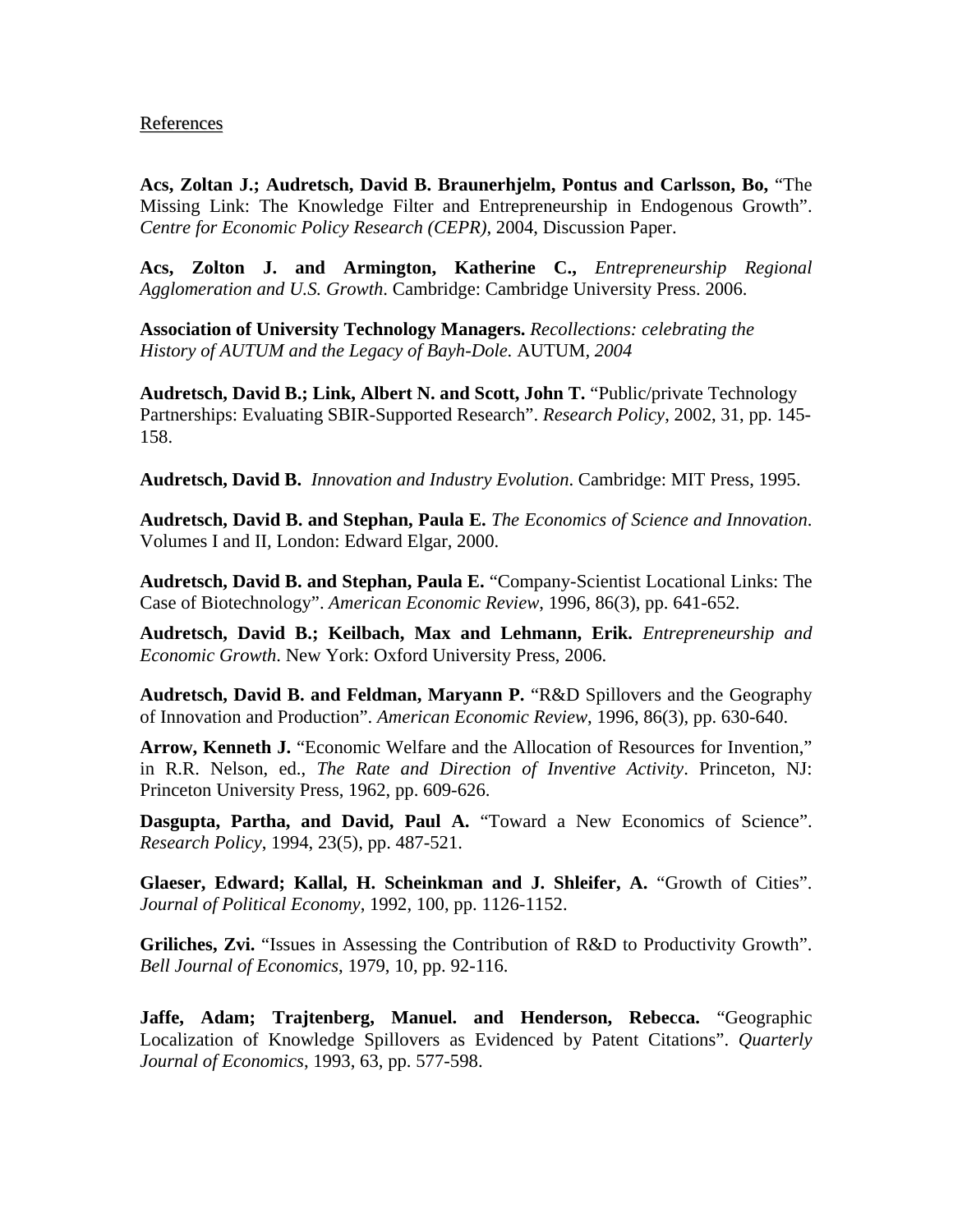**Jaffe, Adam. and Lerner, Josh.** "Reinventing Public R&D: Patent Policy and the Commercialization of National Laboratory Technologies". *Rand Journal of Economics,*  2001, 32(1), pp. 167-198.

**Jaffe, Adam.** "Real Effects of Academic Research". *American Economic Review,* 1989, 79(5), pp. 957-970.

**Jensen, Richard, and Thursby, Marie.** "[Proofs and Prototypes for Sale: The Licensing](http://www.aeaweb.org/aer/contents/mar2001.html#12#12)  [of University Inventions](http://www.aeaweb.org/aer/contents/mar2001.html#12#12)". *American Economic Review*, 2001, 91, pp. 240-259.

**Lerner, Josh.** "The Government as Venture Capitalist: The Long-run Impact of the SBIR program". *Journal of Business*, 1999, 72(3), pp. 285-318.

**Levin, Sharon G. and Stephan, Paula E.** "Research Productivity over the Life Cycle: Evidence for Academic Scientists". *American Economic Review*, 1991, 81(4), pp. 114- 132.

**Lockett, Andy; Siegel, Donald. Wright, M. and Ensley, D.** "The creation of spin-off firms at public research institutions: Managerial and policy implications". *Research Policy,* 2005, 34(7), pp. 981-993.

**Louis, Karen S.; Blumenthal, David. Gluck, Michael E. and Stoto, Michael A.**  "Entrepreneurs in Academe: An Exploration of Behaviors among Life Scientists". *Administrative Science Quarterly*, 1989, 34, pp. 110-131.

**Lucas, Robert E. Jr.** "Making a Miracle". *Econometrica*, 1993, 61, pp. 251-272.

**Mowery, David C.; Nelson, Richard R., Sampat, Bhaven N. and Ziedonis, Arvids A.** *Ivory Tower and Industrial Innovation: University-Industry Technology Transfer before and after the Bayh-Dole Act*. Stanford, CA: Stanford University Press, 2004.

**Mowery, David C.** "The Bayh-Dole Act and High-Technology Entrepreneurship in U.S. Universities: Chicken, Egg, Or something Else?" In Gary Liebcap ed., *University Entrepreneurship and Technology Transfers*. Amsterdam: Elsevier, 2005, pp. 38-68.

**Romer, Paul.** "Increasing Returns and Long-Run Growth". *Journal of Political Economy,* 1986, 94(5), pp. 1002–1037.

**Shane, Scott.** *Academic Entrepreneurship*. Cheltenham, United Kingdom: Edward Elgar Publishing, 2004.

**Stephan, Paula E. and Sharon G. Levin.** *Striking the Mother Lode in Science*. New York: Oxford University Press, 1992.

**Toole, Andrew and Czarnitzki, Dirk.** "Biomedical Academic Entrepreneurship through the SBIR Program". *NBER Working Paper No. 11450* , 2005.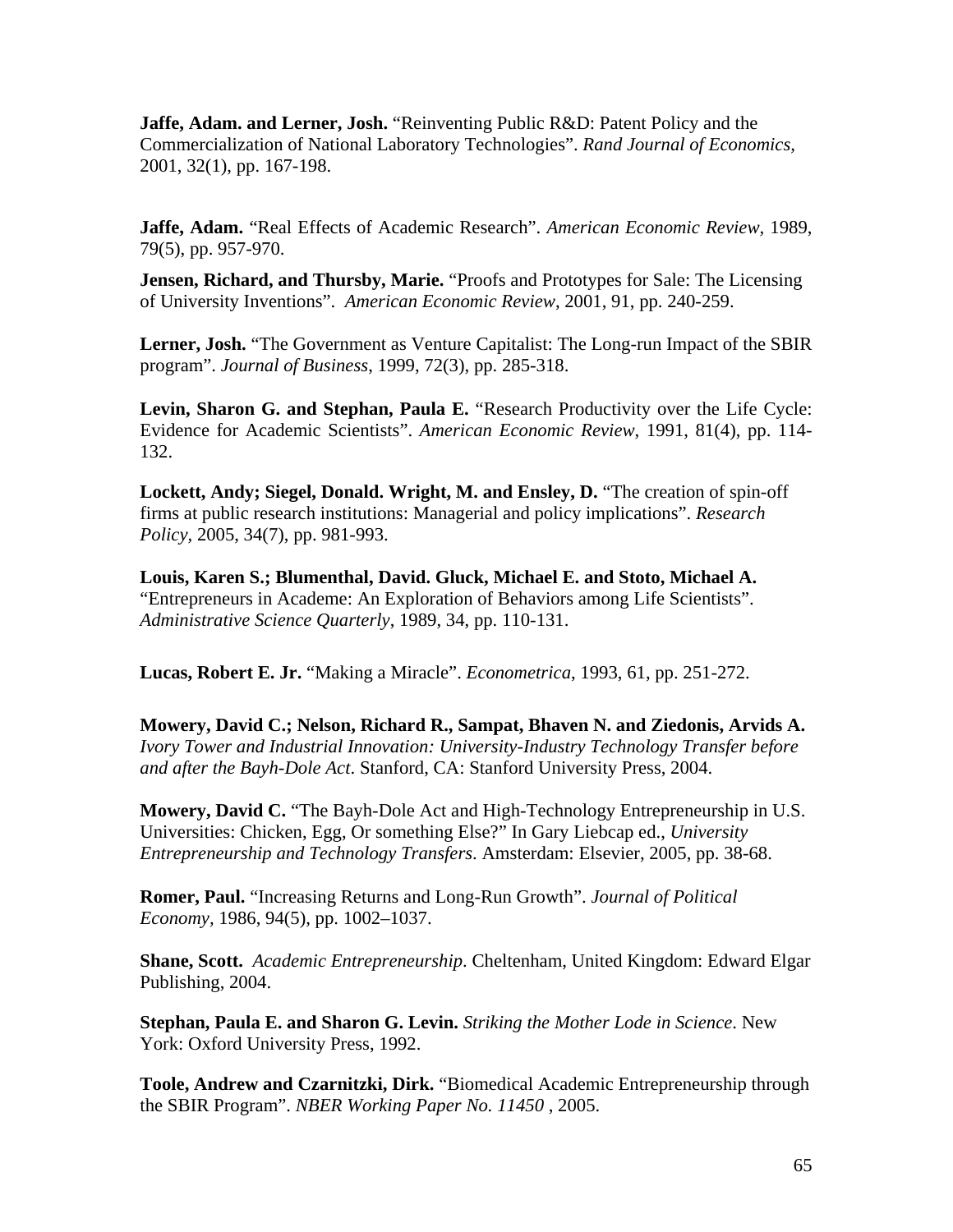**Thursby, Jerry G.; Jensen, Richard and Thursby, Marie C.** "Objectives, Characteristics and Outcomes of University Licensing: A Survey of Major U.S. Universities". *Journal of Technology Transfer*, 2001, 26, pp. 59-72.

**Thursby, Marie and Jensen, Richard.** "Patent Licensing and the Research University". *NBER Working Paper No. W10758* , 2005*.* 

**Wessner, Charles.** (ed.) *The Small Business Innovation Research Program (SBIR)*. Washington D.C.: National Academy Press, 2000.

**Zucker, Lynn; Darby, Michael and Brewer, Marilynn.** "Intellectual Human Capital and the Birth of U.S. Biotechnology Enterprises". *American Economic Review* 1997, 87, pp. 290-306.